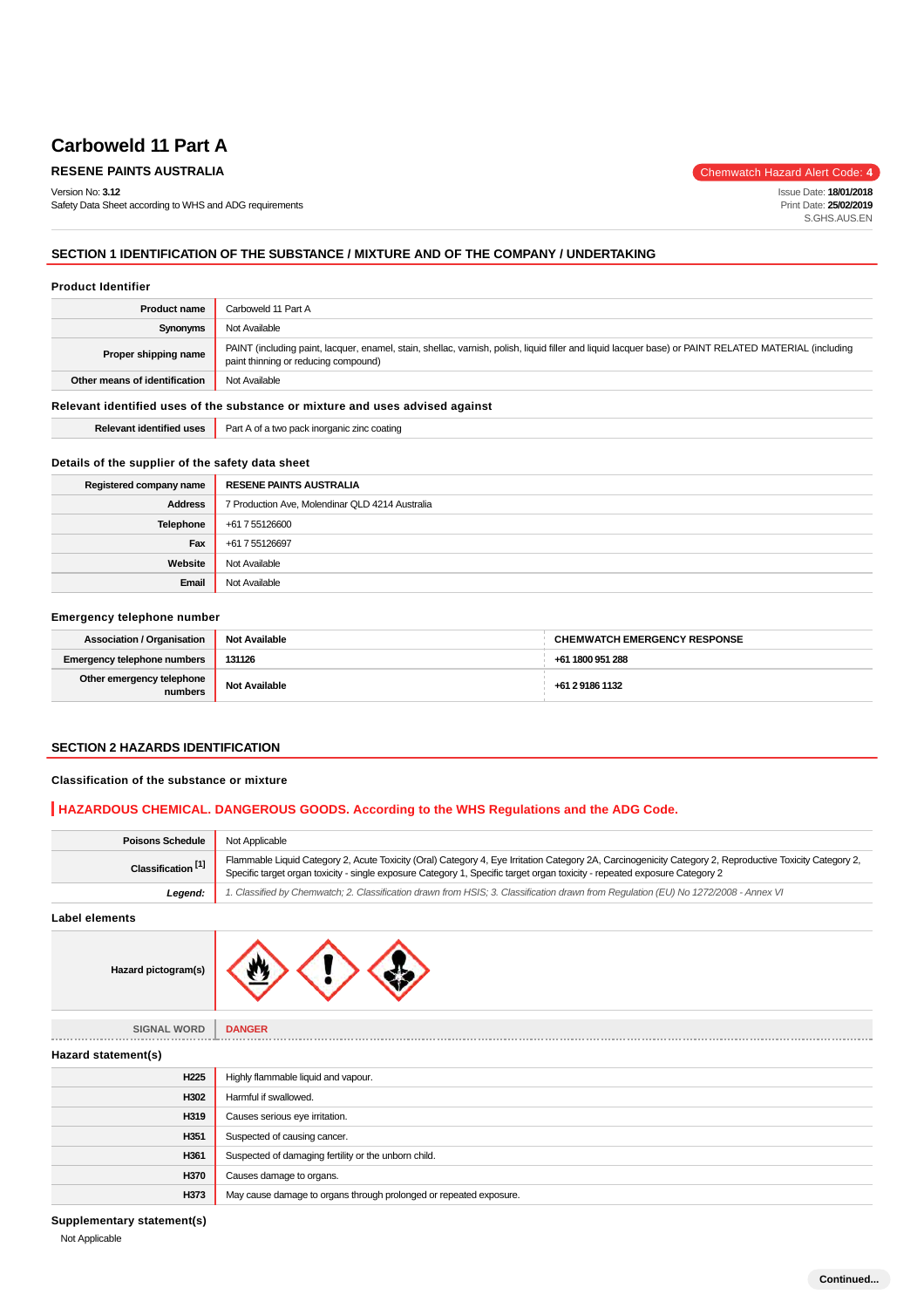### **Precautionary statement(s) Prevention**

| P201             | Obtain special instructions before use.                                           |
|------------------|-----------------------------------------------------------------------------------|
| P210             | Keep away from heat/sparks/open flames/hot surfaces. - No smoking.                |
| P <sub>233</sub> | Keep container tightly closed.                                                    |
| P <sub>260</sub> | Do not breathe dust/fume/gas/mist/vapours/spray.                                  |
| P <sub>281</sub> | Use personal protective equipment as required.                                    |
| P <sub>240</sub> | Ground/bond container and receiving equipment.                                    |
| P <sub>241</sub> | Use explosion-proof electrical/ventilating/lighting/intrinsically safe equipment. |
| P <sub>242</sub> | Use only non-sparking tools.                                                      |
| P <sub>243</sub> | Take precautionary measures against static discharge.                             |
| P <sub>270</sub> | Do not eat, drink or smoke when using this product.                               |
| P280             | Wear protective gloves/protective clothing/eye protection/face protection.        |
|                  |                                                                                   |

### **Precautionary statement(s) Response**

| P307+P311      | IF exposed: Call a POISON CENTER or doctor/physician.                                                                            |
|----------------|----------------------------------------------------------------------------------------------------------------------------------|
| P308+P313      | IF exposed or concerned: Get medical advice/attention.                                                                           |
| P370+P378      | In case of fire: Use alcohol resistant foam or normal protein foam for extinction.                                               |
| P305+P351+P338 | IF IN EYES: Rinse cautiously with water for several minutes. Remove contact lenses, if present and easy to do. Continue rinsing. |
| P314           | Get medical advice/attention if you feel unwell.                                                                                 |
| P337+P313      | If eye irritation persists: Get medical advice/attention.                                                                        |
| P301+P312      | IF SWALLOWED: Call a POISON CENTER or doctor/physician if you feel unwell.                                                       |
| P303+P361+P353 | IF ON SKIN (or hair): Remove/Take off immediately all contaminated clothing. Rinse skin with water/shower.                       |
| P330           | Rinse mouth.                                                                                                                     |

### **Precautionary statement(s) Storage**

| D402.<br>. Door | ٦٠٨<br>$\cdots$<br>u vontilatod place<br>Keep cool.<br>. |
|-----------------|----------------------------------------------------------|
| <b>DANE</b>     | $\ddot{}$                                                |

#### **Precautionary statement(s) Disposal**

**P501** Dispose of contents/container in accordance with local regulations.

### **SECTION 3 COMPOSITION / INFORMATION ON INGREDIENTS**

### **Substances**

See section below for composition of Mixtures

#### **Mixtures**

| <b>CAS No</b> | %[weight] | Name               |
|---------------|-----------|--------------------|
| 64-17-5.      | 40-50     | ethanol, denatured |
| 67-63-0       | $30 - 40$ | isopropanol        |
| 1330-20-7     | $1 - 10$  | xylene             |

### **SECTION 4 FIRST AID MEASURES**

### **Description of first aid measures**

| <b>Eye Contact</b>  | If this product comes in contact with the eyes:<br>• Wash out immediately with fresh running water.<br>Ensure complete irrigation of the eye by keeping eyelids apart and away from eye and moving the eyelids by occasionally lifting the upper and lower lids.<br>► Seek medical attention without delay; if pain persists or recurs seek medical attention.<br>► Removal of contact lenses after an eye injury should only be undertaken by skilled personnel.                                                 |
|---------------------|-------------------------------------------------------------------------------------------------------------------------------------------------------------------------------------------------------------------------------------------------------------------------------------------------------------------------------------------------------------------------------------------------------------------------------------------------------------------------------------------------------------------|
| <b>Skin Contact</b> | If skin or hair contact occurs:<br>In mediately flush body and clothes with large amounts of water, using safety shower if available.<br>• Quickly remove all contaminated clothing, including footwear.<br>▶ Wash skin and hair with running water. Continue flushing with water until advised to stop by the Poisons Information Centre.<br>Transport to hospital, or doctor.                                                                                                                                   |
| Inhalation          | If fumes or combustion products are inhaled remove from contaminated area.<br>Lay patient down. Keep warm and rested.<br>Prostheses such as false teeth, which may block airway, should be removed, where possible, prior to initiating first aid procedures.<br>▶ Apply artificial respiration if not breathing, preferably with a demand valve resuscitator, bag-valve mask device, or pocket mask as trained. Perform CPR if<br>necessary.<br>Transport to hospital, or doctor, without delay.                 |
| Ingestion           | If spontaneous vomiting appears imminent or occurs, hold patient's head down, lower than their hips to help avoid possible aspiration of vomitus.<br>If swallowed do <b>NOT</b> induce vomiting.<br>► If vomiting occurs, lean patient forward or place on left side (head-down position, if possible) to maintain open airway and prevent aspiration.<br>• Observe the patient carefully.<br>► Never give liquid to a person showing signs of being sleepy or with reduced awareness; i.e. becoming unconscious. |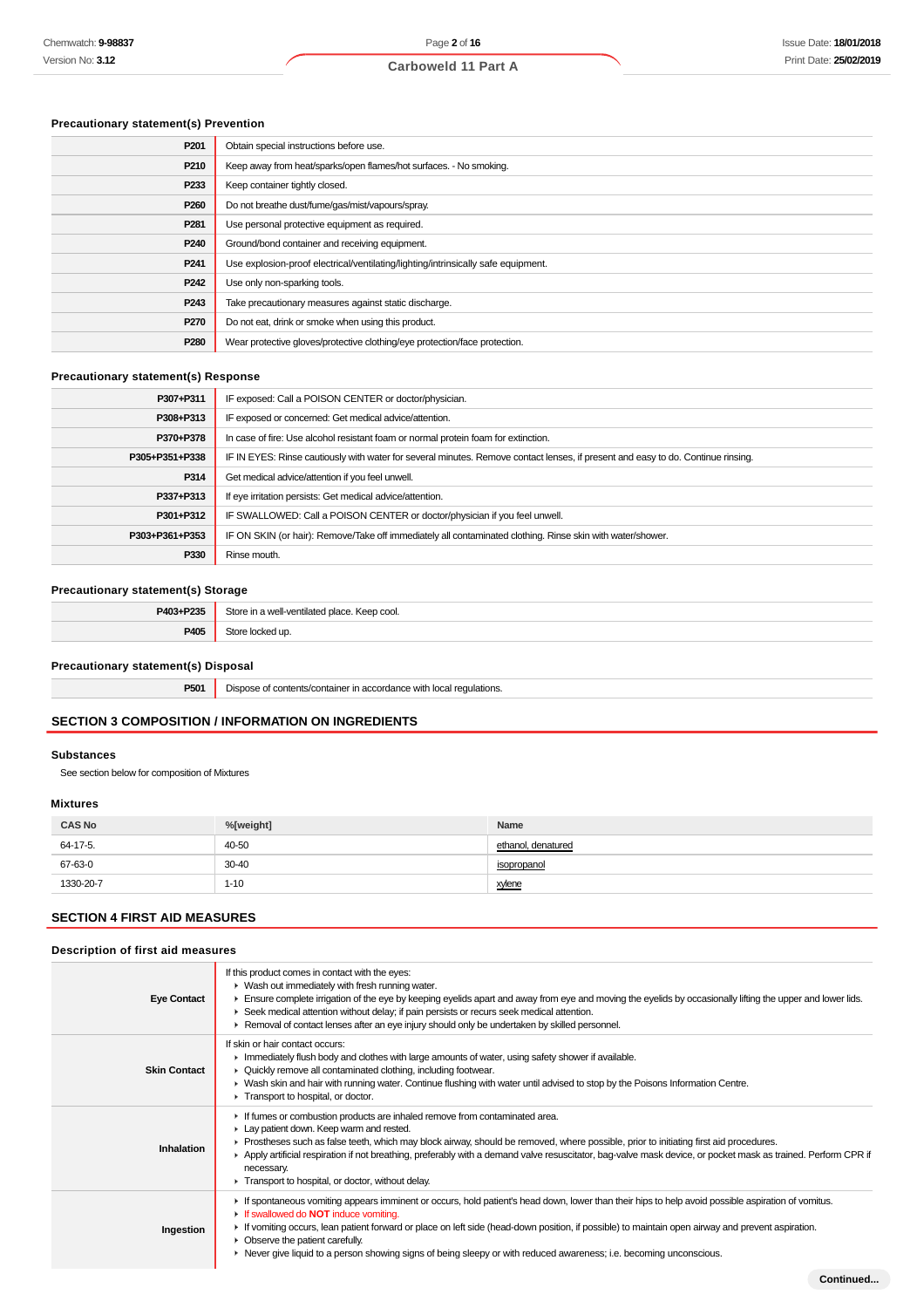#### **Carboweld 11 Part A**

- $\blacktriangleright$  Give water to rinse out mouth, then provide liquid slowly and as much as casualty can comfortably drink.
- Seek medical advice.
- Avoid giving milk or oils.
- Avoid giving alcohol.

#### **Indication of any immediate medical attention and special treatment needed**

Effective therapy against burns from oxalic acid involves replacement of calcium.

Intravenous oxalic acid is substantially excreted (88% - 90%) in the urine within 36 hours.

Any material aspirated during vomiting may produce lung injury. Therefore emesis should not be induced mechanically or pharmacologically. Mechanical means should be used if it is considered necessary to evacuate the stomach contents; these include gastric lavage after endotracheal intubation. If spontaneous vomiting has occurred after ingestion, the patient should be monitored for difficult breathing, as adverse effects of aspiration into the lungs may be delayed up to 48 hours.

For acute or short term repeated exposures to ethanol:

- Acute ingestion in non-tolerant patients usually responds to supportive care with special attention to prevention of aspiration, replacement of fluid and correction of nutritional deficiencies (magnesium, thiamine pyridoxine, Vitamins C and K).
- Give 50% dextrose (50-100 ml) IV to obtunded patients following blood draw for glucose determination.
- Comatose patients should be treated with initial attention to airway, breathing, circulation and drugs of immediate importance (glucose, thiamine).
- Decontamination is probably unnecessary more than 1 hour after a single observed ingestion. Cathartics and charcoal may be given but are probably not effective in single ingestions. **Fructose administration is contra-indicated due to side effects.**

For acute or short term repeated exposures to isopropanol:

- ▶ Rapid onset respiratory depression and hypotension indicates serious ingestions that require careful cardiac and respiratory monitoring together with immediate intravenous access.
- Rapid absorption precludes the usefulness of emesis or lavage 2 hours post-ingestion. Activated charcoal and cathartics are not clinically useful. Ipecac is most useful when given 30 mins. post-ingestion.
- **F** There are no antidotes.
- Management is supportive. Treat hypotension with fluids followed by vasopressors.
- Watch closely, within the first few hours for respiratory depression; follow arterial blood gases and tidal volumes.
- Ice water lavage and serial haemoglobin levels are indicated for those patients with evidence of gastrointestinal bleeding.
- For acute and short term repeated exposures to methanol:
- $\triangleright$  Toxicity results from accumulation of formaldehyde/formic acid.
- ▶ Clinical signs are usually limited to CNS, eyes and GI tract Severe metabolic acidosis may produce dyspnea and profound systemic effects which may become intractable. All symptomatic patients should have arterial pH measured. Evaluate airway, breathing and circulation.
- Stabilise obtunded patients by giving naloxone, glucose and thiamine.
- ▶ Decontaminate with Ipecac or lavage for patients presenting 2 hours post-ingestion. Charcoal does not absorb well; the usefulness of cathartic is not established.
- Forced diuresis is not effective; haemodialysis is recommended where peak methanol levels exceed 50 mg/dL (this correlates with serum bicarbonate levels below 18 meq/L).
- Ethanol, maintained at levels between 100 and 150 mg/dL, inhibits formation of toxic metabolites and may be indicated when peak methanol levels exceed 20 mg/dL. An intravenous solution of ethanol in D5W is optimal.
- Folate, as leucovorin, may increase the oxidative removal of formic acid. 4-methylpyrazole may be an effective adjunct in the treatment. 8.Phenytoin may be preferable to diazepam for controlling seizure.

[Ellenhorn Barceloux: Medical Toxicology]

BIOLOGICAL EXPOSURE INDEX - BEI

| Determinant             | Index               | Sampling Time                       | Comment |
|-------------------------|---------------------|-------------------------------------|---------|
| 1. Methanol in urine    | 15 mg/l             | End of shift                        | B.NS    |
| 2. Formic acid in urine | 80 mg/gm creatinine | Before the shift at end of workweek | B.NS    |

B: Background levels occur in specimens collected from subjects **NOT** exposed.

NS: Non-specific determinant - observed following exposure to other materials.

- For acute or short term repeated exposures to xylene:
- Gastro-intestinal absorption is significant with ingestions. For ingestions exceeding 1-2 ml (xylene)/kg, intubation and lavage with cuffed endotracheal tube is recommended. The use of charcoal and cathartics is equivocal.
- Pulmonary absorption is rapid with about 60-65% retained at rest.
- Primary threat to life from ingestion and/or inhalation, is respiratory failure.
- Patients should be quickly evaluated for signs of respiratory distress (e.g. cyanosis, tachypnoea, intercostal retraction, obtundation) and given oxygen. Patients with inadequate tidal volumes or poor arterial blood gases (pO2 < 50 mm Hg or pCO2 > 50 mm Hg) should be intubated.
- ▶ Arrhythmias complicate some hydrocarbon ingestion and/or inhalation and electrocardiographic evidence of myocardial injury has been reported; intravenous lines and cardiac monitors should be established in obviously symptomatic patients. The lungs excrete inhaled solvents, so that hyperventilation improves clearance.
- A chest x-ray should be taken immediately after stabilisation of breathing and circulation to document aspiration and detect the presence of pneumothorax.
- Epinephrine (adrenalin) is not recommended for treatment of bronchospasm because of potential myocardial sensitisation to catecholamines. Inhaled cardioselective bronchodilators (e.g. Alupent, Salbutamol) are the preferred agents, with aminophylline a second choice.

BIOLOGICAL EXPOSURE INDEX - BEI

These represent the determinants observed in specimens collected from a healthy worker exposed at the Exposure Standard (ES or TLV):

| Determinant                    | Index                | Sampling Time       | Comments |
|--------------------------------|----------------------|---------------------|----------|
| Methylhippu-ric acids in urine | 1.5 gm/gm creatinine | End of shift        |          |
|                                | 2 mg/min             | Last 4 hrs of shift |          |

#### **SECTION 5 FIREFIGHTING MEASURES**

#### **Extinguishing media**

- Alcohol stable foam.
- Dry chemical powder.
- **BCF** (where regulations permit).
- Carbon dioxide.
- Water spray or fog Large fires only.

### **Special hazards arising from the substrate or mixture**

| <b>Fire Incompatibility</b>    | Avoid contamination with oxidising agents i.e. nitrates, oxidising acids, chlorine bleaches, pool chlorine etc. as ignition may result                                                                                                                    |  |  |  |
|--------------------------------|-----------------------------------------------------------------------------------------------------------------------------------------------------------------------------------------------------------------------------------------------------------|--|--|--|
| <b>Advice for firefighters</b> |                                                                                                                                                                                                                                                           |  |  |  |
| <b>Fire Fighting</b>           | • When silica dust is dispersed in air, firefighters should wear inhalation protection as hazardous substances from the fire may be adsorbed on the silica<br>particles.<br>When heated to extreme temperatures, (>1700 deg.C) amorphous silica can fuse. |  |  |  |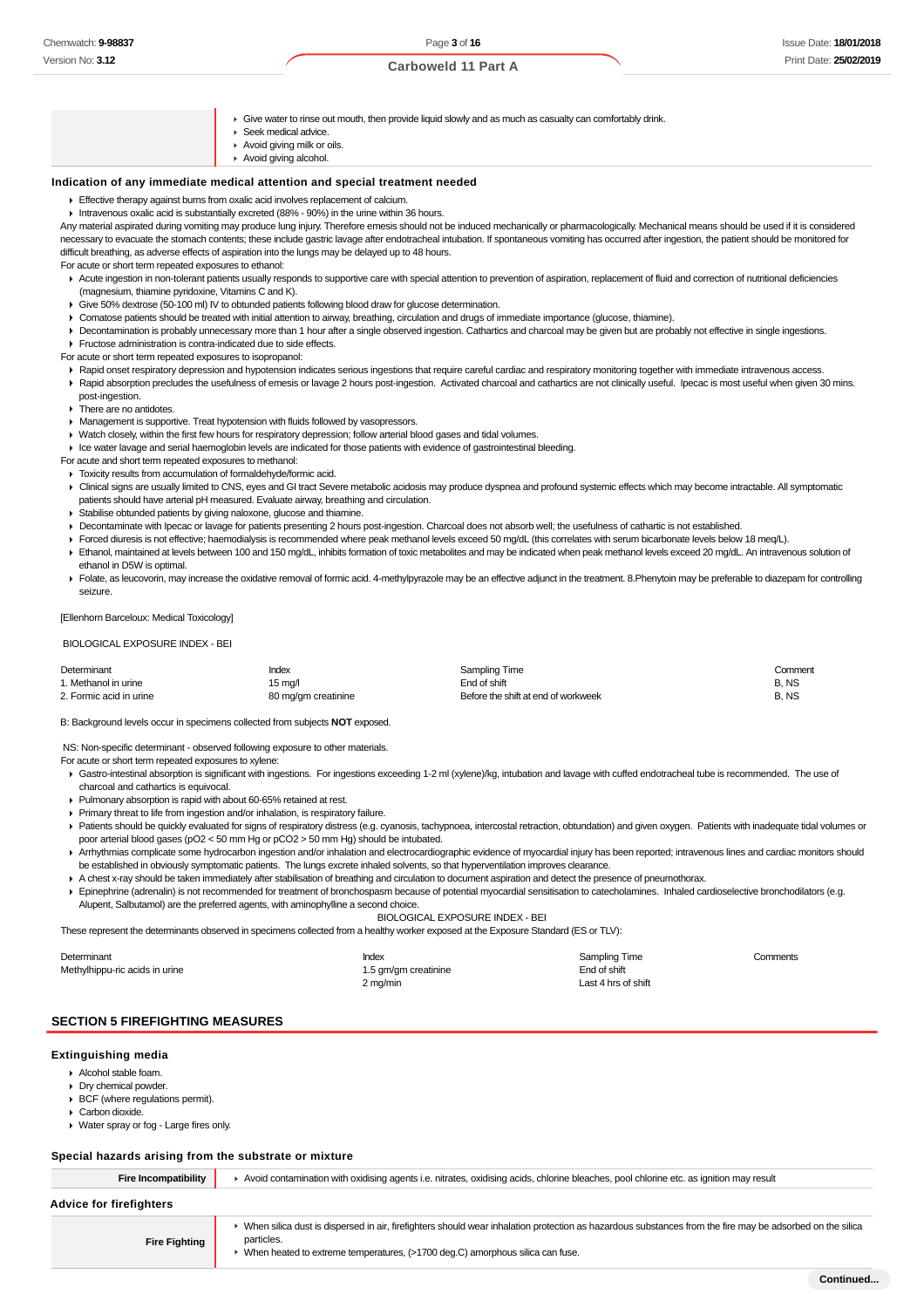|                              | Alert Fire Brigade and tell them location and nature of hazard.                          |
|------------------------------|------------------------------------------------------------------------------------------|
|                              | • May be violently or explosively reactive.                                              |
|                              | • Wear breathing apparatus plus protective gloves in the event of a fire.                |
|                              | ► Prevent, by any means available, spillage from entering drains or water course.        |
|                              | • Consider evacuation (or protect in place).                                             |
|                              | Fight fire from a safe distance, with adequate cover.                                    |
|                              | If safe, switch off electrical equipment until vapour fire hazard removed.               |
|                              | • Use water delivered as a fine spray to control the fire and cool adjacent area.        |
|                              | Avoid spraying water onto liquid pools.                                                  |
|                              | Do not approach containers suspected to be hot.                                          |
|                              | • Cool fire exposed containers with water spray from a protected location.               |
|                              | If safe to do so, remove containers from path of fire.                                   |
|                              | Liquid and vapour are highly flammable.                                                  |
|                              | Severe fire hazard when exposed to heat, flame and/or oxidisers.                         |
|                              | ▶ Vapour may travel a considerable distance to source of ignition.                       |
|                              | ► Heating may cause expansion or decomposition leading to violent rupture of containers. |
|                              | • On combustion, may emit toxic fumes of carbon monoxide (CO).                           |
|                              | Combustion products include:                                                             |
| <b>Fire/Explosion Hazard</b> |                                                                                          |
|                              | carbon dioxide (CO2)                                                                     |
|                              |                                                                                          |
|                              | silicon dioxide (SiO2)                                                                   |
|                              | other pyrolysis products typical of burning organic material.                            |
|                              | <b>WARNING:</b> Long standing in contact with air and light may result in the formation  |
|                              | of potentially explosive peroxides.                                                      |
|                              |                                                                                          |
| <b>HAZCHEM</b>               | $-3YE$                                                                                   |

### **SECTION 6 ACCIDENTAL RELEASE MEASURES**

### **Personal precautions, protective equipment and emergency procedures**

See section 8

### **Environmental precautions**

See section 12

### **Methods and material for containment and cleaning up**

| <b>Minor Spills</b> | Remove all ignition sources.<br>Clean up all spills immediately.<br>Avoid breathing vapours and contact with skin and eyes.<br>• Control personal contact with the substance, by using protective equipment.<br>• Contain and absorb small quantities with vermiculite or other absorbent material.<br>$\triangleright$ Wipe up.<br>$\blacktriangleright$ Collect residues in a flammable waste container.                                                                                                                                                                                                                                                                                                                                                                                                                                                                                                                                                                                                         |
|---------------------|--------------------------------------------------------------------------------------------------------------------------------------------------------------------------------------------------------------------------------------------------------------------------------------------------------------------------------------------------------------------------------------------------------------------------------------------------------------------------------------------------------------------------------------------------------------------------------------------------------------------------------------------------------------------------------------------------------------------------------------------------------------------------------------------------------------------------------------------------------------------------------------------------------------------------------------------------------------------------------------------------------------------|
| <b>Major Spills</b> | • Clear area of personnel and move upwind.<br>Alert Fire Brigade and tell them location and nature of hazard.<br>• May be violently or explosively reactive.<br>• Wear breathing apparatus plus protective gloves.<br>• Prevent, by any means available, spillage from entering drains or water course.<br>• Consider evacuation (or protect in place).<br>• No smoking, naked lights or ignition sources.<br>$\blacktriangleright$ Increase ventilation.<br>Stop leak if safe to do so.<br>• Water spray or fog may be used to disperse /absorb vapour.<br>Contain spill with sand, earth or vermiculite.<br>• Use only spark-free shovels and explosion proof equipment.<br>• Collect recoverable product into labelled containers for recycling.<br>Absorb remaining product with sand, earth or vermiculite.<br>• Collect solid residues and seal in labelled drums for disposal.<br>• Wash area and prevent runoff into drains.<br>If contamination of drains or waterways occurs, advise emergency services. |

Personal Protective Equipment advice is contained in Section 8 of the SDS.

### **SECTION 7 HANDLING AND STORAGE**

| Precautions for safe handling |                                                                                                                                                                                                                                                                                                                                                                                                                                                                                                                                                                                                                                                                                                                                                                                                                                                                                                                                                                                                                             |  |  |  |
|-------------------------------|-----------------------------------------------------------------------------------------------------------------------------------------------------------------------------------------------------------------------------------------------------------------------------------------------------------------------------------------------------------------------------------------------------------------------------------------------------------------------------------------------------------------------------------------------------------------------------------------------------------------------------------------------------------------------------------------------------------------------------------------------------------------------------------------------------------------------------------------------------------------------------------------------------------------------------------------------------------------------------------------------------------------------------|--|--|--|
| Safe handling                 | • Containers, even those that have been emptied, may contain explosive vapours.<br>► Do NOT cut, drill, grind, weld or perform similar operations on or near containers.<br>$\blacktriangleright$ Electrostatic discharge may be generated during pumping - this may result in fire.<br>Ensure electrical continuity by bonding and grounding (earthing) all equipment.<br>Exercit line velocity during pumping in order to avoid generation of electrostatic discharge (<=1 m/sec until fill pipe submerged to twice its diameter,<br>then $\leq$ 7 m/sec).<br>Avoid splash filling.<br>► Do NOT use compressed air for filling discharging or handling operations.<br>Avoid all personal contact, including inhalation.<br>• Wear protective clothing when risk of exposure occurs.<br>$\blacktriangleright$ Use in a well-ventilated area.<br>▶ Prevent concentration in hollows and sumps.<br>DO NOT enter confined spaces until atmosphere has been checked.<br>Avoid smoking, naked lights, heat or ignition sources. |  |  |  |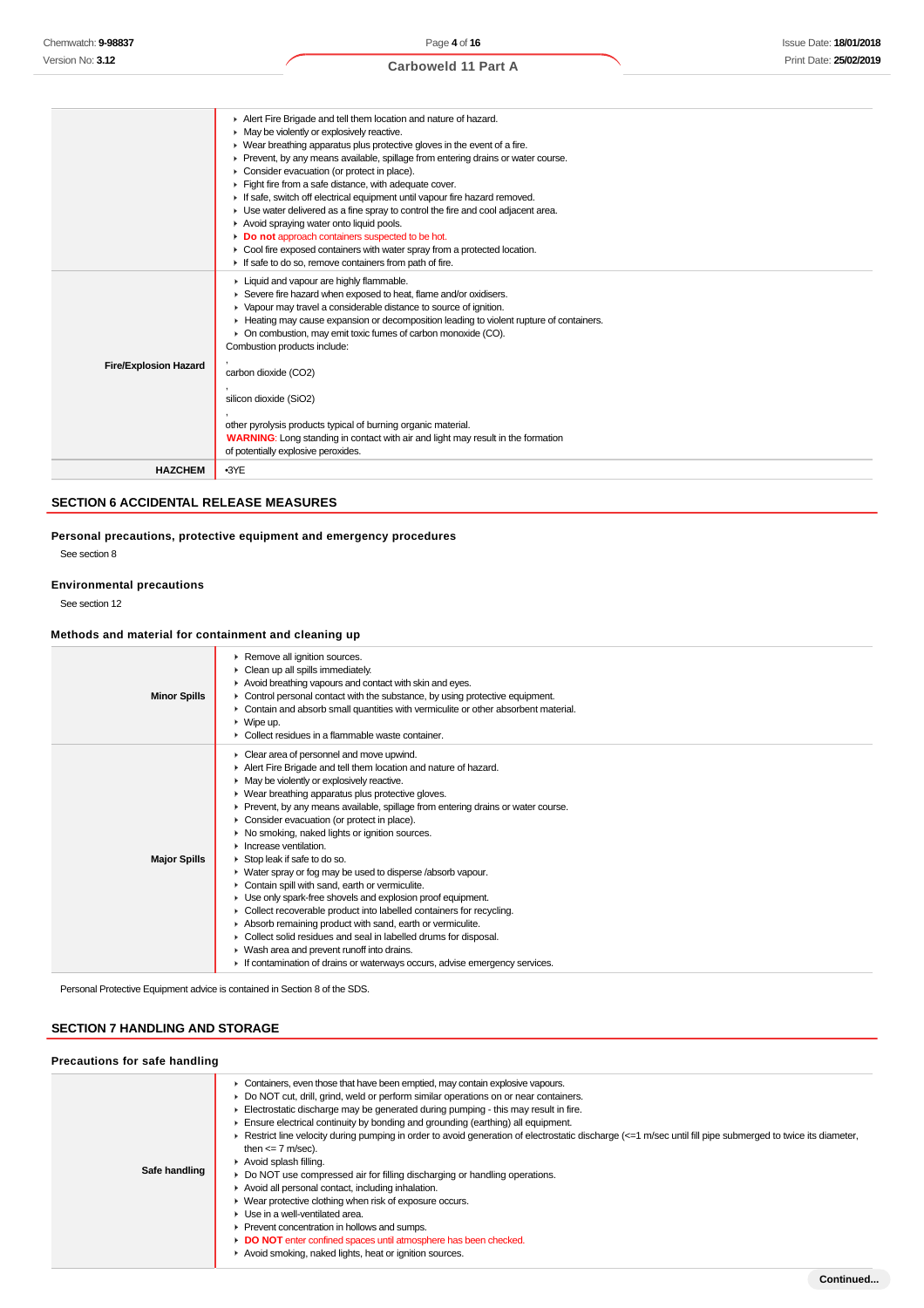#### When handling, **DO NOT** eat, drink or smoke. Vapour may ignite on pumping or pouring due to static electricity. **DO NOT** use plastic buckets. Earth and secure metal containers when dispensing or pouring product. **E** Use spark-free tools when handling. Avoid contact with incompatible materials.  $\blacktriangleright$  Keep containers securely sealed. Avoid physical damage to containers. Always wash hands with soap and water after handling. **Work clothes should be laundered separately.** ► Use good occupational work practice. Observe manufacturer's storage and handling recommendations contained within this SDS. Atmosphere should be regularly checked against established exposure standards to ensure safe working conditions. **DO NOT** allow clothing wet with material to stay in contact with skin Store in original containers in approved flame-proof area.  $\blacktriangleright$  No smoking, naked lights, heat or ignition sources. **DO NOT** store in pits, depressions, basements or areas where vapours may be trapped. **Other information**  $\blacktriangleright$  Keep containers securely sealed. Store away from incompatible materials in a cool, dry well ventilated area. Protect containers against physical damage and check regularly for leaks. Observe manufacturer's storage and handling recommendations contained within this SDS. **Conditions for safe storage, including any incompatibilities DO NOT** use aluminium or galvanised containers Packing as supplied by manufacturer. Plastic containers may only be used if approved for flammable liquid. Check that containers are clearly labelled and free from leaks. For low viscosity materials (i) : Drums and jerry cans must be of the non-removable head type. (ii) : Where a can is to be used as an inner package, the can must have a screwed enclosure. For materials with a viscosity of at least 2680 cSt. (23 deg. C) **Suitable container** For manufactured product having a viscosity of at least 250 cSt. (23 deg. C) ▶ Manufactured product that requires stirring before use and having a viscosity of at least 20 cSt (25 deg. C): (i) Removable head packaging; (ii) Cans with friction closures and (iii) low pressure tubes and cartridges may be used. Where combination packages are used, and the inner packages are of glass, there must be sufficient inert cushioning material in contact with inner and outer packages In addition, where inner packagings are glass and contain liquids of packing group I there must be sufficient inert absorbent to absorb any spillage, unless the outer packaging is a close fitting moulded plastic box and the substances are not incompatible with the plastic. Oxalic acid (and its dihydrate): react violently with strong oxidisers, bromine, furfuryl alcohol, hydrogen peroxide (90%), phosphorous trichloride, silver powders  $\blacktriangleright$  reacts explosively with chlorites and hypochlorites mixture with some silver compounds form explosive salts of silver oxalate is incompatible with caustics and alkalis, urea, alkaline metals and steel attacks polyvinyl alcohol and acetal plastics Ethyl silicate: **F** reacts slowly with water forming ethanol  $\blacktriangleright$  reacts violently with strong oxidisers  $\blacktriangleright$  is incompatible with acids, nitrates **attacks some plastics and rubber** Isopropanol (syn: isopropyl alcohol, IPA): forms ketones and unstable peroxides on contact with air or oxygen; the presence of ketones especially methyl ethyl ketone (MEK, 2-butanone) will accelerate the rate of peroxidation reacts violently with strong oxidisers, powdered aluminium (exothermic), crotonaldehyde, diethyl aluminium bromide (ignition), dioxygenyl tetrafluoroborate (ignition/ ambient temperature), chromium trioxide (ignition), potassium-tert-butoxide (ignition), nitroform (possible explosion), oleum (pressure increased in closed container), cobalt chloride, aluminium triisopropoxide, hydrogen plus palladium dust (ignition), oxygen gas, phosgene, phosgene plus iron salts (possible explosion), sodium dichromate plus sulfuric acid (exothermic/ incandescence), triisobutyl aluminium **F** reacts with phosphorus trichloride forming hydrogen chloride gas reacts, possibly violently, with alkaline earth and alkali metals, strong acids, strong caustics, acid anhydrides, halogens,aliphatic amines, aluminium isopropoxide, isocyanates, acetaldehyde, barium perchlorate (forms highly explosive perchloric ester compound), benzoyl peroxide, chromic acid, dialkylzincs, dichlorine oxide, ethylene oxide (possible explosion), hexamethylene diisocyanate (possible explosion), hydrogen peroxide (forms explosive compound), hypochlorous acid, isopropyl chlorocarbonate, lithium aluminium hydride, lithium tetrahydroaluminate, nitric acid, nitrogen dioxide, nitrogen tetraoxide (possible explosion), pentafluoroguanidine, perchloric acid (especially hot), permonosulfuric acid, phosphorus pentasulfide, tangerine oil, triethylaluminium, triisobutylaluminium, trinitromethane **Storage incompatibility attacks some plastics, rubber and coatings** reacts with metallic aluminium at high temperature ¥ **F** may generate electrostatic charges Avoid oxidising agents, acids, acid chlorides, acid anhydrides, chloroformates. Xylenes: may ignite or explode in contact with strong oxidisers, 1,3-dichloro-5,5-dimethylhydantoin, uranium fluoride **attack some plastics, rubber and coatings**  $\blacktriangleright$  may generate electrostatic charges on flow or agitation due to low conductivity. Vigorous reactions, sometimes amounting to explosions, can result from the contact between aromatic rings and strong oxidising agents. Aromatics can react exothermically with bases and with diazo compounds. Alcohols are incompatible with strong acids, acid chlorides, acid anhydrides, oxidising and reducing agents.  $\blacktriangleright$  reacts, possibly violently, with alkaline metals and alkaline earth metals to produce hydrogen react with strong acids, strong caustics, aliphatic amines, isocyanates, acetaldehyde, benzoyl peroxide, chromic acid, chromium oxide, dialkylzincs, dichlorine oxide, ethylene oxide, hypochlorous acid, isopropyl chlorocarbonate, lithium tetrahydroaluminate, nitrogen dioxide, pentafluoroguanidine, phosphorus halides, phosphorus pentasulfide, tangerine oil, triethylaluminium, triisobutylaluminium **Should not be heated above 49 deg. C. when in contact with aluminium equipment** For alkyl aromatics: The alkyl side chain of aromatic rings can undergo oxidation by several mechanisms. The most common and dominant one is the attack by oxidation at benzylic carbon as the intermediate formed is stabilised by resonance structure of the ring. Following reaction with oxygen and under the influence of sunlight, a hydroperoxide at the alpha-position to the aromatic ring, is the primary oxidation product formed (provided a hydrogen atom is initially available at this position) - this product is often short-lived but may be stable dependent on the nature of the aromatic substitution; a secondary C-H bond is more easily attacked than a primary C-H bond whilst a tertiary C-H bond is even more susceptible to attack by oxygen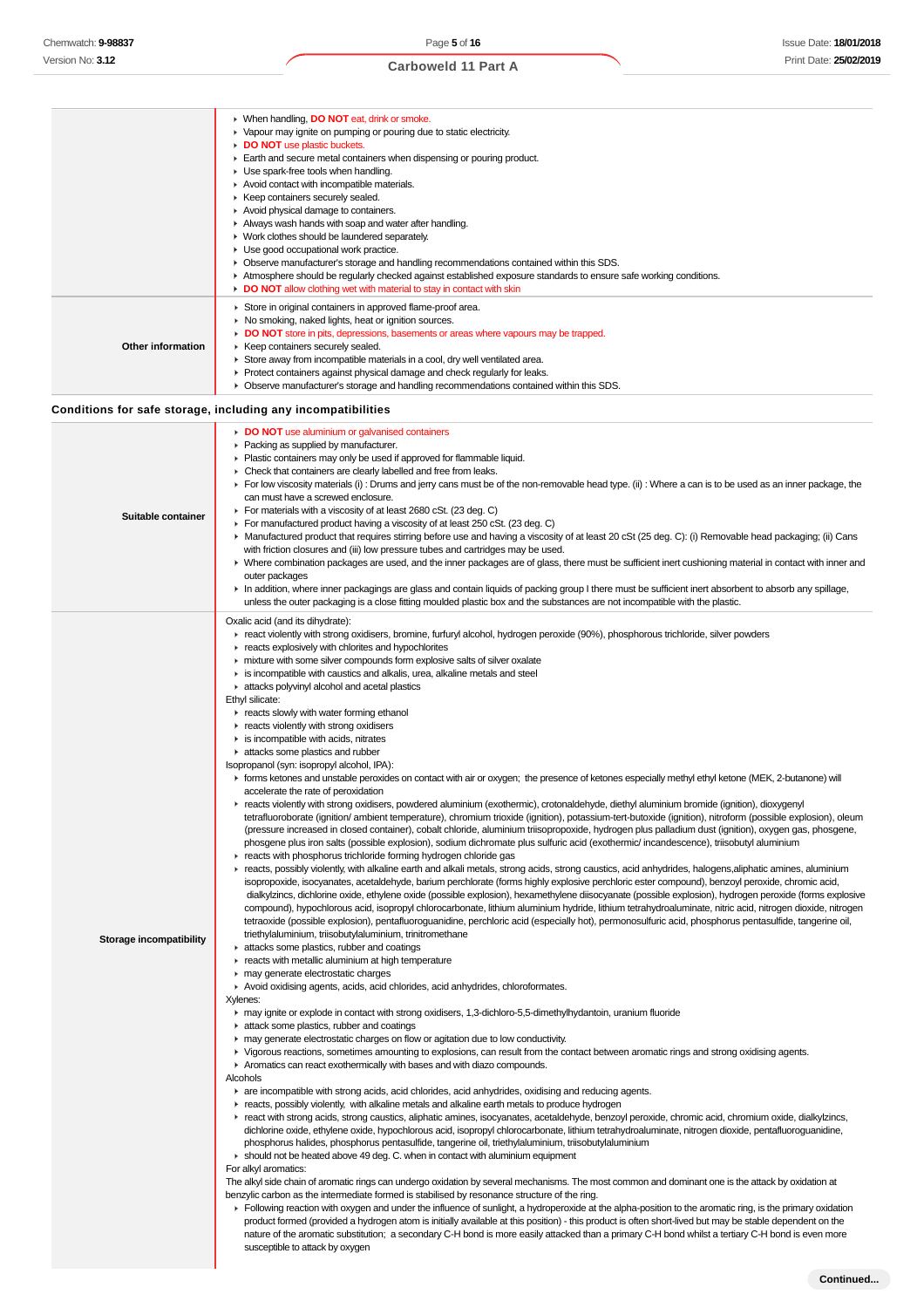- Monoalkylbenzenes may subsequently form monocarboxylic acids; alkyl naphthalenes mainly produce the corresponding naphthalene carboxylic acids. Oxidation in the presence of transition metal salts not only accelerates but also selectively decomposes the hydroperoxides. Hock-rearrangement by the influence of strong acids converts the hydroperoxides to hemiacetals. Peresters formed from the hydroperoxides undergo Criegee rearrangement easily.
	- Alkali metals accelerate the oxidation while CO2 as co-oxidant enhances the selectivity.
	- Microwave conditions give improved yields of the oxidation products.
	- Photo-oxidation products may occur following reaction with hydroxyl radicals and NOx these may be components of photochemical smogs.

Oxidation of Alkylaromatics: T.S.S Rao and Shubhra Awasthi: E-Journal of Chemistry Vol 4, No. 1, pp 1-13 January 2007

### Silicas:

- **F** react with hydrofluoric acid to produce silicon tetrafluoride gas
- react with xenon hexafluoride to produce explosive xenon trioxide
- reacts exothermically with oxygen difluoride, and explosively with chlorine trifluoride (these halogenated materials are not commonplace industrial materials) and other fluorine-containing compounds
- $\blacktriangleright$  may react with fluorine, chlorates
- are incompatible with strong oxidisers, manganese trioxide, chlorine trioxide, strong alkalis, metal oxides, concentrated orthophosphoric acid, vinyl acetate
- may react vigorously when heated with alkali carbonates.

Cellulose and its derivatives may react vigorously with calcium oxide, bleaching powder, perchlorates, perchloric acid, sodium chlorate, fluorine, nitric acid, sodium nitrate and sodium nitrite.

May be incompatible with aminacrine hydrochloride, chlorocresol, mercuric chloride, phenol, resorcinol, tannic acid and silver nitrate.

Secondary alcohols and some branched primary alcohols may produce potentially explosive peroxides after exposure to light and/ or heat.



 $\begin{array}{ccc} \mathbf{X} & -\mathsf{Must} \text{ not be stored together} \\ \mathbf{0} & -\mathsf{Max} \text{ be stored together with} \end{array}$ 

**0** — May be stored together with specific preventions

 $-$  May be stored together

#### **SECTION 8 EXPOSURE CONTROLS / PERSONAL PROTECTION**

#### **Control parameters**

### **OCCUPATIONAL EXPOSURE LIMITS (OEL)**

#### **INGREDIENT DATA**

| Source                       | Ingredient         | <b>Material name</b>        | TWA                   | <b>STEL</b>          | Peak          | <b>Notes</b>  |
|------------------------------|--------------------|-----------------------------|-----------------------|----------------------|---------------|---------------|
| Australia Exposure Standards | ethanol, denatured | Ethyl alcohol               | 1000 ppm / 1880 mg/m3 | Not Available        | Not Available | Not Available |
| Australia Exposure Standards | isopropanol        | Isopropyl alcohol           | 400 ppm / 983 mg/m3   | 1230 mg/m3 / 500 ppm | Not Available | Not Available |
| Australia Exposure Standards | xylene             | Xylene (o-, m-, p- isomers) | 80 ppm / 350 mg/m3    | 655 mg/m3 / 150 ppm  | Not Available | Not Available |

#### **EMERGENCY LIMITS**

| Ingredient         | <b>Material name</b>     | TEEL-1        |                     | TEEL-2        | TEEL-3        |
|--------------------|--------------------------|---------------|---------------------|---------------|---------------|
| ethanol, denatured | Ethyl alcohol; (Ethanol) | Not Available |                     | Not Available | 15000 ppm     |
| isopropanol        | Isopropyl alcohol        | 400 ppm       |                     | 2000 ppm      | 12000 ppm     |
| xylene             | Xylenes                  | Not Available |                     | Not Available | Not Available |
|                    |                          |               |                     |               |               |
| Ingredient         | <b>Original IDLH</b>     |               | <b>Revised IDLH</b> |               |               |
| ethanol, denatured | 3,300 ppm                |               | Not Available       |               |               |
| isopropanol        | 2,000 ppm                |               | Not Available       |               |               |
| xylene             | 900 ppm                  |               | Not Available       |               |               |

#### **Exposure controls**

| Appropriate engineering<br>controls | Engineering controls are used to remove a hazard or place a barrier between the worker and the hazard. Well-designed engineering controls can be<br>highly effective in protecting workers and will typically be independent of worker interactions to provide this high level of protection.<br>The basic types of engineering controls are:<br>Process controls which involve changing the way a job activity or process is done to reduce the risk.<br>Enclosure and/or isolation of emission source which keeps a selected hazard "physically" away from the worker and ventilation that strategically "adds" and<br>"removes" air in the work environment. Ventilation can remove or dilute an air contaminant if designed properly. The design of a ventilation system must<br>match the particular process and chemical or contaminant in use.<br>Employers may need to use multiple types of controls to prevent employee overexposure.<br>For flammable liquids and flammable gases, local exhaust ventilation or a process enclosure ventilation system may be required. Ventilation equipment<br>should be explosion-resistant.<br>Air contaminants generated in the workplace possess varying "escape" velocities which, in turn, determine the "capture velocities" of fresh circulating air<br>required to effectively remove the contaminant. |                                              |  |  |
|-------------------------------------|--------------------------------------------------------------------------------------------------------------------------------------------------------------------------------------------------------------------------------------------------------------------------------------------------------------------------------------------------------------------------------------------------------------------------------------------------------------------------------------------------------------------------------------------------------------------------------------------------------------------------------------------------------------------------------------------------------------------------------------------------------------------------------------------------------------------------------------------------------------------------------------------------------------------------------------------------------------------------------------------------------------------------------------------------------------------------------------------------------------------------------------------------------------------------------------------------------------------------------------------------------------------------------------------------------------------------------------------------------------|----------------------------------------------|--|--|
|                                     |                                                                                                                                                                                                                                                                                                                                                                                                                                                                                                                                                                                                                                                                                                                                                                                                                                                                                                                                                                                                                                                                                                                                                                                                                                                                                                                                                              |                                              |  |  |
|                                     | <b>Type of Contaminant:</b>                                                                                                                                                                                                                                                                                                                                                                                                                                                                                                                                                                                                                                                                                                                                                                                                                                                                                                                                                                                                                                                                                                                                                                                                                                                                                                                                  | Air Speed:                                   |  |  |
|                                     | solvent, vapours, degreasing etc., evaporating from tank (in still air).                                                                                                                                                                                                                                                                                                                                                                                                                                                                                                                                                                                                                                                                                                                                                                                                                                                                                                                                                                                                                                                                                                                                                                                                                                                                                     | $0.25 - 0.5$ m/s<br>$(50-100)$<br>$f/min.$ ) |  |  |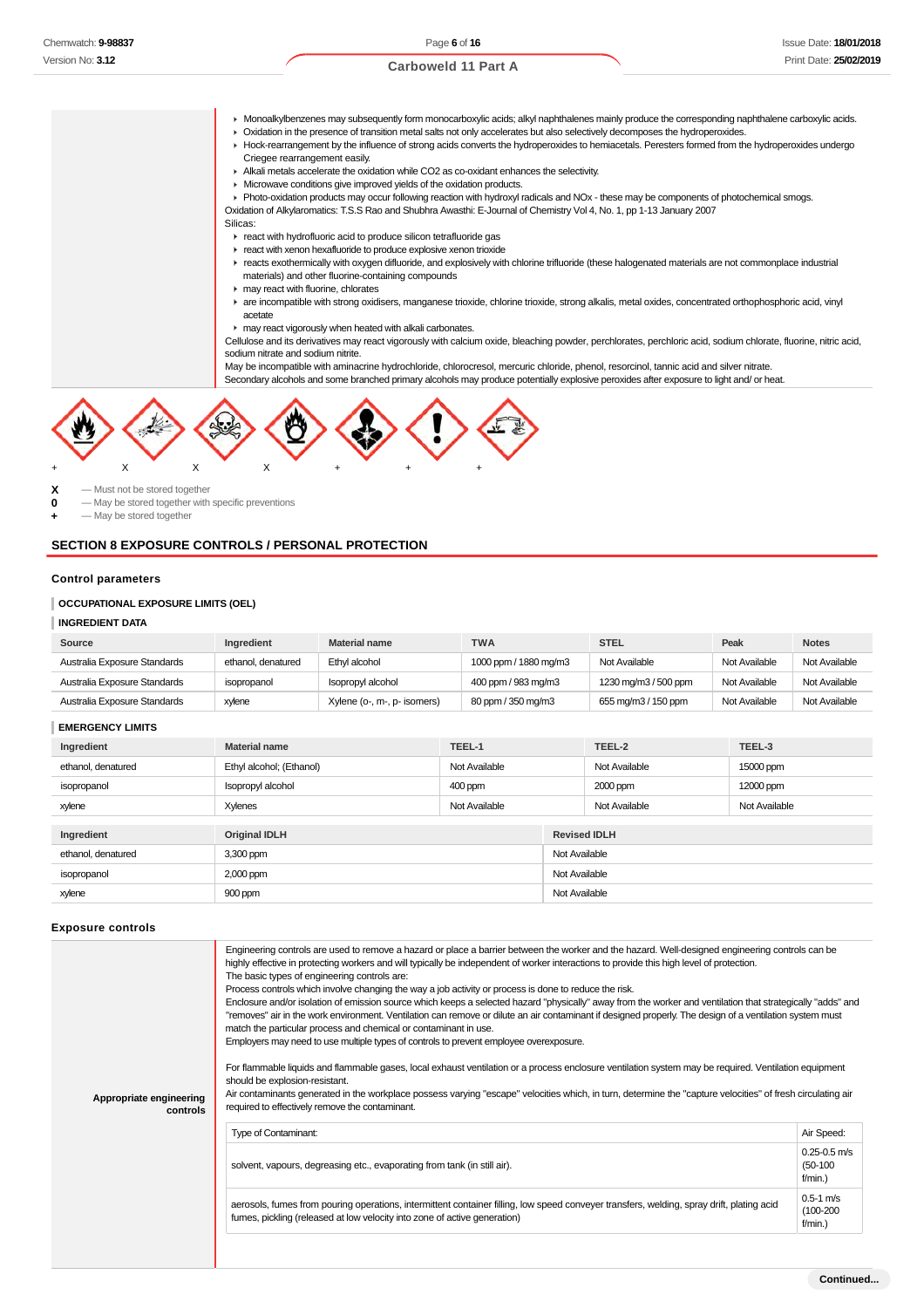Page **7** of **16**

# **Carboweld 11 Part A**

|                            | $1-2.5$ m/s<br>direct spray, spray painting in shallow booths, drum filling, conveyer loading, crusher dusts, gas discharge (active generation into zone<br>$(200 - 500)$<br>of rapid air motion)<br>f/min.)                                                                                                                                                                                                                                                                                                                                                                                                                                                                                                                                                                                                                                                                                                                                                                                                                                                                                                                                                                                                                                                                                                                                                                                                                                                                                                                                                                                                                                                                                                                                                                                                                                                                                                                                                                                                                                                                                                                                                                                                                                                                                                                                                                                                                                                                                                                                                                                                                                                                                                                                                                                                                                                                                                                                                                                                                                                                                                                                                                                                                                                                                                                                                                                                                                                                                                                                                                                                                             |                                  |  |  |  |
|----------------------------|------------------------------------------------------------------------------------------------------------------------------------------------------------------------------------------------------------------------------------------------------------------------------------------------------------------------------------------------------------------------------------------------------------------------------------------------------------------------------------------------------------------------------------------------------------------------------------------------------------------------------------------------------------------------------------------------------------------------------------------------------------------------------------------------------------------------------------------------------------------------------------------------------------------------------------------------------------------------------------------------------------------------------------------------------------------------------------------------------------------------------------------------------------------------------------------------------------------------------------------------------------------------------------------------------------------------------------------------------------------------------------------------------------------------------------------------------------------------------------------------------------------------------------------------------------------------------------------------------------------------------------------------------------------------------------------------------------------------------------------------------------------------------------------------------------------------------------------------------------------------------------------------------------------------------------------------------------------------------------------------------------------------------------------------------------------------------------------------------------------------------------------------------------------------------------------------------------------------------------------------------------------------------------------------------------------------------------------------------------------------------------------------------------------------------------------------------------------------------------------------------------------------------------------------------------------------------------------------------------------------------------------------------------------------------------------------------------------------------------------------------------------------------------------------------------------------------------------------------------------------------------------------------------------------------------------------------------------------------------------------------------------------------------------------------------------------------------------------------------------------------------------------------------------------------------------------------------------------------------------------------------------------------------------------------------------------------------------------------------------------------------------------------------------------------------------------------------------------------------------------------------------------------------------------------------------------------------------------------------------------------------------|----------------------------------|--|--|--|
|                            | Within each range the appropriate value depends on:                                                                                                                                                                                                                                                                                                                                                                                                                                                                                                                                                                                                                                                                                                                                                                                                                                                                                                                                                                                                                                                                                                                                                                                                                                                                                                                                                                                                                                                                                                                                                                                                                                                                                                                                                                                                                                                                                                                                                                                                                                                                                                                                                                                                                                                                                                                                                                                                                                                                                                                                                                                                                                                                                                                                                                                                                                                                                                                                                                                                                                                                                                                                                                                                                                                                                                                                                                                                                                                                                                                                                                                      |                                  |  |  |  |
|                            | Lower end of the range                                                                                                                                                                                                                                                                                                                                                                                                                                                                                                                                                                                                                                                                                                                                                                                                                                                                                                                                                                                                                                                                                                                                                                                                                                                                                                                                                                                                                                                                                                                                                                                                                                                                                                                                                                                                                                                                                                                                                                                                                                                                                                                                                                                                                                                                                                                                                                                                                                                                                                                                                                                                                                                                                                                                                                                                                                                                                                                                                                                                                                                                                                                                                                                                                                                                                                                                                                                                                                                                                                                                                                                                                   | Upper end of the range           |  |  |  |
|                            | 1: Room air currents minimal or favourable to capture                                                                                                                                                                                                                                                                                                                                                                                                                                                                                                                                                                                                                                                                                                                                                                                                                                                                                                                                                                                                                                                                                                                                                                                                                                                                                                                                                                                                                                                                                                                                                                                                                                                                                                                                                                                                                                                                                                                                                                                                                                                                                                                                                                                                                                                                                                                                                                                                                                                                                                                                                                                                                                                                                                                                                                                                                                                                                                                                                                                                                                                                                                                                                                                                                                                                                                                                                                                                                                                                                                                                                                                    | 1: Disturbing room air currents  |  |  |  |
|                            | 2: Contaminants of low toxicity or of nuisance value only.                                                                                                                                                                                                                                                                                                                                                                                                                                                                                                                                                                                                                                                                                                                                                                                                                                                                                                                                                                                                                                                                                                                                                                                                                                                                                                                                                                                                                                                                                                                                                                                                                                                                                                                                                                                                                                                                                                                                                                                                                                                                                                                                                                                                                                                                                                                                                                                                                                                                                                                                                                                                                                                                                                                                                                                                                                                                                                                                                                                                                                                                                                                                                                                                                                                                                                                                                                                                                                                                                                                                                                               | 2: Contaminants of high toxicity |  |  |  |
|                            | 3: Intermittent, low production.                                                                                                                                                                                                                                                                                                                                                                                                                                                                                                                                                                                                                                                                                                                                                                                                                                                                                                                                                                                                                                                                                                                                                                                                                                                                                                                                                                                                                                                                                                                                                                                                                                                                                                                                                                                                                                                                                                                                                                                                                                                                                                                                                                                                                                                                                                                                                                                                                                                                                                                                                                                                                                                                                                                                                                                                                                                                                                                                                                                                                                                                                                                                                                                                                                                                                                                                                                                                                                                                                                                                                                                                         | 3: High production, heavy use    |  |  |  |
|                            | 4: Large hood or large air mass in motion                                                                                                                                                                                                                                                                                                                                                                                                                                                                                                                                                                                                                                                                                                                                                                                                                                                                                                                                                                                                                                                                                                                                                                                                                                                                                                                                                                                                                                                                                                                                                                                                                                                                                                                                                                                                                                                                                                                                                                                                                                                                                                                                                                                                                                                                                                                                                                                                                                                                                                                                                                                                                                                                                                                                                                                                                                                                                                                                                                                                                                                                                                                                                                                                                                                                                                                                                                                                                                                                                                                                                                                                | 4: Small hood-local control only |  |  |  |
|                            | Simple theory shows that air velocity falls rapidly with distance away from the opening of a simple extraction pipe. Velocity generally decreases with the<br>square of distance from the extraction point (in simple cases). Therefore the air speed at the extraction point should be adjusted, accordingly, after<br>reference to distance from the contaminating source. The air velocity at the extraction fan, for example, should be a minimum of 1-2 m/s (200-400 f/min.) for<br>extraction of solvents generated in a tank 2 meters distant from the extraction point. Other mechanical considerations, producing performance deficits within<br>the extraction apparatus, make it essential that theoretical air velocities are multiplied by factors of 10 or more when extraction systems are installed or used.                                                                                                                                                                                                                                                                                                                                                                                                                                                                                                                                                                                                                                                                                                                                                                                                                                                                                                                                                                                                                                                                                                                                                                                                                                                                                                                                                                                                                                                                                                                                                                                                                                                                                                                                                                                                                                                                                                                                                                                                                                                                                                                                                                                                                                                                                                                                                                                                                                                                                                                                                                                                                                                                                                                                                                                                             |                                  |  |  |  |
| <b>Personal protection</b> |                                                                                                                                                                                                                                                                                                                                                                                                                                                                                                                                                                                                                                                                                                                                                                                                                                                                                                                                                                                                                                                                                                                                                                                                                                                                                                                                                                                                                                                                                                                                                                                                                                                                                                                                                                                                                                                                                                                                                                                                                                                                                                                                                                                                                                                                                                                                                                                                                                                                                                                                                                                                                                                                                                                                                                                                                                                                                                                                                                                                                                                                                                                                                                                                                                                                                                                                                                                                                                                                                                                                                                                                                                          |                                  |  |  |  |
| Eye and face protection    | Safety glasses with side shields.<br>Chemical goggles.<br>▶ Contact lenses may pose a special hazard; soft contact lenses may absorb and concentrate irritants. A written policy document, describing the wearing<br>of lenses or restrictions on use, should be created for each workplace or task. This should include a review of lens absorption and adsorption for the<br>class of chemicals in use and an account of injury experience. Medical and first-aid personnel should be trained in their removal and suitable equipment<br>should be readily available. In the event of chemical exposure, begin eye irrigation immediately and remove contact lens as soon as practicable. Lens<br>should be removed at the first signs of eye redness or irritation - lens should be removed in a clean environment only after workers have washed hands<br>thoroughly. [CDC NIOSH Current Intelligence Bulletin 59], [AS/NZS 1336 or national equivalent]                                                                                                                                                                                                                                                                                                                                                                                                                                                                                                                                                                                                                                                                                                                                                                                                                                                                                                                                                                                                                                                                                                                                                                                                                                                                                                                                                                                                                                                                                                                                                                                                                                                                                                                                                                                                                                                                                                                                                                                                                                                                                                                                                                                                                                                                                                                                                                                                                                                                                                                                                                                                                                                                             |                                  |  |  |  |
| <b>Skin protection</b>     | See Hand protection below                                                                                                                                                                                                                                                                                                                                                                                                                                                                                                                                                                                                                                                                                                                                                                                                                                                                                                                                                                                                                                                                                                                                                                                                                                                                                                                                                                                                                                                                                                                                                                                                                                                                                                                                                                                                                                                                                                                                                                                                                                                                                                                                                                                                                                                                                                                                                                                                                                                                                                                                                                                                                                                                                                                                                                                                                                                                                                                                                                                                                                                                                                                                                                                                                                                                                                                                                                                                                                                                                                                                                                                                                |                                  |  |  |  |
| Hands/feet protection      | ▶ Wear chemical protective gloves, e.g. PVC.<br>• Wear safety footwear or safety gumboots, e.g. Rubber<br>The selection of suitable gloves does not only depend on the material, but also on further marks of quality which vary from manufacturer to manufacturer.<br>Where the chemical is a preparation of several substances, the resistance of the glove material can not be calculated in advance and has therefore to be<br>checked prior to the application.<br>The exact break through time for substances has to be obtained from the manufacturer of the protective gloves and has to be observed when making a final<br>choice.<br>Personal hygiene is a key element of effective hand care. Gloves must only be worn on clean hands. After using gloves, hands should be washed and dried<br>thoroughly. Application of a non-perfumed moisturiser is recommended.<br>Suitability and durability of glove type is dependent on usage. Important factors in the selection of gloves include:<br>frequency and duration of contact,<br>chemical resistance of glove material,<br>glove thickness and<br>dexterity<br>Select gloves tested to a relevant standard (e.g. Europe EN 374, US F739, AS/NZS 2161.1 or national equivalent).<br>When prolonged or frequently repeated contact may occur, a glove with a protection class of 5 or higher (breakthrough time greater than<br>240 minutes according to EN 374, AS/NZS 2161.10.1 or national equivalent) is recommended.<br>When only brief contact is expected, a glove with a protection class of 3 or higher (breakthrough time greater than 60 minutes according<br>to EN 374, AS/NZS 2161.10.1 or national equivalent) is recommended.<br>Some glove polymer types are less affected by movement and this should be taken into account when considering gloves for long-term<br>use.<br>Contaminated gloves should be replaced.<br>As defined in ASTM F-739-96 in any application, gloves are rated as:<br>Excellent when breakthrough time > 480 min<br>Good when breakthrough time > 20 min<br>Fair when breakthrough time < 20 min<br>Poor when glove material degrades<br>For general applications, gloves with a thickness typically greater than 0.35 mm, are recommended.<br>It should be emphasised that glove thickness is not necessarily a good predictor of glove resistance to a specific chemical, as the permeation efficiency of<br>the glove will be dependent on the exact composition of the glove material. Therefore, glove selection should also be based on consideration of the task<br>requirements and knowledge of breakthrough times.<br>Glove thickness may also vary depending on the glove manufacturer, the glove type and the glove model. Therefore, the manufacturers' technical data<br>should always be taken into account to ensure selection of the most appropriate glove for the task.<br>Note: Depending on the activity being conducted, gloves of varying thickness may be required for specific tasks. For example:<br>Thinner gloves (down to 0.1 mm or less) may be required where a high degree of manual dexterity is needed. However, these gloves are<br>only likely to give short duration protection and would normally be just for single use applications, then disposed of.<br>Thicker gloves (up to 3 mm or more) may be required where there is a mechanical (as well as a chemical) risk i.e. where there is<br>abrasion or puncture potential<br>Gloves must only be worn on clean hands. After using gloves, hands should be washed and dried thoroughly. Application of a non-perfumed moisturiser is |                                  |  |  |  |
|                            | recommended.                                                                                                                                                                                                                                                                                                                                                                                                                                                                                                                                                                                                                                                                                                                                                                                                                                                                                                                                                                                                                                                                                                                                                                                                                                                                                                                                                                                                                                                                                                                                                                                                                                                                                                                                                                                                                                                                                                                                                                                                                                                                                                                                                                                                                                                                                                                                                                                                                                                                                                                                                                                                                                                                                                                                                                                                                                                                                                                                                                                                                                                                                                                                                                                                                                                                                                                                                                                                                                                                                                                                                                                                                             |                                  |  |  |  |
| <b>Body protection</b>     | See Other protection below                                                                                                                                                                                                                                                                                                                                                                                                                                                                                                                                                                                                                                                                                                                                                                                                                                                                                                                                                                                                                                                                                                                                                                                                                                                                                                                                                                                                                                                                                                                                                                                                                                                                                                                                                                                                                                                                                                                                                                                                                                                                                                                                                                                                                                                                                                                                                                                                                                                                                                                                                                                                                                                                                                                                                                                                                                                                                                                                                                                                                                                                                                                                                                                                                                                                                                                                                                                                                                                                                                                                                                                                               |                                  |  |  |  |
| Other protection           | • Overalls.<br>PVC Apron.<br>PVC protective suit may be required if exposure severe.<br>▶ Eyewash unit.<br>Ensure there is ready access to a safety shower.<br>▶ Some plastic personal protective equipment (PPE) (e.g. gloves, aprons, overshoes) are not recommended as they may produce static electricity.<br>For large scale or continuous use wear tight-weave non-static clothing (no metallic fasteners, cuffs or pockets).<br>► Non sparking safety or conductive footwear should be considered. Conductive footwear describes a boot or shoe with a sole made from a conductive                                                                                                                                                                                                                                                                                                                                                                                                                                                                                                                                                                                                                                                                                                                                                                                                                                                                                                                                                                                                                                                                                                                                                                                                                                                                                                                                                                                                                                                                                                                                                                                                                                                                                                                                                                                                                                                                                                                                                                                                                                                                                                                                                                                                                                                                                                                                                                                                                                                                                                                                                                                                                                                                                                                                                                                                                                                                                                                                                                                                                                                |                                  |  |  |  |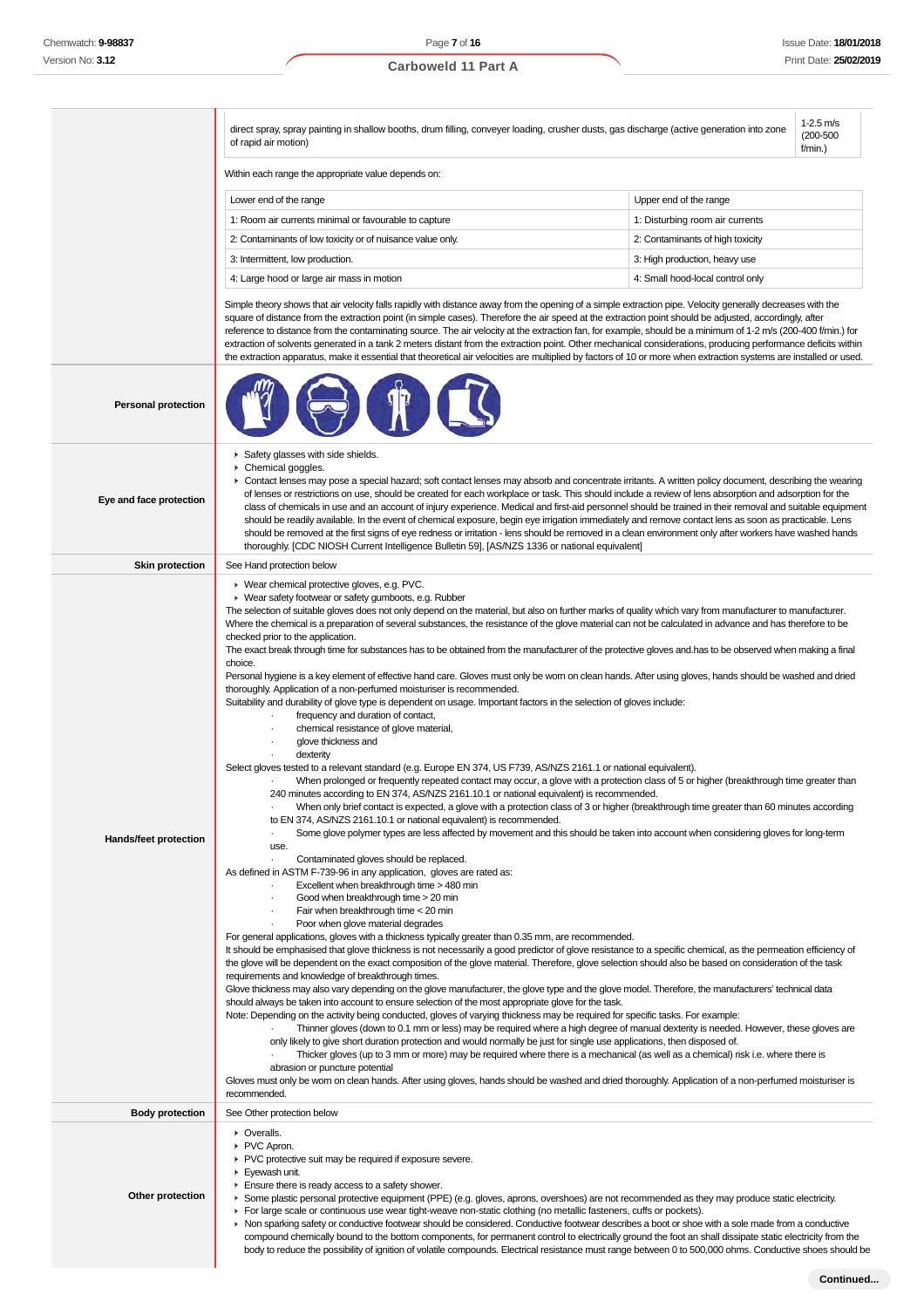stored in lockers close to the room in which they are worn. Personnel who have been issued conductive footwear should not wear them from their place of work to their homes and return.

#### **Recommended material(s)**

**GLOVE SELECTION INDEX**

Glove selection is based on a modified presentation of the:

 **"Forsberg Clothing Performance Index".** The effect(s) of the following substance(s) are taken into account in the **computer-**

**generated** selection:

Carboweld 11 Part A

| <b>Material</b>       | CPI |
|-----------------------|-----|
| <b>BUTYL</b>          | C   |
| <b>BUTYL/NEOPRENE</b> | C   |
| <b>HYPALON</b>        | C   |
| NAT+NEOPR+NITRILE     | C   |
| NATURAL RUBBER        | C   |
| NATURAL+NEOPRENE      | C   |
| <b>NEOPRENE</b>       | C   |
| NEOPRENE/NATURAL      | C   |
| <b>NITRILE</b>        | C   |
| NITRILE+PVC           | C   |
| PE/EVAL/PE            | C   |
| <b>PVA</b>            | C   |
| <b>PVC</b>            | C   |
| PVDC/PE/PVDC          | C   |
| SARANEX-23            | C   |
| SARANEX-23 2-PLY      | C   |
| <b>TEFLON</b>         | C   |
| <b>VITON</b>          | C   |
| VITON/NEOPRENE        | C   |

\* CPI - Chemwatch Performance Index

A: Best Selection

B: Satisfactory; may degrade after 4 hours continuous immersion

C: Poor to Dangerous Choice for other than short term immersion

**NOTE**: As a series of factors will influence the actual performance of the glove, a final selection must be based on detailed observation. -

\* Where the glove is to be used on a short term, casual or infrequent basis, factors such as "feel" or convenience (e.g. disposability), may dictate a choice of gloves which might otherwise be unsuitable following long-term or frequent use. A qualified practitioner should be consulted.

#### **SECTION 9 PHYSICAL AND CHEMICAL PROPERTIES**

#### **Information on basic physical and chemical properties**

| Appearance                                      | coloured liquid   |                                            |               |
|-------------------------------------------------|-------------------|--------------------------------------------|---------------|
|                                                 |                   |                                            |               |
| <b>Physical state</b>                           | Liquid            | Relative density (Water = 1)               | 0.85          |
| Odour                                           | Not Available     | Partition coefficient n-octanol /<br>water | Not Available |
| <b>Odour threshold</b>                          | Not Available     | Auto-ignition temperature (°C)             | 383           |
| pH (as supplied)                                | Not Available     | <b>Decomposition temperature</b>           | Not Available |
| Melting point / freezing point<br>$(^{\circ}C)$ | Not Available     | <b>Viscosity (cSt)</b>                     | 235.29        |
| Initial boiling point and boiling<br>range (°C) | 81                | Molecular weight (g/mol)                   | Not Available |
| Flash point (°C)                                | 13                | <b>Taste</b>                               | Not Available |
| <b>Evaporation rate</b>                         | $2.8$ BuAC = 1    | <b>Explosive properties</b>                | Not Available |
| Flammability                                    | HIGHLY FLAMMABLE. | <b>Oxidising properties</b>                | Not Available |
| Upper Explosive Limit (%)                       | 16.1              | Surface Tension (dyn/cm or<br>$mN/m$ )     | Not Available |
| Lower Explosive Limit (%)                       | 2.7               | <b>Volatile Component (%vol)</b>           | 80            |
| Vapour pressure (kPa)                           | 5.9               | Gas group                                  | Not Available |
| Solubility in water                             | Immiscible        | pH as a solution (1%)                      | Not Available |
| Vapour density (Air = 1)                        | 1.8               | VOC g/L                                    | 717.49        |
|                                                 |                   |                                            |               |

#### **SECTION 10 STABILITY AND REACTIVITY**

### **Respiratory protection**

- · Cartridge respirators should never be used for emergency ingress or in areas of unknown vapour concentrations or oxygen content.
- The wearer must be warned to leave the contaminated area immediately on detecting any odours through the respirator. The odour may indicate that the mask is not functioning properly, that the vapour concentration is too high, or that the mask is not properly fitted. Because of these limitations, only restricted use of cartridge respirators is considered appropriate.
- Cartridge performance is affected by humidity. Cartridges should be changed after 2 hr of continuous use unless it is determined that the humidity is less than 75%, in which case, cartridges can be used for 4 hr. Used cartridges should be discarded daily, regardless of the length of time used

Selection of the Class and Type of respirator will depend upon the level of breathing zone contaminant and the chemical nature of the contaminant. Protection Factors (defined as the ratio of contaminant outside and inside the mask) may also be important.

| Required<br>minimum<br>protection factor | Maximum gas/vapour<br>concentration present in air<br>p.p.m. (by volume) | Half-face<br>Respirator | <b>Full-Face</b><br>Respirator |
|------------------------------------------|--------------------------------------------------------------------------|-------------------------|--------------------------------|
| up to 10                                 | 1000                                                                     | A-AUS/<br>Class 1       | -                              |
| up to 50                                 | 1000                                                                     | ۰                       | A-AUS/<br>Class 1              |
| up to 50                                 | 5000                                                                     | Airline *               | -                              |
| up to 100                                | 5000                                                                     | ۰                       | $A-2$                          |
| up to 100                                | 10000                                                                    | ۰                       | $A-3$                          |
| $100+$                                   |                                                                          | ۰                       | Airline**                      |

\* - Continuous Flow

\*\* - Continuous-flow or positive pressure demand.

A(All classes) = Organic vapours, B AUS or B1 = Acid gases, B2 = Acid gas or hydrogen cyanide(HCN), B3 = Acid gas or hydrogen cyanide(HCN), E = Sulfur dioxide(SO2), G = Agricultural chemicals,  $K =$  Ammonia(NH3), Hg = Mercury, NO = Oxides of nitrogen, MB = Methyl bromide, AX = Low boiling point organic compounds(below 65 deg C)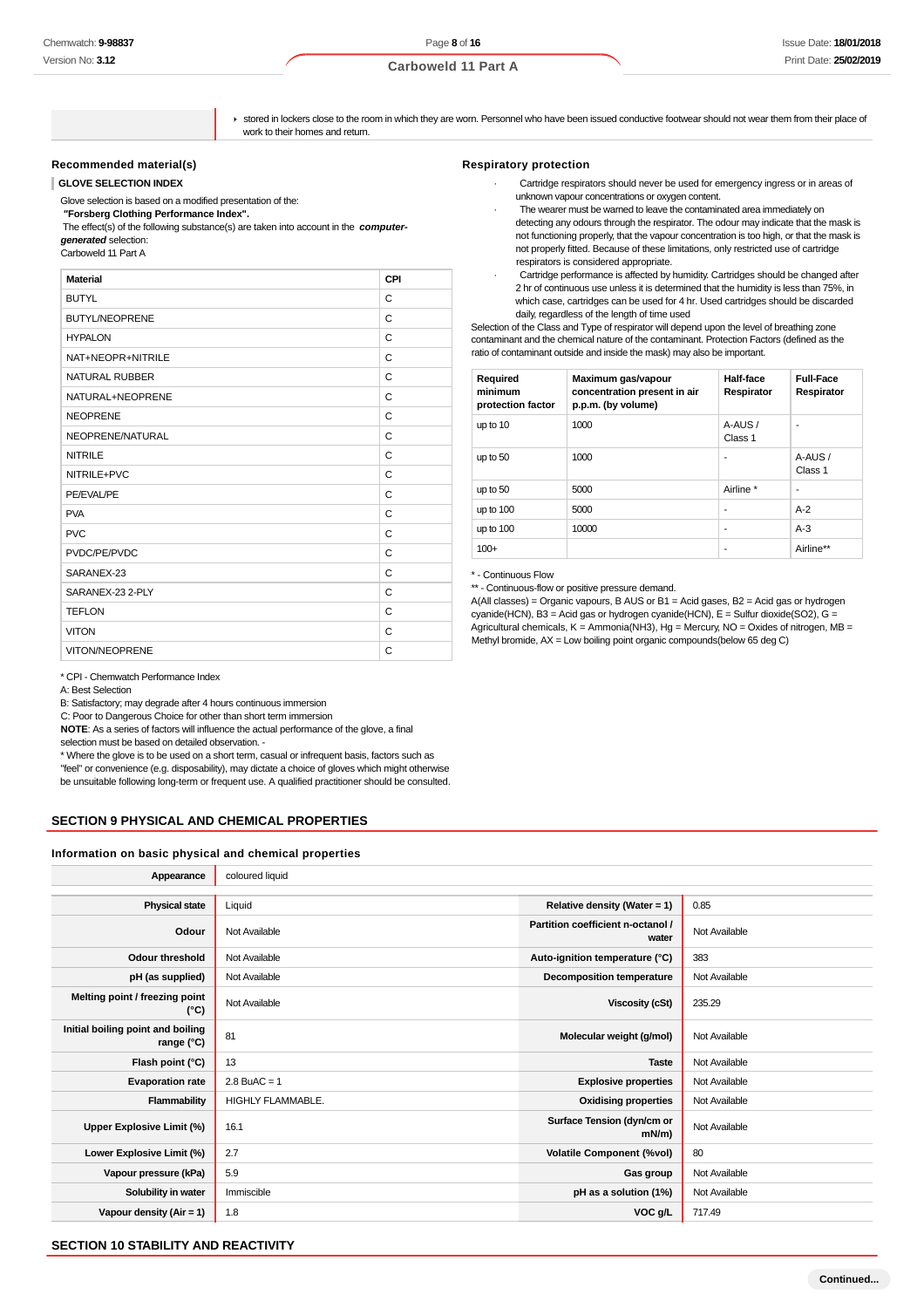### **Carboweld 11 Part A**

| <b>Reactivity</b>                                                                   | See section 7                                                                                                                                                                                                                                                                                                                                                                                                                                                                                                                                                                                                                                                                            |
|-------------------------------------------------------------------------------------|------------------------------------------------------------------------------------------------------------------------------------------------------------------------------------------------------------------------------------------------------------------------------------------------------------------------------------------------------------------------------------------------------------------------------------------------------------------------------------------------------------------------------------------------------------------------------------------------------------------------------------------------------------------------------------------|
| <b>Chemical stability</b>                                                           | • Unstable in the presence of incompatible materials.<br>▶ Product is considered stable.<br>Hazardous polymerisation will not occur.                                                                                                                                                                                                                                                                                                                                                                                                                                                                                                                                                     |
| Possibility of hazardous<br>reactions                                               | See section 7                                                                                                                                                                                                                                                                                                                                                                                                                                                                                                                                                                                                                                                                            |
| <b>Conditions to avoid</b>                                                          | See section 7                                                                                                                                                                                                                                                                                                                                                                                                                                                                                                                                                                                                                                                                            |
| Incompatible materials                                                              | See section 7                                                                                                                                                                                                                                                                                                                                                                                                                                                                                                                                                                                                                                                                            |
| Hazardous decomposition<br>products                                                 | See section 5                                                                                                                                                                                                                                                                                                                                                                                                                                                                                                                                                                                                                                                                            |
| <b>SECTION 11 TOXICOLOGICAL INFORMATION</b><br>Information on toxicological effects |                                                                                                                                                                                                                                                                                                                                                                                                                                                                                                                                                                                                                                                                                          |
|                                                                                     |                                                                                                                                                                                                                                                                                                                                                                                                                                                                                                                                                                                                                                                                                          |
|                                                                                     | There is strong evidence to suggest that this material can cause, if inhaled once, very serious, irreversible damage of organs.<br>The material is not thought to produce adverse health effects or irritation of the respiratory tract (as classified by EC Directives using animal models).<br>Nevertheless, good hygiene practice requires that exposure be kept to a minimum and that suitable control measures be used in an occupational setting.<br>. The contract of the contract of the contract of the contract of the contract of the contract of the contract of the contract of the contract of the contract of the contract of the contract of the contract of the contrac |

| Inhaled   | Inhalation of oxalic acid dusts or vapours can cause ulceration of the linings of the nose and throat, nosebleed, headache and nervousness. The airborne<br>dust behaves as a strong acid producing severe local burns of the linings of the nose and throat.<br>Inhaling ethyl silicate may cause nose irritation, unsteadiness, tremors, excessive salivation, respiratory difficulty and unconsciousness. High<br>concentrations can cause severe systemic injury, including unconsciousness, liver, lung and kidney damage and anaemia, but at these concentrations, the<br>vapour becomes intolerable.<br>Cellulose, given via the windpipe, caused fibrosis in the alveoli and airways, with injuries of the lung cells. Some health effects associated with wood, cotton,<br>flax, jute and hemp particles or fibres are not attributable to cellulose content but to other substances and/or impurities.<br>Animal testing shows that the most common signs of inhalation overdose is inco-ordination and drowsiness.<br>Aliphatic alcohols with more than 3-carbons cause headache, dizziness, drowsiness, muscle weakness and delirium, central depression, coma, seizures<br>and behavioural changes. Secondary respiratory depression and failure, as well as low blood pressure and irregular heart rhythms, may follow.<br>Inhalation hazard is increased at higher temperatures.<br>Inhalation of vapours may cause drowsiness and dizziness. This may be accompanied by sleepiness, reduced alertness, loss of reflexes, lack of<br>co-ordination, and vertigo.<br>Inhalation of high concentrations of gas/vapour causes lung irritation with coughing and nausea, central nervous depression with headache and dizziness,<br>slowing of reflexes, fatigue and inco-ordination.<br>Minor but regular methanol exposures may effect the central nervous system, optic nerves and retinae. Symptoms may be delayed, with headache, fatigue,<br>nausea, blurring of vision and double vision. Continued or severe exposures may cause damage to optic nerves, which may become severe with permanent<br>visual impairment even blindness resulting.<br>WARNING: Methanol is only slowly eliminated from the body and should be regarded as a cumulative poison which cannot be made non-harmful<br>[CCINFO]<br>The odour of isopropanol may give some warning of exposure, but odour fatigue may occur. Inhalation of isopropanol may produce irritation of the nose and<br>throat with sneezing, sore throat and runny nose.<br>Headache, fatigue, tiredness, irritability and digestive disturbances (nausea, loss of appetite and bloating) are the most common symptoms of xylene<br>overexposure. Injury to the heart, liver, kidneys and nervous system has also been noted amongst workers.<br>Xylene is a central nervous system depressant<br>Inhalation of vapours or aerosols (mists, fumes), generated by the material during the course of normal handling, may be damaging to the health of the<br>individual. |                                                                                                                                                                                                                                                                                                                                                                                                                                                                                                                                                                                                                                                                                                                                                                                                                                                                                                                                        |
|-----------|--------------------------------------------------------------------------------------------------------------------------------------------------------------------------------------------------------------------------------------------------------------------------------------------------------------------------------------------------------------------------------------------------------------------------------------------------------------------------------------------------------------------------------------------------------------------------------------------------------------------------------------------------------------------------------------------------------------------------------------------------------------------------------------------------------------------------------------------------------------------------------------------------------------------------------------------------------------------------------------------------------------------------------------------------------------------------------------------------------------------------------------------------------------------------------------------------------------------------------------------------------------------------------------------------------------------------------------------------------------------------------------------------------------------------------------------------------------------------------------------------------------------------------------------------------------------------------------------------------------------------------------------------------------------------------------------------------------------------------------------------------------------------------------------------------------------------------------------------------------------------------------------------------------------------------------------------------------------------------------------------------------------------------------------------------------------------------------------------------------------------------------------------------------------------------------------------------------------------------------------------------------------------------------------------------------------------------------------------------------------------------------------------------------------------------------------------------------------------------------------------------------------------------------------------------------------------------------------------------------------------------------------------------------------------------------------------------------------------------------------------------------------------------------------------------------------------------------------------------------------------------------------------------------------------------------------------------------------------------------------------------------------------------------------|----------------------------------------------------------------------------------------------------------------------------------------------------------------------------------------------------------------------------------------------------------------------------------------------------------------------------------------------------------------------------------------------------------------------------------------------------------------------------------------------------------------------------------------------------------------------------------------------------------------------------------------------------------------------------------------------------------------------------------------------------------------------------------------------------------------------------------------------------------------------------------------------------------------------------------------|
|           | blood calcium concentration.<br>Swallowing ethyl silicate may cause liver, kidney and lung damage.<br>confusion, delirium and coma.<br>doses may produce disturbances to the gut.<br>the body:                                                                                                                                                                                                                                                                                                                                                                                                                                                                                                                                                                                                                                                                                                                                                                                                                                                                                                                                                                                                                                                                                                                                                                                                                                                                                                                                                                                                                                                                                                                                                                                                                                                                                                                                                                                                                                                                                                                                                                                                                                                                                                                                                                                                                                                                                                                                                                                                                                                                                                                                                                                                                                                                                                                                                                                                                                             | There is strong evidence to suggest that this material can cause, if swallowed once, very serious, irreversible damage of organs.<br>Oxalic acid is a minor, normal body constituent occurring in blood, kidney, muscle and liver at very low concentrations. Higher concentrations are toxic.<br>Ingestion of 5 grams has caused death within hours. It is a poison which affects the central nervous system and kidney function. Low doses may cause low<br>Overexposure to non-ring alcohols causes nervous system symptoms. These include headache, muscle weakness and inco-ordination, giddiness,<br>Large doses of cellulose may be administered orally as non-nutritive bulk, with doses of up to 30 g/day tolerated as bulk laxative while extremely large oral<br>Ingestion of ethanol (ethyl alcohol, "alcohol") may produce nausea, vomiting, bleeding from the digestive tract, abdominal pain, and diarrhoea. Effects on |
|           | <b>Blood concentration</b>                                                                                                                                                                                                                                                                                                                                                                                                                                                                                                                                                                                                                                                                                                                                                                                                                                                                                                                                                                                                                                                                                                                                                                                                                                                                                                                                                                                                                                                                                                                                                                                                                                                                                                                                                                                                                                                                                                                                                                                                                                                                                                                                                                                                                                                                                                                                                                                                                                                                                                                                                                                                                                                                                                                                                                                                                                                                                                                                                                                                                 | Effects                                                                                                                                                                                                                                                                                                                                                                                                                                                                                                                                                                                                                                                                                                                                                                                                                                                                                                                                |
| Ingestion | $<$ 1.5 g/L                                                                                                                                                                                                                                                                                                                                                                                                                                                                                                                                                                                                                                                                                                                                                                                                                                                                                                                                                                                                                                                                                                                                                                                                                                                                                                                                                                                                                                                                                                                                                                                                                                                                                                                                                                                                                                                                                                                                                                                                                                                                                                                                                                                                                                                                                                                                                                                                                                                                                                                                                                                                                                                                                                                                                                                                                                                                                                                                                                                                                                | Mild: impaired vision, co-ordination and<br>reaction time; emotional instability                                                                                                                                                                                                                                                                                                                                                                                                                                                                                                                                                                                                                                                                                                                                                                                                                                                       |
|           | 1.5-3.0 g/L                                                                                                                                                                                                                                                                                                                                                                                                                                                                                                                                                                                                                                                                                                                                                                                                                                                                                                                                                                                                                                                                                                                                                                                                                                                                                                                                                                                                                                                                                                                                                                                                                                                                                                                                                                                                                                                                                                                                                                                                                                                                                                                                                                                                                                                                                                                                                                                                                                                                                                                                                                                                                                                                                                                                                                                                                                                                                                                                                                                                                                | Moderate: Slurred speech, confusion,<br>inco-ordination, emotional instability,<br>disturbances in perception and senses,<br>possible blackouts, and impaired<br>objective performance in standardized<br>tests. Possible double vision, flushing,<br>fast heart rate, sweating and incontinence.<br>Slow breathing may occur rarely and fast<br>breathing may develop in cases of<br>metabolic acidosis, low blood sugar<br>and low blood potassium.<br>Central nervous system depression may<br>progress to coma.                                                                                                                                                                                                                                                                                                                                                                                                                    |
|           | 3-5 g/L                                                                                                                                                                                                                                                                                                                                                                                                                                                                                                                                                                                                                                                                                                                                                                                                                                                                                                                                                                                                                                                                                                                                                                                                                                                                                                                                                                                                                                                                                                                                                                                                                                                                                                                                                                                                                                                                                                                                                                                                                                                                                                                                                                                                                                                                                                                                                                                                                                                                                                                                                                                                                                                                                                                                                                                                                                                                                                                                                                                                                                    | Severe: cold clammy skin, low body<br>temperature and low blood pressure.<br>Atrial fibrillation and heart block have been<br>reported. Depression of breathing may                                                                                                                                                                                                                                                                                                                                                                                                                                                                                                                                                                                                                                                                                                                                                                    |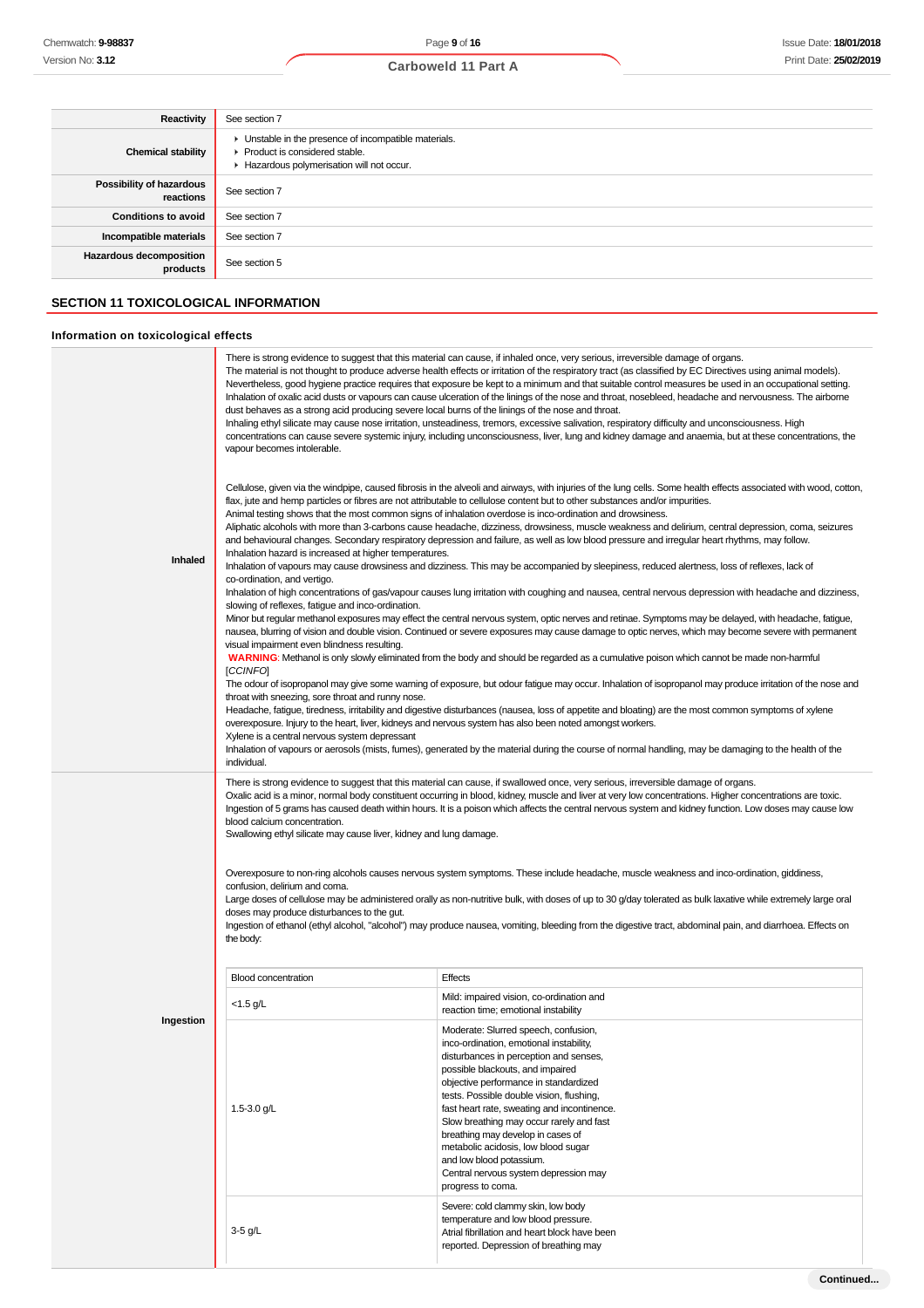|                     | corroborating animal or human evidence.<br>than with ethanol. Animals given near-lethal doses also showed inco-ordination, lethargy, inactivity and loss of consciousness.<br>There is evidence that a slight tolerance to isopropanol may be acquired.<br>Accidental ingestion of the material may be damaging to the health of the individual.                                                                                                                                                                                                                                                                                                                                                                                                                                                                                                                                                                                                                                                                                                                                                                                                                                                                                                                                                                                                                                                                                                                                                                                                                                                                                                                                                                                                                                                                                                                                                                                                                                                                                                                                                                                                                                                                                                                                                                                                                                                                                                                                                                                                                                                                                                                                                                                                                                                                                                                                                                                                                                                                                                                                                                                        | occur, respiratory failure may follow<br>serious poisoning, choking on vomit may<br>result in lung inflammation and swelling.<br>Convulsions due to severe low blood sugar<br>may also occur. Acute liver inflammation<br>may develop. | Swallowing of the liquid may cause aspiration into the lungs with the risk of chemical pneumonitis; serious consequences may result. (ICSC13733)<br>The material has NOT been classified by EC Directives or other classification systems as "harmful by ingestion". This is because of the lack of<br>Swallowing 10 millilitres of isopropanol may cause serious injury; 100 millilitres may be fatal if not properly treated. The adult single lethal dose is<br>approximately 250 millilitres. Isopropanol is twice as poisonous as ethanol, and the effects caused are similar, except that isopropanol does not cause an<br>initial feeling of well-being. Swallowing may cause nausea, vomiting and diarrhea; vomiting and stomach inflammation is more prominent with isopropanol                                                                                                                                                                              |
|---------------------|-----------------------------------------------------------------------------------------------------------------------------------------------------------------------------------------------------------------------------------------------------------------------------------------------------------------------------------------------------------------------------------------------------------------------------------------------------------------------------------------------------------------------------------------------------------------------------------------------------------------------------------------------------------------------------------------------------------------------------------------------------------------------------------------------------------------------------------------------------------------------------------------------------------------------------------------------------------------------------------------------------------------------------------------------------------------------------------------------------------------------------------------------------------------------------------------------------------------------------------------------------------------------------------------------------------------------------------------------------------------------------------------------------------------------------------------------------------------------------------------------------------------------------------------------------------------------------------------------------------------------------------------------------------------------------------------------------------------------------------------------------------------------------------------------------------------------------------------------------------------------------------------------------------------------------------------------------------------------------------------------------------------------------------------------------------------------------------------------------------------------------------------------------------------------------------------------------------------------------------------------------------------------------------------------------------------------------------------------------------------------------------------------------------------------------------------------------------------------------------------------------------------------------------------------------------------------------------------------------------------------------------------------------------------------------------------------------------------------------------------------------------------------------------------------------------------------------------------------------------------------------------------------------------------------------------------------------------------------------------------------------------------------------------------------------------------------------------------------------------------------------------------|----------------------------------------------------------------------------------------------------------------------------------------------------------------------------------------------------------------------------------------|-----------------------------------------------------------------------------------------------------------------------------------------------------------------------------------------------------------------------------------------------------------------------------------------------------------------------------------------------------------------------------------------------------------------------------------------------------------------------------------------------------------------------------------------------------------------------------------------------------------------------------------------------------------------------------------------------------------------------------------------------------------------------------------------------------------------------------------------------------------------------------------------------------------------------------------------------------------------------|
| <b>Skin Contact</b> | through wounds, lesions or abrasions.<br>Skin contact with liquid ethyl silicate may result in dryness, cracking, and inflammation and redness, according to animal testing.<br>Open cuts, abraded or irritated skin should not be exposed to this material<br>use of the material and ensure that any external damage is suitably protected.<br>511ipa<br>time. Repeated exposure can cause contact dermatitis which is characterised by redness, swelling and blistering.                                                                                                                                                                                                                                                                                                                                                                                                                                                                                                                                                                                                                                                                                                                                                                                                                                                                                                                                                                                                                                                                                                                                                                                                                                                                                                                                                                                                                                                                                                                                                                                                                                                                                                                                                                                                                                                                                                                                                                                                                                                                                                                                                                                                                                                                                                                                                                                                                                                                                                                                                                                                                                                             |                                                                                                                                                                                                                                        | There is strong evidence to suggest that this material, on a single contact with skin, can cause very serious, irreversible damage of organs.<br>Skin contact is not thought to have harmful health effects (as classified under EC Directives); the material may still produce health damage following entry<br>Solutions of 5% to 10% oxalic acid are irritating to the skin after prolonged contact; early gangrene may occur after hand immersion in oxalate solutions.<br>Most liquid alcohols appear to act as primary skin irritants in humans. Significant percutaneous absorption occurs in rabbits but not apparently in man.<br>Entry into the blood-stream, through, for example, cuts, abrasions or lesions, may produce systemic injury with harmful effects. Examine the skin prior to the<br>There is some evidence to suggest that the material may cause moderate inflammation of the skin either following direct contact or after a delay of some |
| Eye                 | Animal testing showed that hydrolysed ethyl silicate only caused minor irritation if applied to the eye, if the eye was rinsed.<br>damage. Eye contact may cause tearing and blurring of vision.<br>inflammation may be expected with pain.                                                                                                                                                                                                                                                                                                                                                                                                                                                                                                                                                                                                                                                                                                                                                                                                                                                                                                                                                                                                                                                                                                                                                                                                                                                                                                                                                                                                                                                                                                                                                                                                                                                                                                                                                                                                                                                                                                                                                                                                                                                                                                                                                                                                                                                                                                                                                                                                                                                                                                                                                                                                                                                                                                                                                                                                                                                                                             |                                                                                                                                                                                                                                        | Direct contact of the eye with ethanol (alcohol) may cause an immediate stinging and burning sensation, with reflex closure of the lid, and a temporary,<br>tearing injury to the comea together with redness of the conjunctiva. Discomfort may last 2 days but usually the injury heals without treatment.<br>Isopropanol vapour may cause mild eye irritation at 400 parts per million. Splashes may cause severe eye irritation, possible burns to the cornea and eye<br>There is evidence that material may produce eye irritation in some persons and produce eye damage 24 hours or more after instillation. Severe                                                                                                                                                                                                                                                                                                                                            |
| Chronic             | There has been concern that this material can cause cancer or mutations, but there is not enough data to make an assessment.<br>Repeated or long-term occupational exposure is likely to produce cumulative health effects involving organs or biochemical systems.<br>Ample evidence from experiments exists that there is a suspicion this material directly reduces fertility.<br>Prolonged exposure to ethanol may cause damage to the liver and cause scarring. It may also worsen damage caused by other agents.<br>Chronic dust inhalation of kaolin, can cause kaolinosis from kaolin deposition in the lungs causing distinct lung markings, abnormal inflation of air sacs,<br>and chronic lung diseases (nodular pneumoconiosis). This condition is made worse by long duration of occupational exposure and pre-existing chest<br>infection. Pre-employment screening is recommended.<br>Inhalation studies using animals have shown that cellulose fibres can cause lung scarring, and humans exposed to cellulose at work are more likely to<br>develop asthma and obstructive lung disease. The substance may also induce the production of free radicals in human white blood cells.<br>$\,<$<br>Amorphous silicas generally are less hazardous than crystalline silicas, but the former can be converted to the latter on heating and subsequent cooling.<br>Inhalation of dusts containing crystalline silicas may lead to silicosis, a disabling lung disease that may take years to develop.<br>Long-term exposure to methanol vapour, at concentrations exceeding 3000 ppm, may produce cumulative effects characterised by gastrointestinal<br>disturbances (nausea, vomiting), headache, ringing in the ears, insomnia, trembling, unsteady gait, vertigo, conjunctivitis and clouded or double vision.<br>Liver and/or kidney injury may also result.<br>Long term, or repeated exposure of isopropanol may cause inco-ordination and tiredness.<br>Repeated inhalation exposure to isopropanol may produce sleepiness, inco-ordination and liver degeneration. Animal data show developmental effects only<br>at exposure levels that produce toxic effects in adult animals. Isopropanol does not cause genetic damage.<br>There are inconclusive reports of human sensitisation from skin contacts with isopropanol. Chronic alcoholics are more tolerant of the whole-body effects of<br>isopropanol.<br>Animal testing showed the chronic exposure did not produce reproductive effects.<br>NOTE: Commercial isopropanol does not contain "isopropyl oil", which caused an excess incidence of sinus and throat cancers in isoproanol production<br>workers in the past. "Isopropyl oil" is no longer formed during production of isopropanol.<br>Women exposed to xylene in the first 3 months of pregnancy showed a slightly increased risk of miscarriage and birth defects. Evaluation of workers<br>chronically exposed to xylene has demonstrated lack of genetic toxicity.<br>Ingestion may result in intoxication and drunkenness. In chronic form this may result in alcoholism and liver damage. |                                                                                                                                                                                                                                        |                                                                                                                                                                                                                                                                                                                                                                                                                                                                                                                                                                                                                                                                                                                                                                                                                                                                                                                                                                       |
| Carboweld 11 Part A | <b>TOXICITY</b><br>Not Available                                                                                                                                                                                                                                                                                                                                                                                                                                                                                                                                                                                                                                                                                                                                                                                                                                                                                                                                                                                                                                                                                                                                                                                                                                                                                                                                                                                                                                                                                                                                                                                                                                                                                                                                                                                                                                                                                                                                                                                                                                                                                                                                                                                                                                                                                                                                                                                                                                                                                                                                                                                                                                                                                                                                                                                                                                                                                                                                                                                                                                                                                                        |                                                                                                                                                                                                                                        | <b>IRRITATION</b><br>Not Available                                                                                                                                                                                                                                                                                                                                                                                                                                                                                                                                                                                                                                                                                                                                                                                                                                                                                                                                    |
| ethanol, denatured  | <b>TOXICITY</b><br>Inhalation (rat) LC50: 124.7 mg/l/4H <sup>[2]</sup><br>Oral (rat) LD50: =1501 mg/kg <sup>[2]</sup>                                                                                                                                                                                                                                                                                                                                                                                                                                                                                                                                                                                                                                                                                                                                                                                                                                                                                                                                                                                                                                                                                                                                                                                                                                                                                                                                                                                                                                                                                                                                                                                                                                                                                                                                                                                                                                                                                                                                                                                                                                                                                                                                                                                                                                                                                                                                                                                                                                                                                                                                                                                                                                                                                                                                                                                                                                                                                                                                                                                                                   |                                                                                                                                                                                                                                        | <b>IRRITATION</b><br>Not Available                                                                                                                                                                                                                                                                                                                                                                                                                                                                                                                                                                                                                                                                                                                                                                                                                                                                                                                                    |
| isopropanol         | <b>TOXICITY</b><br>dermal (rat) LD50: =12800 mg/kg $^{[2]}$<br>Inhalation (rat) LC50: 72.6 mg/l/4h <sup>[2]</sup><br>Oral (rat) LD50: =4396 mg/kg <sup>[2]</sup>                                                                                                                                                                                                                                                                                                                                                                                                                                                                                                                                                                                                                                                                                                                                                                                                                                                                                                                                                                                                                                                                                                                                                                                                                                                                                                                                                                                                                                                                                                                                                                                                                                                                                                                                                                                                                                                                                                                                                                                                                                                                                                                                                                                                                                                                                                                                                                                                                                                                                                                                                                                                                                                                                                                                                                                                                                                                                                                                                                        |                                                                                                                                                                                                                                        | <b>IRRITATION</b><br>Eye (rabbit): 10 mg - moderate<br>Eye (rabbit): 100 mg - SEVERE<br>Eye (rabbit): 100mg/24hr-moderate<br>Skin (rabbit): 500 mg - mild                                                                                                                                                                                                                                                                                                                                                                                                                                                                                                                                                                                                                                                                                                                                                                                                             |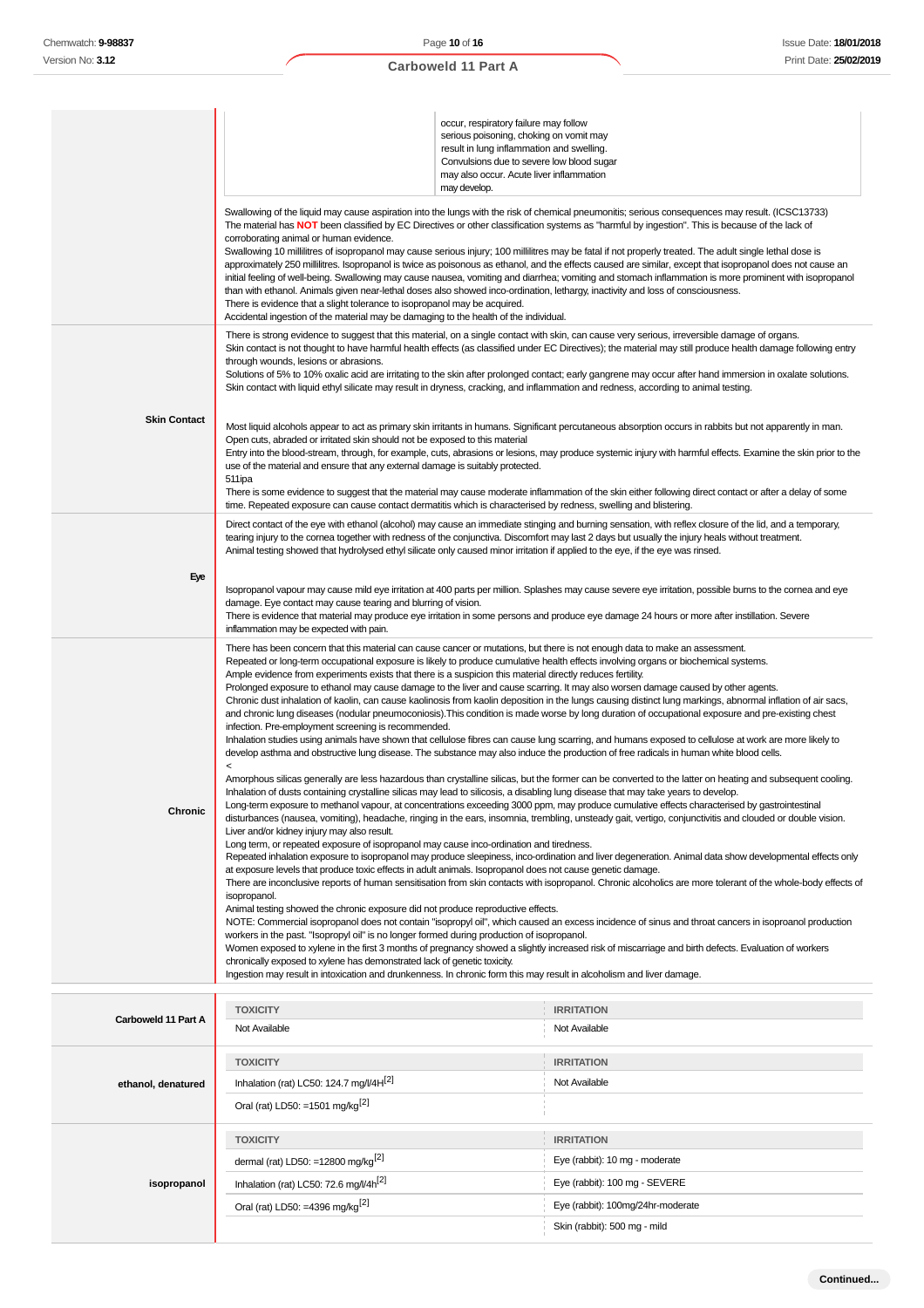## **xylene TOXICITY IRRITATION** Dermal (rabbit) LD50: >1700 mg/kg<sup>[2]</sup> exercise to the state of the Sye (human): 200 ppm irritant Inhalation (rat) LC50: 4994.295 mg//4h<sup>[2]</sup> Eye (rabbit): 5 mg/24h SEVERE Oral (rat) LD50: 3523-8700 mg/kg<sup>[2]</sup> Eye (rabbit): 87 mg mild Skin (rabbit):500 mg/24h moderate 1. Value obtained from Europe ECHA Registered Substances - Acute toxicity 2.\* Value obtained from manufacturer's SDS. Unless otherwise specified<br>data extracted from RTECS - Register of Toxic Effect of chemical Substances

|                                                         | Liver, kidney and lung damage may result from overexposure by inhalation or swallowing. Animal testing showed that exposure to 400 parts per million for<br>30 days can be lethal.                                                                                                                                                                                                                                                                                                                                                                                                                                                                                                                                                                                                                                                                                                                                                                                                                                                                                                                                                                                                                                                                                                                                                                                                                                                                                                                                                                                                                                                                                                                                                                                                                                                                                                                                                                                                                                                                                                                                                                                                                                                                                                                                                                                                                                                                                                                                                                                                                                                                                                                                                                                                                                                                                                                                                                                                                                                                                                                                                                                                                                                                                                                                                                                                                               |                                 |                                                                                                                                                                                                                                                                                                              |
|---------------------------------------------------------|------------------------------------------------------------------------------------------------------------------------------------------------------------------------------------------------------------------------------------------------------------------------------------------------------------------------------------------------------------------------------------------------------------------------------------------------------------------------------------------------------------------------------------------------------------------------------------------------------------------------------------------------------------------------------------------------------------------------------------------------------------------------------------------------------------------------------------------------------------------------------------------------------------------------------------------------------------------------------------------------------------------------------------------------------------------------------------------------------------------------------------------------------------------------------------------------------------------------------------------------------------------------------------------------------------------------------------------------------------------------------------------------------------------------------------------------------------------------------------------------------------------------------------------------------------------------------------------------------------------------------------------------------------------------------------------------------------------------------------------------------------------------------------------------------------------------------------------------------------------------------------------------------------------------------------------------------------------------------------------------------------------------------------------------------------------------------------------------------------------------------------------------------------------------------------------------------------------------------------------------------------------------------------------------------------------------------------------------------------------------------------------------------------------------------------------------------------------------------------------------------------------------------------------------------------------------------------------------------------------------------------------------------------------------------------------------------------------------------------------------------------------------------------------------------------------------------------------------------------------------------------------------------------------------------------------------------------------------------------------------------------------------------------------------------------------------------------------------------------------------------------------------------------------------------------------------------------------------------------------------------------------------------------------------------------------------------------------------------------------------------------------------------------------|---------------------------------|--------------------------------------------------------------------------------------------------------------------------------------------------------------------------------------------------------------------------------------------------------------------------------------------------------------|
| Carboweld 11 Part A                                     | For silica amorphous:<br>When experimental animals inhale synthetic amorphous silica (SAS) dust, it dissolves in the lung fluid and is rapidly eliminated. If swallowed, the vast<br>majority of SAS is excreted in the faeces and there is little accumulation in the body. Following absorption across the gut, SAS is eliminated via urine<br>without modification in animals and humans. SAS is not expected to be broken down (metabolised) in mammals.<br>After ingestion, there is limited accumulation of SAS in body tissues and rapid elimination occurs. Intestinal absorption has not been calculated, but<br>appears to be insignificant in animals and humans. SASs injected subcutaneously are subjected to rapid dissolution and removal. There is no indication of<br>metabolism of SAS in animals or humans based on chemical structure and available data. In contrast to crystalline silica, SAS is soluble in physiological<br>media and the soluble chemical species that are formed are eliminated via the urinary tract without modification.<br>Both the mammalian and environmental toxicology of SASs are significantly influenced by the physical and chemical properties, particularly those of<br>solubility and particle size. SAS has no acute intrinsic toxicity by inhalation. Adverse effects, including suffocation, that have been reported were caused by<br>the presence of high numbers of respirable particles generated to meet the required test atmosphere. These results are not representative of exposure to<br>skin or eye irritant, and it is not a sensitiser.<br>Repeated-dose and chronic toxicity studies confirm the absence of toxicity when SAS is swallowed or upon skin contact.<br>Long-term inhalation of SAS caused some adverse effects in animals (increases in lung inflammation, cell injury and lung collagen content), all of which<br>subsided after exposure.<br>Numerous repeated-dose, subchronic and chronic inhalation toxicity studies have been conducted with SAS in a number of species, at airborne<br>available, the no-observed adverse effect levels (NOAELs) were between 0.5 and 10 mg/m3. The difference in values may be explained by different particle<br>size, and therefore the number of particles administered per unit dose. In general, as particle size decreases so does the NOAELLOAEL.<br>Neither inhalation nor oral administration caused neoplasms (tumours). SAS is not mutagenic in vitro. No genotoxicity was detected in in vivo assays. SAS<br>does not impair development of the foetus. Fertility was not specifically studied, but the reproductive organs in long-term studies were not affected.<br>In humans, SAS is essentially non-toxic by mouth, skin or eyes, and by inhalation. Epidemiology studies show little evidence of adverse health effects due to<br>SAS. Repeated exposure (without personal protection) may cause mechanical irritation of the eye and drying/cracking of the skin.<br>There is no evidence of cancer or other long-term respiratory health effects (for example, silicosis) in workers employed in the manufacture of SAS.<br>Respiratory symptoms in SAS workers have been shown to correlate with smoking but not with SAS exposure, while serial pulmonary function values and<br>chest radiographs are not adversely affected by long-term exposure to SAS. |                                 | commercial SASs and should not be used for human risk assessment. Though repeated exposure of the skin may cause dryness and cracking, SAS is not a<br>concentrations ranging from 0.5 mg/m3 to 150 mg/m3. Lowest-observed adverse effect levels (LOAELs) were typically in the range of 1 to 50 mg/m3. When |
| <b>XYLENE</b>                                           | Reproductive effector in rats                                                                                                                                                                                                                                                                                                                                                                                                                                                                                                                                                                                                                                                                                                                                                                                                                                                                                                                                                                                                                                                                                                                                                                                                                                                                                                                                                                                                                                                                                                                                                                                                                                                                                                                                                                                                                                                                                                                                                                                                                                                                                                                                                                                                                                                                                                                                                                                                                                                                                                                                                                                                                                                                                                                                                                                                                                                                                                                                                                                                                                                                                                                                                                                                                                                                                                                                                                                    |                                 |                                                                                                                                                                                                                                                                                                              |
| Carboweld 11 Part A &<br><b>ISOPROPANOL</b>             | nervous system and drowsiness. Few have reported skin irritation. It can be absorbed from the skin or when inhaled. Intentional swallowing is common<br>particularly among alcoholics or suicide victims and also leads to fainting, breathing difficulty, nausea, vomiting and headache. In the absence of<br>unconsciousness, recovery usually occurred. Repeated doses may damage the kidneys. A decrease in the frequency of mating has been found in among<br>animals, and newborns have been found to have a greater incidence of low birth weight. Tumours of the testes have been observed in the male rat.                                                                                                                                                                                                                                                                                                                                                                                                                                                                                                                                                                                                                                                                                                                                                                                                                                                                                                                                                                                                                                                                                                                                                                                                                                                                                                                                                                                                                                                                                                                                                                                                                                                                                                                                                                                                                                                                                                                                                                                                                                                                                                                                                                                                                                                                                                                                                                                                                                                                                                                                                                                                                                                                                                                                                                                              |                                 | Isopropanol is irritating to the eyes, nose and throat but generally not to the skin. Prolonged high dose exposure may also produce depression of the central                                                                                                                                                |
| <b>ETHANOL, DENATURED &amp;</b><br><b>XYLENE</b>        | The material may produce severe irritation to the eye causing pronounced inflammation. Repeated or prolonged exposure to irritants may produce<br>conjunctivitis.                                                                                                                                                                                                                                                                                                                                                                                                                                                                                                                                                                                                                                                                                                                                                                                                                                                                                                                                                                                                                                                                                                                                                                                                                                                                                                                                                                                                                                                                                                                                                                                                                                                                                                                                                                                                                                                                                                                                                                                                                                                                                                                                                                                                                                                                                                                                                                                                                                                                                                                                                                                                                                                                                                                                                                                                                                                                                                                                                                                                                                                                                                                                                                                                                                                |                                 |                                                                                                                                                                                                                                                                                                              |
| ETHANOL, DENATURED &<br><b>ISOPROPANOL &amp; XYLENE</b> | The material may cause skin irritation after prolonged or repeated exposure and may produce on contact skin redness, swelling, the production of vesicles,<br>scaling and thickening of the skin.                                                                                                                                                                                                                                                                                                                                                                                                                                                                                                                                                                                                                                                                                                                                                                                                                                                                                                                                                                                                                                                                                                                                                                                                                                                                                                                                                                                                                                                                                                                                                                                                                                                                                                                                                                                                                                                                                                                                                                                                                                                                                                                                                                                                                                                                                                                                                                                                                                                                                                                                                                                                                                                                                                                                                                                                                                                                                                                                                                                                                                                                                                                                                                                                                |                                 |                                                                                                                                                                                                                                                                                                              |
| <b>ISOPROPANOL &amp; XYLENE</b>                         | The substance is classified by IARC as Group 3:<br>NOT classifiable as to its carcinogenicity to humans.<br>Evidence of carcinogenicity may be inadequate or limited in animal testing.                                                                                                                                                                                                                                                                                                                                                                                                                                                                                                                                                                                                                                                                                                                                                                                                                                                                                                                                                                                                                                                                                                                                                                                                                                                                                                                                                                                                                                                                                                                                                                                                                                                                                                                                                                                                                                                                                                                                                                                                                                                                                                                                                                                                                                                                                                                                                                                                                                                                                                                                                                                                                                                                                                                                                                                                                                                                                                                                                                                                                                                                                                                                                                                                                          |                                 |                                                                                                                                                                                                                                                                                                              |
| <b>Acute Toxicity</b>                                   | ◡                                                                                                                                                                                                                                                                                                                                                                                                                                                                                                                                                                                                                                                                                                                                                                                                                                                                                                                                                                                                                                                                                                                                                                                                                                                                                                                                                                                                                                                                                                                                                                                                                                                                                                                                                                                                                                                                                                                                                                                                                                                                                                                                                                                                                                                                                                                                                                                                                                                                                                                                                                                                                                                                                                                                                                                                                                                                                                                                                                                                                                                                                                                                                                                                                                                                                                                                                                                                                | Carcinogenicity                 | ✔                                                                                                                                                                                                                                                                                                            |
| <b>Skin Irritation/Corrosion</b>                        | ×                                                                                                                                                                                                                                                                                                                                                                                                                                                                                                                                                                                                                                                                                                                                                                                                                                                                                                                                                                                                                                                                                                                                                                                                                                                                                                                                                                                                                                                                                                                                                                                                                                                                                                                                                                                                                                                                                                                                                                                                                                                                                                                                                                                                                                                                                                                                                                                                                                                                                                                                                                                                                                                                                                                                                                                                                                                                                                                                                                                                                                                                                                                                                                                                                                                                                                                                                                                                                | <b>Reproductivity</b>           | ✔                                                                                                                                                                                                                                                                                                            |
| Serious Eye Damage/Irritation                           | ✔                                                                                                                                                                                                                                                                                                                                                                                                                                                                                                                                                                                                                                                                                                                                                                                                                                                                                                                                                                                                                                                                                                                                                                                                                                                                                                                                                                                                                                                                                                                                                                                                                                                                                                                                                                                                                                                                                                                                                                                                                                                                                                                                                                                                                                                                                                                                                                                                                                                                                                                                                                                                                                                                                                                                                                                                                                                                                                                                                                                                                                                                                                                                                                                                                                                                                                                                                                                                                | <b>STOT - Single Exposure</b>   | ✔                                                                                                                                                                                                                                                                                                            |
| <b>Respiratory or Skin</b><br>sensitisation             | ×                                                                                                                                                                                                                                                                                                                                                                                                                                                                                                                                                                                                                                                                                                                                                                                                                                                                                                                                                                                                                                                                                                                                                                                                                                                                                                                                                                                                                                                                                                                                                                                                                                                                                                                                                                                                                                                                                                                                                                                                                                                                                                                                                                                                                                                                                                                                                                                                                                                                                                                                                                                                                                                                                                                                                                                                                                                                                                                                                                                                                                                                                                                                                                                                                                                                                                                                                                                                                | <b>STOT - Repeated Exposure</b> | ✔                                                                                                                                                                                                                                                                                                            |
| <b>Mutagenicity</b>                                     | ×                                                                                                                                                                                                                                                                                                                                                                                                                                                                                                                                                                                                                                                                                                                                                                                                                                                                                                                                                                                                                                                                                                                                                                                                                                                                                                                                                                                                                                                                                                                                                                                                                                                                                                                                                                                                                                                                                                                                                                                                                                                                                                                                                                                                                                                                                                                                                                                                                                                                                                                                                                                                                                                                                                                                                                                                                                                                                                                                                                                                                                                                                                                                                                                                                                                                                                                                                                                                                | <b>Aspiration Hazard</b>        | ×                                                                                                                                                                                                                                                                                                            |
|                                                         |                                                                                                                                                                                                                                                                                                                                                                                                                                                                                                                                                                                                                                                                                                                                                                                                                                                                                                                                                                                                                                                                                                                                                                                                                                                                                                                                                                                                                                                                                                                                                                                                                                                                                                                                                                                                                                                                                                                                                                                                                                                                                                                                                                                                                                                                                                                                                                                                                                                                                                                                                                                                                                                                                                                                                                                                                                                                                                                                                                                                                                                                                                                                                                                                                                                                                                                                                                                                                  |                                 |                                                                                                                                                                                                                                                                                                              |

**Legend:** – Data either not available or does not fill the criteria for classification – Data available to make classification

### **SECTION 12 ECOLOGICAL INFORMATION**

| <b>Toxicity</b>     |                  |                           |                               |                  |                  |
|---------------------|------------------|---------------------------|-------------------------------|------------------|------------------|
|                     | <b>ENDPOINT</b>  | <b>TEST DURATION (HR)</b> | <b>SPECIES</b>                | VALUE            | <b>SOURCE</b>    |
| Carboweld 11 Part A | Not<br>Available | Not Available             | Not Available                 | Not<br>Available | Not<br>Available |
|                     | <b>ENDPOINT</b>  | <b>TEST DURATION (HR)</b> | <b>SPECIES</b>                | <b>VALUE</b>     | <b>SOURCE</b>    |
| ethanol, denatured  | LC50             | 96                        | Fish                          | 285.505mg/L      | 3                |
|                     | <b>EC50</b>      | 96                        | Algae or other aquatic plants | 1791.903mg/L     | 3                |
|                     |                  |                           |                               |                  |                  |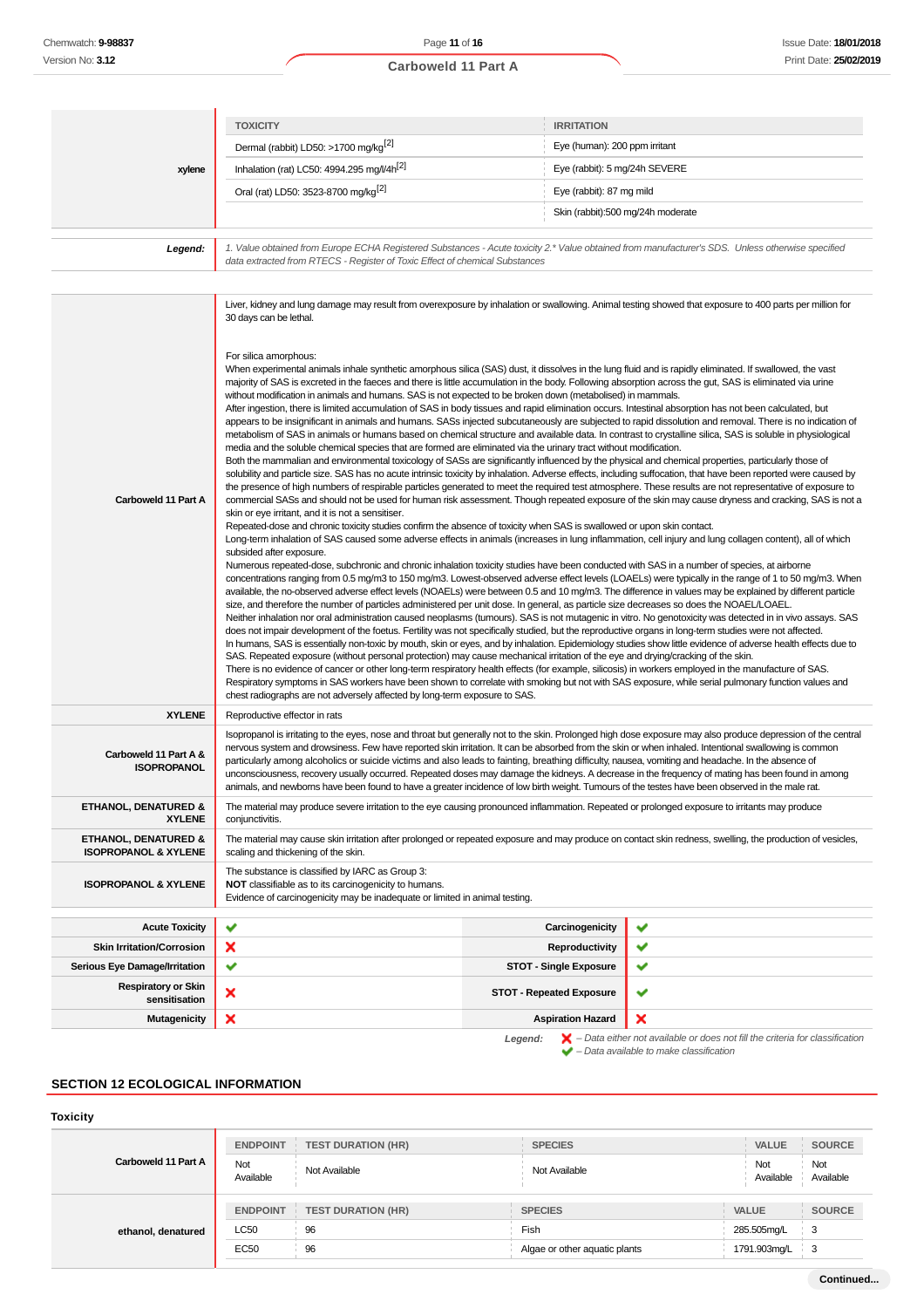#### **Carboweld 11 Part A**

|             | LC50            | 96                        | Fish                          | 285.505mg/L  | 3                       |
|-------------|-----------------|---------------------------|-------------------------------|--------------|-------------------------|
|             | <b>EC50</b>     | 96                        | Algae or other aquatic plants | 1791.903mg/L | 3                       |
|             | LC50            | 96                        | Fish                          | $11-mg/L$    | 2                       |
|             | <b>EC50</b>     | 48                        | Crustacea                     | 2mg/L        | 4                       |
|             | <b>EC50</b>     | 96                        | Algae or other aquatic plants | 17.921mg/L   | 4                       |
|             | <b>NOEC</b>     | 2016                      | Fish                          | 0.000375mg/L | 4                       |
|             | <b>ENDPOINT</b> | <b>TEST DURATION (HR)</b> | <b>SPECIES</b>                | VALUE        | <b>SOURCE</b>           |
|             | LC50            | 96                        | Fish                          | 9-640mg/L    | $\overline{2}$          |
| isopropanol | <b>EC50</b>     | 48                        | Crustacea                     | 12500mg/L    | 5                       |
|             | <b>EC50</b>     | 96                        | Algae or other aquatic plants | 993.232mg/L  | 3                       |
|             | EC <sub>0</sub> | 24                        | Crustacea                     | 5-102mg/L    | $\overline{2}$          |
|             | <b>NOEC</b>     | 5760                      | Fish                          | $0.02$ mg/L  | 4                       |
|             | <b>ENDPOINT</b> | <b>TEST DURATION (HR)</b> | <b>SPECIES</b>                | VALUE        | <b>SOURCE</b>           |
| xylene      | <b>LC50</b>     | 96                        | Fish                          | 2.6mg/L      | $\overline{\mathbf{c}}$ |
|             | <b>EC50</b>     | 48                        | Crustacea                     | $1.8$ mg/L   | $\overline{2}$          |
|             | <b>EC50</b>     | 72                        | Algae or other aquatic plants | 3.2mg/L      | $\overline{2}$          |
|             | <b>NOEC</b>     | 73                        | Algae or other aquatic plants | $0.44$ mg/L  | $\overline{2}$          |

**Legend:** Extracted from 1. IUCLID Toxicity Data 2. Europe ECHA Registered Substances - Ecotoxicological Information - Aquatic Toxicity 3. EPIWIN Suite V3.12 (QSAR) - Aquatic Toxicity Data (Estimated) 4. US EPA, Ecotox database - Aquatic Toxicity Data 5. ECETOC Aquatic Hazard Assessment Data 6. NITE (Japan) - Bioconcentration Data 7. METI (Japan) - Bioconcentration Data 8. Vendor Data

#### For Aromatic Substances Series:

Environmental Fate: Large, molecularly complex polycyclic aromatic hydrocarbons, or PAHs, are persistent in the environment longer than smaller PAHs.

Atmospheric Fate: PAHs are 'semi-volatile substances" which can move between the atmosphere and the Earth's surface in repeated, temperature-driven cycles of deposition and volatilization. Terrestrial Fate: BTEX compounds have the potential to move through soil and contaminate ground water, and their vapors are highly flammable and explosive.

Ecotoxicity - Within an aromatic series, acute toxicity increases with increasing alkyl substitution on the aromatic nucleus. The order of most toxic to least in a study using grass shrimp and brown shrimp was dimethylnaphthalenes > methylnaphthalenes >naphthalenes. Anthrcene is a phototoxic PAH. UV light greatly increases the toxicity of anthracene to bluegill sunfish. Biological resources in strong sunlight are at more risk than those that are not. PAHs in general are more frequently associated with chronic risks.

For Ethanol: log Kow: -0.31 to -0.32; Koc 1: Estimated BCF= 3: Half-life (hr) air: 144; Half-life (hr) H2O surface water: 144; Henry's atm m3 /mol: 6.29E-06; BOD 5 if unstated: 0.93-1.67,63% COD: 1.99-2.11,97%;

#### $ThOD 21$

 Environmental Fate: Terrestrial - Ethanol quickly biodegrades in soil but may leach into ground water; most is lost by evaporation. Ethanol is expected to have very high mobility in soil. Volatilization of ethanol from moist soil surfaces is expected to be an important fate process. The potential for volatilization of ethanol from dry soil surfaces may exist. Biodegradation is expected to be an important fate process for ethanol based on half-lives on the order of a few days for ethanol in sandy soil/groundwater microcosms.

Atmospheric Fate: Ethanol is expected to exist solely as a vapour in the ambient atmosphere. Vapour-phase ethanol is degraded in the atmosphere by reaction with photochemically-produced hydroxyl radicals; the half-life for this reaction in air is estimated to be 5 days. Ethanol readily degraded by reaction with photochemically produced hydroxy radicals; release into air will result in photodegradation and wet deposition.

Aquatic Fate: When released into water ethanol readily evaporates and is biodegradable. Ethanol is not expected to adsorb to suspended solids and sediment. Volatilization from water surfaces is expected and volatilization half-lives for a model river and model lake are 3 and 39 days, respectively. Bioconcentration in aquatic organisms is considered to be low. Hydrolysis and photolysis in sunlit surface waters is not expected to be an important environmental fate process for ethanol and is unlikely to be persistent in aquatic environments.

### For tetraethyl silicate:

**Environmental fate;**

### Biodegradability:

98% DOC Die Away test; EC 79/831 Readily biodegradable.

### **Ecotoxicity:**

Fish LC50 (96 h): Brachydanio rerio >= 245 mg/l (acute toxicity test; EC 92/69)

Bacterial EC10 (5 h): Pseudomonas putida > 1878 mg/l (oxygen consumption test; on the lines of: Bringmann und Kuhn, Z. Wasser Abwasser Forsch. 10, 87-98 (1977))

Daphnia magna EC10 (48 h): > 844 mg/l (EC 84/449)

Algae EC50 (72 h): Scenedesmus subspicatus 410.4 mg/l (Cell multiplication inhibition test; EC 88/302)

Bentonite and kaolin have low toxicity to aquatic species, a large number of which have been tested For Isopropanol (IPA): log Kow: -0.16- 0.28; Half-life (hr) air: 33-84; Half-life (hr) H2O surface water: 130; Henry's atm m3 /mol: 8.07E-06; BOD 5: 1.19,60%; COD: 1.61-2.30, 97%; Th $OD: 24$ BOD 20: >70%.

Environmental Fate: IPA is expected to partition primarily to the aquatic compartment (77.7%) with the remainder to the air (22.3%). Overall, IPA presents a low potential hazard to aquatic or terrestrial biota.

Aquatic Fate: IPA has been shown to biodegrade rapidly in aerobic, aqueous biodegradation tests and therefore, would not be expected to persist in aquatic habitats. IPA is expected to volatilize slowly from water. The calculated half-life for the volatilization from surface water (1 meter depth) is predicted to range from 4 days (from a river) to 31 days (from a lake). Hydrolysis is not considered a significant degradation process for IPA, however; aerobic biodegradation of IPA has been shown to occur rapidly under non-acclimated conditions. IPA is readily biodegradable in both freshwater and saltwater (72 to 78% biodegradation in 20 days).

Terrestrial Fate: Soil - IPA is also not expected to persist in surface soils due to rapid evaporation to the air. IPA will evaporate quickly from soil and is not expected to partition to the soil however; IPA has the potential to leach through the soil due to its low soil adsorption. Plants - Toxicity of IPA to plants is expected to be low.

Atmospheric Fate: IPA is subject to oxidation predominantly by hydroxy radical attack. The atmospheric half-life is expected to be 10 to 25 hours. Direct photolysis is not expected to be an important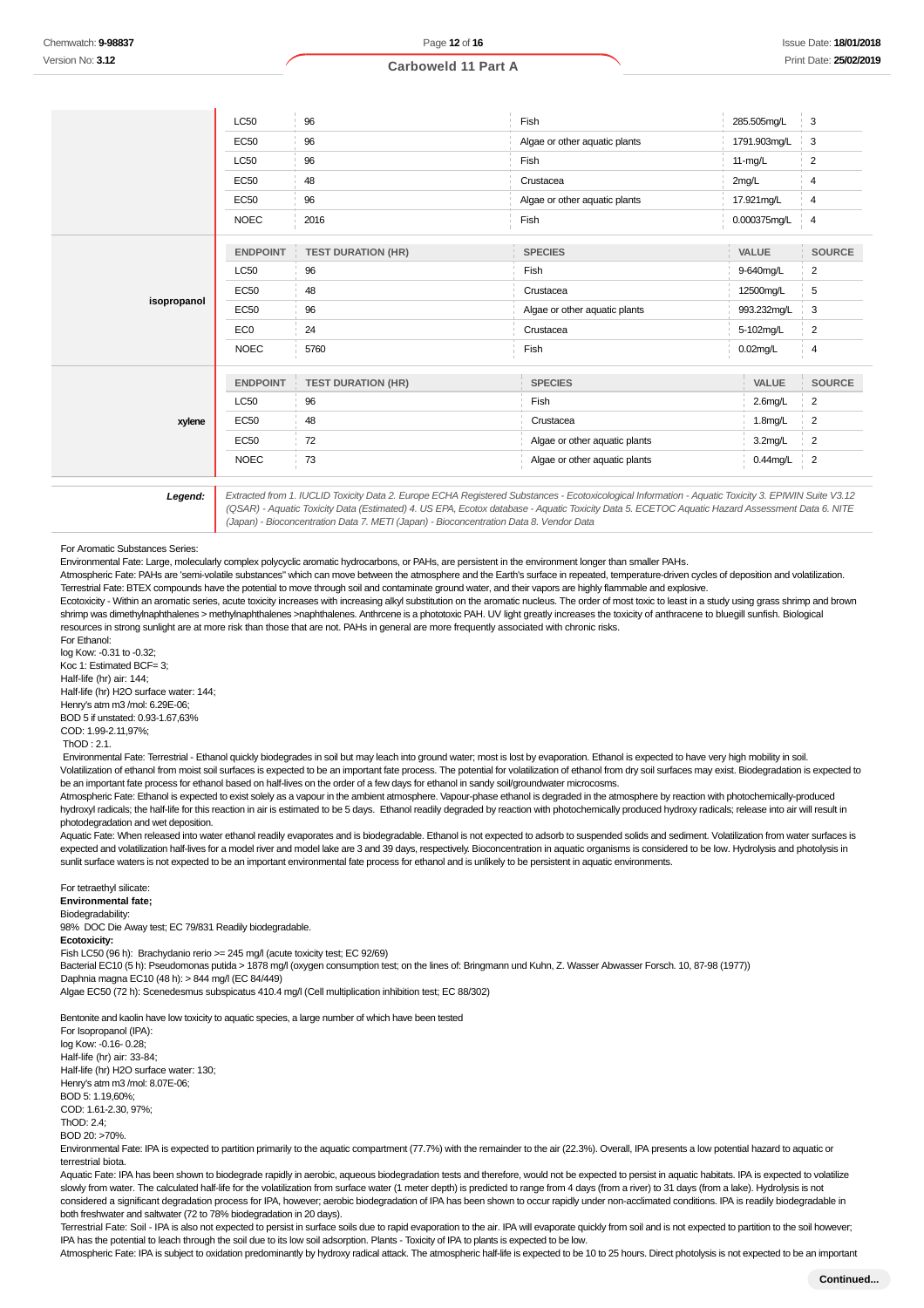#### transformation process for the degradation of IPA.

Ecotoxicity: IPA has been shown to have a low order of acute aquatic toxicity and is not acutely toxic to fish and invertebrates. Chronic aquatic toxicity has also been shown to be of low concern and bioconcentration in aquatic organisms is not expected to occur.

#### For Xylenes:

log Koc : 2.05-3.08; Koc : 25.4-204; Half-life (hr) air : 0.24-42; Half-life (hr) H2O surface water : 24-672; Half-life (hr) H2O ground : 336-8640; Half-life (hr) soil : 52-672; Henry's Pa m3 /mol : 637-879; Henry's atm m3 /mol - 7.68E-03; BOD 5 if unstated - 1.4,1%; COD - 2.56,13% ThOD - 3.125 : BCF : 23; log BCF : 1.17-2.41.

Environmental Fate: Most xylenes released to the environment will occur in the atmosphere and volatilisation is the dominant environmental fate process. Soil - Xylenes are expected to have moderate mobility in soil evaporating rapidly from soil surfaces. The extent of the degradation is expected to depend on its concentration, residence time in the soil, the nature of the soil, and whether resident microbial populations have been acclimated. Xylene can remain below the soil surface for several days and may travel through the soil profile and enter groundwater. Soil and water microbes may transform it into other, less harmful compounds, although this happens slowly. It is not clear how long xylene remains trapped deep underground in soil or groundwater, but it may be months or years.

Atmospheric Fate: Xylene evaporates quickly into the air from surface soil and water and can remain in the air for several days until it is broken down by sunlight into other less harmful chemicals. In the ambient atmosphere, xylenes are expected to exist solely in the vapour phase. Xylenes are degraded in the atmosphere with an estimated atmospheric lifetime of about 0.5 to 2 days. Xylene may contribute to photochemical smog formation. p-Xylene has a moderately high photochemical reactivity under smog conditions, higher than the other xylene isomers. The photooxidation of p-xylene results in the production of carbon monoxide, formaldehyde, glyoxal, methylglyoxal, 3-methylbenzylnitrate, m-tolualdehyde, 4-nitro-3-xylene, 5-nitro-3-xylene, 2,6-dimethyl-p-benzoquinone, 2,4-dimethylphenol, 6-nitro-2,4-dimethylphenol, 2,6-dimethylphenol, and 4-nitro-2,6-dimethylphenol.

Aquatic Fate: p-xylene may adsorb to suspended solids and sediment in water and is expected to volatilise from water surfaces. Estimated volatilisation half-lives for a model river and model lake are 3 hours and 4 days, respectively. Measurements taken from goldfish, eels and clams indicate that bioconcentration in aquatic organisms is low. Photo-oxidation in the presence of humic acids may play an important role in the abiotic degradation of p-xylene. p-Xylene is biodegradable and has been observed to degrade in pond water however; it is unclear if it degrades in surface waters. p-Xylene has been observed to degrade in anaerobic and aerobic groundwater; however, it is known to persist for many years in groundwater, at least at sites where the concentration might have been quite high. Ecotoxicity: Xylenes are slightly toxic to fathead minnow, rainbow trout and bluegill and not acutely toxic to water fleas. For Photobacterium phosphoreum EC50 (24 h): 0.0084 mg/L. and Gammarus lacustris LC50 (48 h): 0.6 mg/L.

Cellulosic products, including cellulose ethers, generally have a low biodegradation rate and are generally of low toxicity to fish.

For Amorphous Silica: Amorphous silica is chemically and biologically inert. It is not biodegradable.

Aquatic Fate: Due to its insolubility in water there is a separation at every filtration and sedimentation process. On a global scale, the level of man-made synthetic amorphous silicas (SAS) represents up to 2.4% of the dissolved silica naturally present in the aquatic environment and untreated SAS have a relatively low water solubility and an extremely low vapour pressure. Biodegradability in sewage treatment plants or in surface water is not applicable to inorganic substances like SAS.

Terrestrial Fate: Crystalline and/or amorphous silicas are common on the earth in soils and sediments, and in living organisms (e.g. diatoms), but only the dissolved form is bioavailable. On the basis of these properties it is expected that SAS released into the environment will be distributed mainly into soil/sediment. Surface treated silica will be wetted then adsorbed onto soils and

sediments. Atmospheric Fate: SAS is not expected to be distributed into the air if released.

Ecotoxicity: SAS is not toxic to environmental organisms (apart from physical desiccation in insects). SAS presents a low risk for adverse effects to the environment.

For Silica:

Environmental Fate: Most documentation on the fate of silica in the environment concerns dissolved silica, in the aquatic environment, regardless of origin, (man-made or natural), or structure, (crystalline or amorphous).

Terrestrial Fate: Silicon makes up 25.7% of the Earth�s crust, by weight, and is the second most abundant element, being exceeded only by oxygen. Silicon is not found free in nature, but occurs chiefly as the oxide and as silicates. Once released into the environment, no distinction can be made between the initial forms of silica.

Aquatic Fate: At normal environmental pH, dissolved silica exists exclusively as monosilicic acid. At pH 9.4, amorphous silica is highly soluble in water. Crystalline silica, in the form of quartz, has low solubility in water. Silicic acid plays an important role in the biological/geological/chemical cycle of silicon, especially in the ocean. Marine organisms such as diatoms, silicoflagellates and radiolarians use silicic acid in their skeletal structures and their skeletal remains leave silica in sea sediment

Ecotoxicity: Silicon is important to plant and animal life and is practically non-toxic to fish including zebrafish, and Daphnia magna water fleas.

#### **DO NOT** discharge into sewer or waterways.

#### **Persistence and degradability**

| Ingredient         | Persistence: Water/Soil       | Persistence: Air              |
|--------------------|-------------------------------|-------------------------------|
| ethanol, denatured | LOW (Half-life $= 2.17$ days) | LOW (Half-life $= 5.08$ days) |
| isopropanol        | LOW (Half-life $= 14$ days)   | LOW (Half-life = $3$ days)    |
| xylene             | $HIGH$ (Half-life = 360 days) | LOW (Half-life = $1.83$ days) |

#### **Bioaccumulative potential**

| Ingredient         | <b>Bioaccumulation</b>  |
|--------------------|-------------------------|
| ethanol, denatured | LOW (LogKOW = $-0.31$ ) |
| isopropanol        | LOW (LogKOW = $0.05$ )  |
| xylene             | $MEDIUM (BCF = 740)$    |

#### **Mobility in soil**

| Ingredient         | <b>Mobility</b>     |
|--------------------|---------------------|
| ethanol, denatured | $HIGH (KOC = 1)$    |
| isopropanol        | $HIGH (KOC = 1.06)$ |

### **SECTION 13 DISPOSAL CONSIDERATIONS**

#### **Waste treatment methods**

| Product / Packaging disposal | • Containers may still present a chemical hazard/danger when empty.<br>Return to supplier for reuse/ recycling if possible.<br>Otherwise:<br>If container can not be cleaned sufficiently well to ensure that residuals do not remain or if the container cannot be used to store the same product, then<br>puncture containers, to prevent re-use, and bury at an authorised landfill.<br>• Where possible retain label warnings and SDS and observe all notices pertaining to the product.<br>Legislation addressing waste disposal requirements may differ by country, state and/ or territory. Each user must refer to laws operating in their area. In<br>some areas, certain wastes must be tracked.<br>A Hierarchy of Controls seems to be common - the user should investigate:<br>$\blacktriangleright$ Reduction<br>$\triangleright$ Reuse<br>$\triangleright$ Recycling<br>Disposal (if all else fails) |
|------------------------------|--------------------------------------------------------------------------------------------------------------------------------------------------------------------------------------------------------------------------------------------------------------------------------------------------------------------------------------------------------------------------------------------------------------------------------------------------------------------------------------------------------------------------------------------------------------------------------------------------------------------------------------------------------------------------------------------------------------------------------------------------------------------------------------------------------------------------------------------------------------------------------------------------------------------|
|                              | Continued                                                                                                                                                                                                                                                                                                                                                                                                                                                                                                                                                                                                                                                                                                                                                                                                                                                                                                          |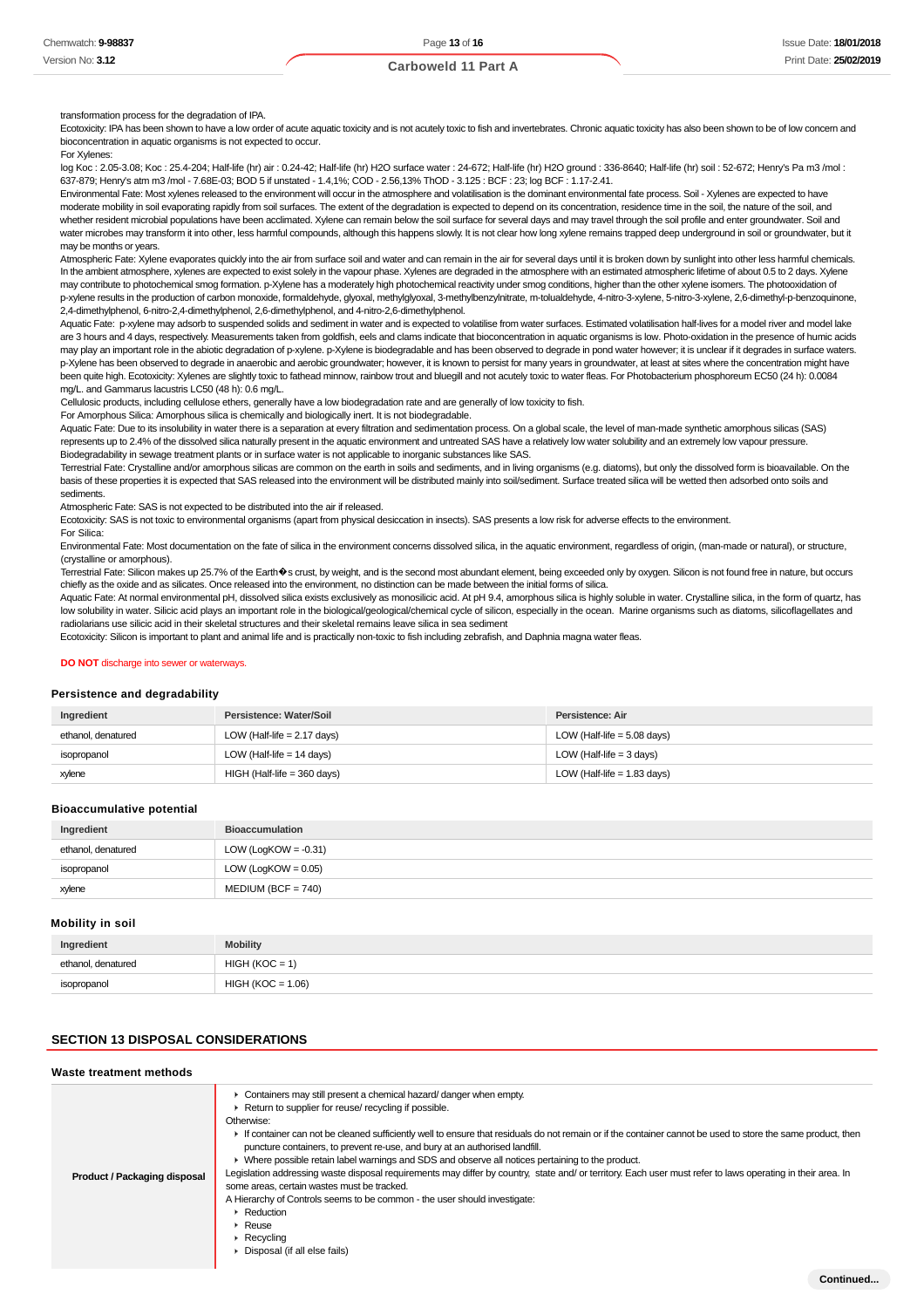| This material may be recycled if unused, or if it has not been contaminated so as to make it unsuitable for its intended use. If it has been contaminated, it may<br>be possible to reclaim the product by filtration, distillation or some other means. Shelf life considerations should also be applied in making decisions of this<br>type. Note that properties of a material may change in use, and recycling or reuse may not always be appropriate.<br>DO NOT allow wash water from cleaning or process equipment to enter drains. |
|-------------------------------------------------------------------------------------------------------------------------------------------------------------------------------------------------------------------------------------------------------------------------------------------------------------------------------------------------------------------------------------------------------------------------------------------------------------------------------------------------------------------------------------------|
| It may be necessary to collect all wash water for treatment before disposal.                                                                                                                                                                                                                                                                                                                                                                                                                                                              |
| In all cases disposal to sewer may be subject to local laws and requlations and these should be considered first.                                                                                                                                                                                                                                                                                                                                                                                                                         |
| • Where in doubt contact the responsible authority.                                                                                                                                                                                                                                                                                                                                                                                                                                                                                       |
| Recycle wherever possible.                                                                                                                                                                                                                                                                                                                                                                                                                                                                                                                |
| ► Consult manufacturer for recycling options or consult local or regional waste management authority for disposal if no suitable treatment or disposal<br>facility can be identified.                                                                                                                                                                                                                                                                                                                                                     |
| ▶ Dispose of by: burial in a land-fill specifically licensed to accept chemical and / or pharmaceutical wastes or Incineration in a licensed apparatus (after<br>admixture with suitable combustible material).                                                                                                                                                                                                                                                                                                                           |
| Decontaminate empty containers. Observe all label safeguards until containers are cleaned and destroyed.                                                                                                                                                                                                                                                                                                                                                                                                                                  |
|                                                                                                                                                                                                                                                                                                                                                                                                                                                                                                                                           |

#### Decontaminate empty containers. Observe all label safeguards until containers are cleaned and destroyed.

### **SECTION 14 TRANSPORT INFORMATION**

| <b>Labels Required</b>  |                             |
|-------------------------|-----------------------------|
|                         |                             |
| <b>Marine Pollutant</b> | <b>NO</b><br>Not Applicable |
| <b>HAZCHEM</b>          | $-3YE$                      |

### **Land transport (ADG)**

| UN number                    | 1263                                                                                                                                                                                          |
|------------------------------|-----------------------------------------------------------------------------------------------------------------------------------------------------------------------------------------------|
| UN proper shipping name      | PAINT (including paint, lacquer, enamel, stain, shellac, varnish, polish, liquid filler and liquid lacquer base) or PAINT RELATED MATERIAL (including<br>paint thinning or reducing compound) |
| Transport hazard class(es)   | Class<br>3<br>Not Applicable<br>Subrisk                                                                                                                                                       |
| Packing group                |                                                                                                                                                                                               |
| <b>Environmental hazard</b>  | Not Applicable                                                                                                                                                                                |
| Special precautions for user | Special provisions<br>163 367<br>5L<br>Limited quantity                                                                                                                                       |

### **Air transport (ICAO-IATA / DGR)**

| UN number                    | 1263                                                                                                                                                                                                                                                                                        |                                                                                                                                                                  |
|------------------------------|---------------------------------------------------------------------------------------------------------------------------------------------------------------------------------------------------------------------------------------------------------------------------------------------|------------------------------------------------------------------------------------------------------------------------------------------------------------------|
| UN proper shipping name      | and liquid lacquer base)                                                                                                                                                                                                                                                                    | Paint related material (including paint thinning or reducing compounds); Paint (including paint, lacquer, enamel, stain, shellac, varnish, polish, liquid filler |
| Transport hazard class(es)   | <b>ICAO/IATA Class</b><br>3<br>ICAO / IATA Subrisk<br>Not Applicable<br>3L<br><b>ERG Code</b>                                                                                                                                                                                               |                                                                                                                                                                  |
| Packing group                |                                                                                                                                                                                                                                                                                             |                                                                                                                                                                  |
| <b>Environmental hazard</b>  | Not Applicable                                                                                                                                                                                                                                                                              |                                                                                                                                                                  |
| Special precautions for user | Special provisions<br>Cargo Only Packing Instructions<br>Cargo Only Maximum Qty / Pack<br>Passenger and Cargo Packing Instructions<br>Passenger and Cargo Maximum Qty / Pack<br>Passenger and Cargo Limited Quantity Packing Instructions<br>Passenger and Cargo Limited Maximum Qty / Pack | A3 A72 A192<br>364<br>60L<br>353<br>5L<br>Y341<br>1 <sub>L</sub>                                                                                                 |
|                              |                                                                                                                                                                                                                                                                                             |                                                                                                                                                                  |

### **Sea transport (IMDG-Code / GGVSee)**

| UN number                   | 1263                                                                                                                                                                                          |
|-----------------------------|-----------------------------------------------------------------------------------------------------------------------------------------------------------------------------------------------|
| UN proper shipping name     | PAINT (including paint, lacquer, enamel, stain, shellac, varnish, polish, liquid filler and liquid lacquer base) or PAINT RELATED MATERIAL (including<br>paint thinning or reducing compound) |
| Transport hazard class(es)  | <b>IMDG Class</b><br>3<br><b>IMDG Subrisk</b><br>Not Applicable                                                                                                                               |
| Packing group               | $\mathbf{I}$                                                                                                                                                                                  |
| <b>Environmental hazard</b> | Not Applicable                                                                                                                                                                                |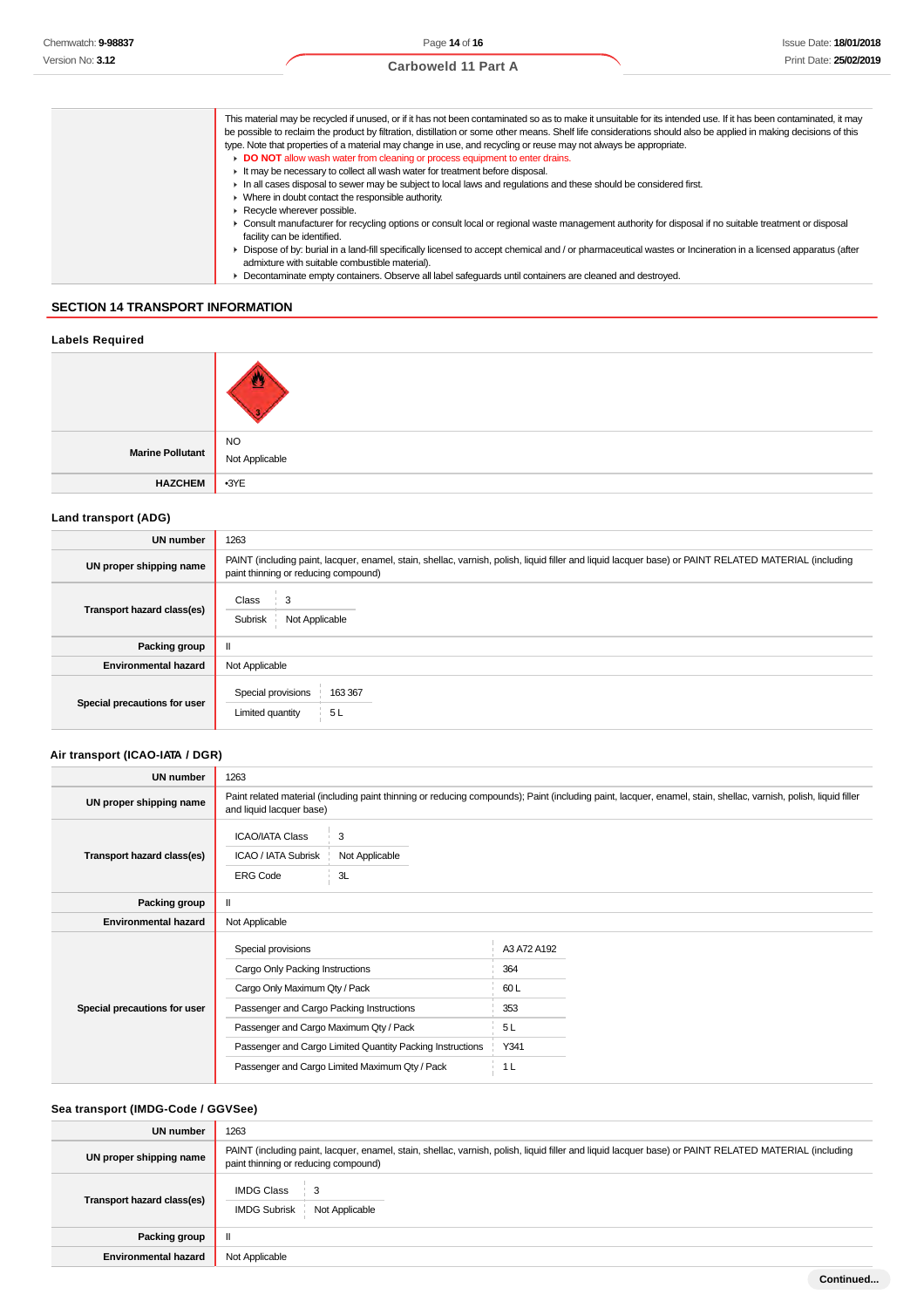### Page **15** of **16**

### **Carboweld 11 Part A**

|                              | <b>EMS Number</b>         | $F-E$ , S-E |
|------------------------------|---------------------------|-------------|
| Special precautions for user | Special provisions        | 163 367     |
|                              | <b>Limited Quantities</b> | 51          |

### **Transport in bulk according to Annex II of MARPOL and the IBC code**

Not Applicable

### **SECTION 15 REGULATORY INFORMATION**

### **Safety, health and environmental regulations / legislation specific for the substance or mixture**

### **ETHANOL, DENATURED(64-17-5.) IS FOUND ON THE FOLLOWING REGULATORY LISTS**

| Australia Dangerous Goods Code (ADG Code) - Dangerous Goods List                          | IMO MARPOL 73/78 (Annex II) - List of Other Liquid Substances                                     |
|-------------------------------------------------------------------------------------------|---------------------------------------------------------------------------------------------------|
| Australia Dangerous Goods Code (ADG Code) - List of Emergency Action Codes                | IMO Provisional Categorization of Liquid Substances - List 2: Pollutant only mixtures             |
| Australia Exposure Standards                                                              | containing at least 99% by weight of components already assessed by IMO                           |
| Australia Hazardous Chemical Information System (HCIS) - Hazardous Chemicals              | IMO Provisional Categorization of Liquid Substances - List 3: (Trade-named) mixtures              |
| Australia Inventory of Chemical Substances (AICS)                                         | containing at least 99% by weight of components already assessed by IMO, presenting safety        |
| Australia Standard for the Uniform Scheduling of Medicines and Poisons (SUSMP) - Schedule | hazards                                                                                           |
| 5                                                                                         | International Air Transport Association (IATA) Dangerous Goods Regulations                        |
| GESAMP/EHS Composite List - GESAMP Hazard Profiles                                        | International Maritime Dangerous Goods Requirements (IMDG Code)                                   |
| IMO IBC Code Chapter 17: Summary of minimum requirements                                  | United Nations Recommendations on the Transport of Dangerous Goods Model Regulations              |
| IMO IBC Code Chapter 18: List of products to which the Code does not apply                | (Chinese)                                                                                         |
|                                                                                           | United Nations Recommendations on the Transport of Dangerous Goods Model Regulations<br>(English) |
|                                                                                           | United Nations Recommendations on the Transport of Dangerous Goods Model Regulations<br>(Spanish) |
| ISOPROPANOL(67-63-0) IS FOUND ON THE FOLLOWING REGULATORY LISTS                           |                                                                                                   |
| Australia Dangerous Goods Code (ADG Code) - Dangerous Goods List                          | IMO Provisional Categorization of Liquid Substances - List 2: Pollutant only mixtures             |
| Australia Dangerous Goods Code (ADG Code) - List of Emergency Action Codes                | containing at least 99% by weight of components already assessed by IMO                           |
| Australia Exposure Standards                                                              | IMO Provisional Categorization of Liquid Substances - List 3: (Trade-named) mixtures              |
| Australia Hazardous Chemical Information System (HCIS) - Hazardous Chemicals              | containing at least 99% by weight of components already assessed by IMO, presenting safety        |
| Australia Inventory of Chemical Substances (AICS)                                         | hazards                                                                                           |
| GESAMP/EHS Composite List - GESAMP Hazard Profiles                                        | International Agency for Research on Cancer (IARC) - Agents Classified by the IARC<br>Monographs  |
| IMO IBC Code Chapter 18: List of products to which the Code does not apply                | International Air Transport Association (IATA) Dangerous Goods Regulations                        |
| IMO MARPOL 73/78 (Annex II) - List of Other Liquid Substances                             | International Maritime Dangerous Goods Requirements (IMDG Code)                                   |
|                                                                                           | United Nations Recommendations on the Transport of Dangerous Goods Model Regulations              |
|                                                                                           | (Chinese)                                                                                         |
|                                                                                           | United Nations Recommendations on the Transport of Dangerous Goods Model Regulations<br>(English) |
|                                                                                           | United Nations Recommendations on the Transport of Dangerous Goods Model Regulations<br>(Spanish) |
| XYLENE(1330-20-7) IS FOUND ON THE FOLLOWING REGULATORY LISTS                              |                                                                                                   |
| Australia Dangerous Goods Code (ADG Code) - Dangerous Goods List                          | IMO MARPOL (Annex II) - List of Noxious Liquid Substances Carried in Bulk                         |
| Australia Dangerous Goods Code (ADG Code) - List of Emergency Action Codes                | IMO Provisional Categorization of Liquid Substances - List 3: (Trade-named) mixtures              |
| Australia Exposure Standards                                                              | containing at least 99% by weight of components already assessed by IMO, presenting safety        |
| Australia Hazardous Chemical Information System (HCIS) - Hazardous Chemicals              | hazards                                                                                           |
| Australia Hazardous chemicals which may require Health Monitoring                         | International Agency for Research on Cancer (IARC) - Agents Classified by the IARC                |
| Australia Inventory of Chemical Substances (AICS)                                         | Monographs                                                                                        |
| Australia Standard for the Uniform Scheduling of Medicines and Poisons (SUSMP) - Schedule | International Air Transport Association (IATA) Dangerous Goods Regulations                        |
| 5                                                                                         | International Maritime Dangerous Goods Requirements (IMDG Code)                                   |
| GESAMP/EHS Composite List - GESAMP Hazard Profiles                                        | United Nations Recommendations on the Transport of Dangerous Goods Model Regulations              |
| IMO IBC Code Chapter 17: Summary of minimum requirements                                  | (Chinese)                                                                                         |
|                                                                                           | United Nations Recommendations on the Transport of Dangerous Goods Model Regulations<br>(English) |

United Nations Recommendations on the Transport of Dangerous Goods Model Regulations (Spanish)

### **National Inventory Status**

| <b>National Inventory</b>     | <b>Status</b>                                |
|-------------------------------|----------------------------------------------|
| Australia - AICS              | Yes                                          |
| Canada - DSL                  | Yes                                          |
| Canada - NDSL                 | No (xylene; isopropanol; ethanol, denatured) |
| China - IECSC                 | Yes                                          |
| Europe - EINEC / ELINCS / NLP | Yes                                          |
| Japan - ENCS                  | Yes                                          |
| Korea - KECI                  | Yes                                          |
| New Zealand - NZIoC           | Yes                                          |
| Philippines - PICCS           | Yes                                          |
| USA - TSCA                    | Yes                                          |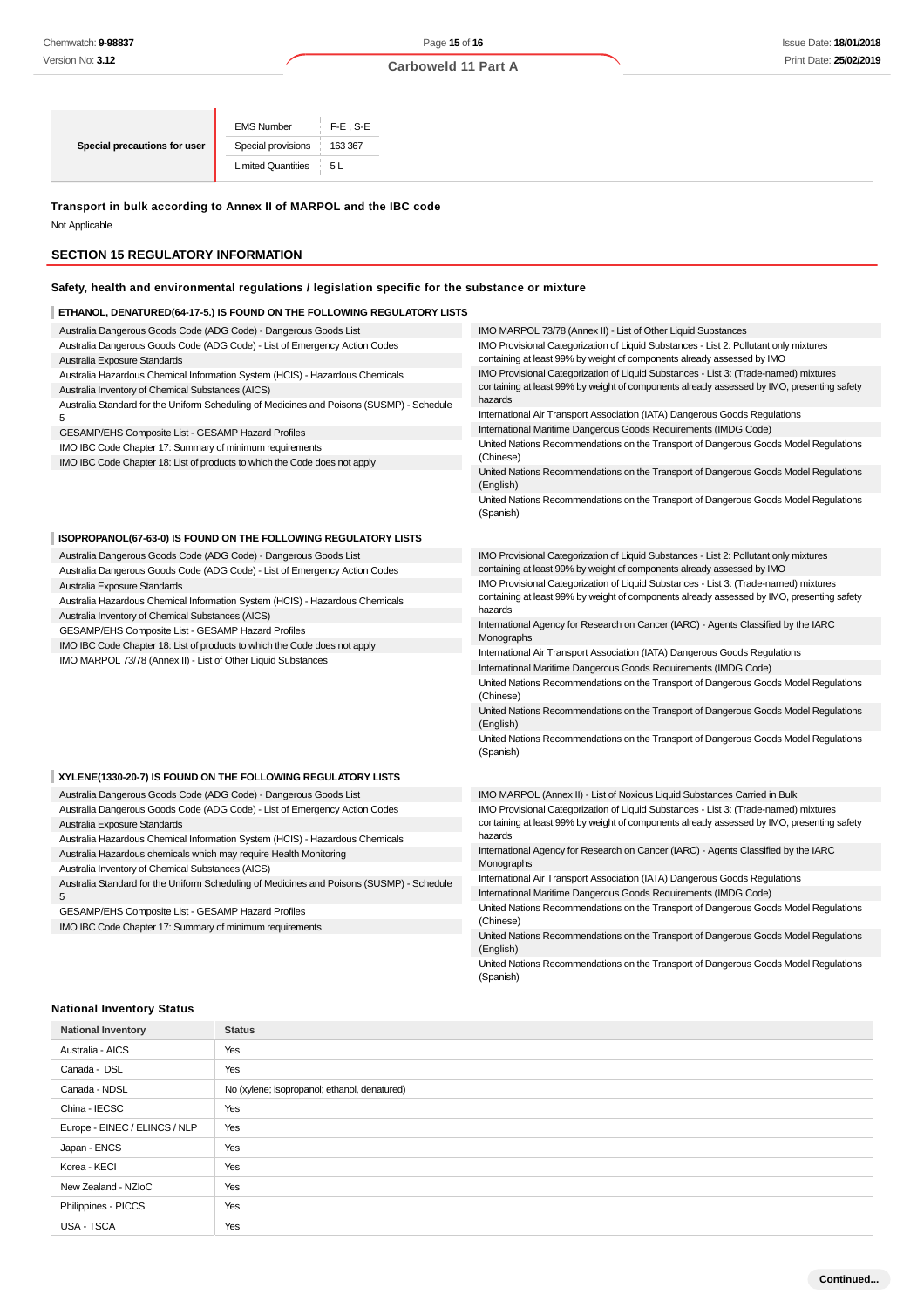**Carboweld 11 Part A**

**Legend:**

Yes = All ingredients are on the inventory

No = Not determined or one or more ingredients are not on the inventory and are not exempt from listing(see specific ingredients in brackets)

### **SECTION 16 OTHER INFORMATION**

| <b>Daview</b><br><b>1014</b><br>au | 18/<br>/2018<br>__ |
|------------------------------------|--------------------|
| Jate                               | 18/<br>2018<br>.   |

#### **Other information**

Classification of the preparation and its individual components has drawn on official and authoritative sources as well as independent review by the Chemwatch Classification committee using available literature references.

The SDS is a Hazard Communication tool and should be used to assist in the Risk Assessment. Many factors determine whether the reported Hazards are Risks in the workplace or other settings. Risks may be determined by reference to Exposures Scenarios. Scale of use, frequency of use and current or available engineering controls must be considered.

#### **Definitions and abbreviations**

PC-TWA: Permissible Concentration-Time Weighted Average PC-STEL: Permissible Concentration-Short Term Exposure Limit IARC: International Agency for Research on Cancer ACGIH: American Conference of Governmental Industrial Hygienists STEL: Short Term Exposure Limit TEEL: Temporary Emergency Exposure Limit。 IDLH: Immediately Dangerous to Life or Health Concentrations OSF: Odour Safety Factor NOAEL :No Observed Adverse Effect Level LOAEL: Lowest Observed Adverse Effect Level TLV: Threshold Limit Value LOD: Limit Of Detection OTV: Odour Threshold Value BCF: BioConcentration Factors BEI: Biological Exposure Index

Powered by AuthorITe, from Chemwatch.

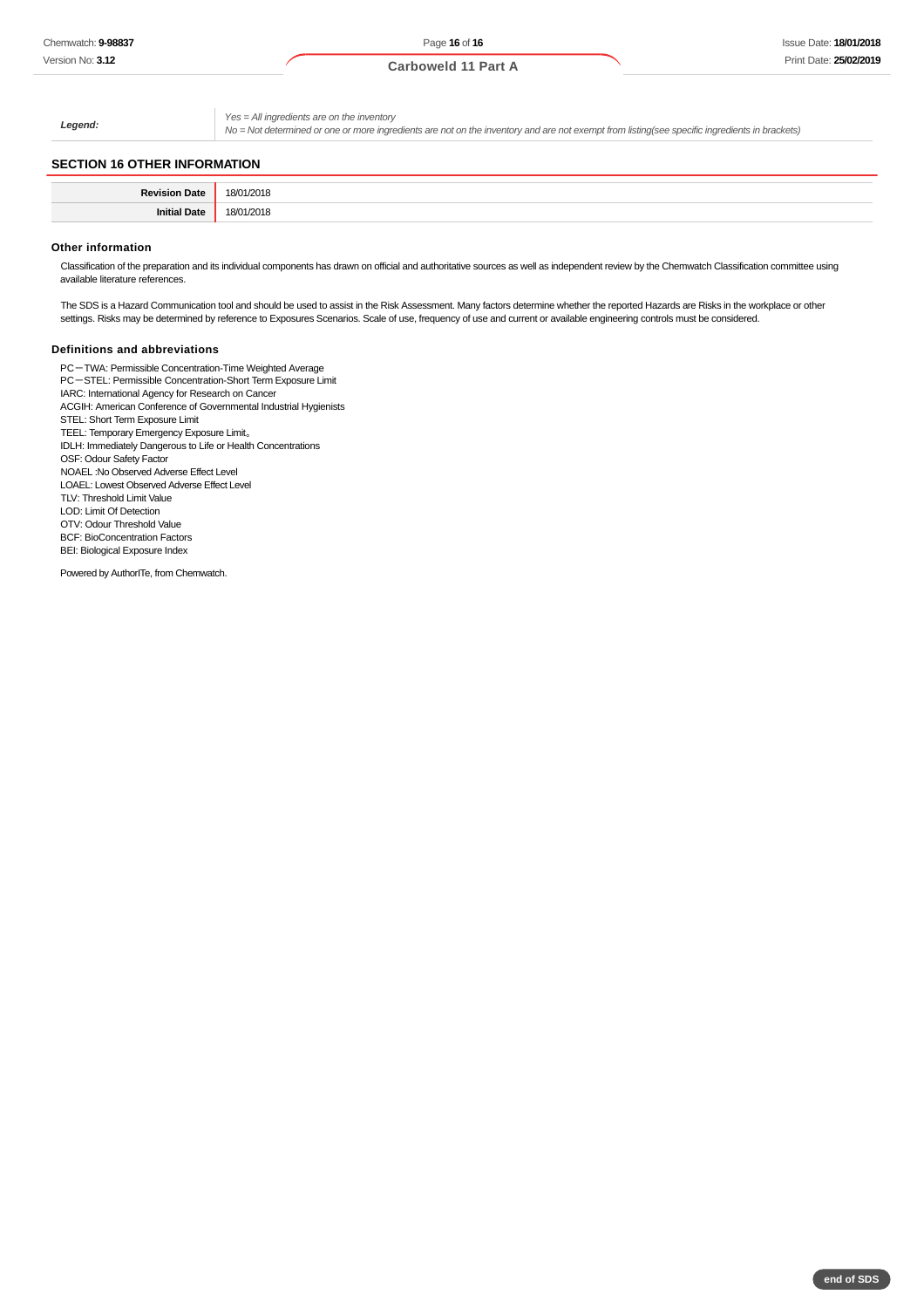### **Zinc Filler**

### **RESENE PAINTS AUSTRALIA** Chemwatch Hazard Alert Code: 2<sup>1</sup>

Version No: **4.7** Safety Data Sheet according to WHS and ADG requirements

Issue Date: **29/08/2017** Print Date: **25/02/2019** S.GHS.AUS.EN

**Continued...**

### **SECTION 1 IDENTIFICATION OF THE SUBSTANCE / MIXTURE AND OF THE COMPANY / UNDERTAKING**

#### **Product Identifier**

| Zinc Filler                                                               |
|---------------------------------------------------------------------------|
| Not Available                                                             |
| ENVIRONMENTALLY HAZARDOUS SUBSTANCE, SOLID, N.O.S. (contains zinc powder) |
| Not Available                                                             |
|                                                                           |

### **Relevant identified uses of the substance or mixture and uses advised against**

| <b>Relevant identified uses</b> | Use according to manufacturer's directions. |
|---------------------------------|---------------------------------------------|
|---------------------------------|---------------------------------------------|

### **Details of the supplier of the safety data sheet**

| Registered company name | <b>RESENE PAINTS AUSTRALIA</b>                  |
|-------------------------|-------------------------------------------------|
| <b>Address</b>          | 7 Production Ave, Molendinar QLD 4214 Australia |
| Telephone               | +61 7 55126600                                  |
| Fax                     | +61 7 55126697                                  |
| Website                 | Not Available                                   |
| Email                   | Not Available                                   |

#### **Emergency telephone number**

| <b>Association / Organisation</b>    | <b>Not Available</b> | <b>CHEMWATCH EMERGENCY RESPONSE</b> |
|--------------------------------------|----------------------|-------------------------------------|
| <b>Emergency telephone numbers</b>   | 131126               | +61 1800 951 288                    |
| Other emergency telephone<br>numbers | <b>Not Available</b> | +61 2 9186 1132                     |

### **SECTION 2 HAZARDS IDENTIFICATION**

#### **Classification of the substance or mixture**

### **DANGEROUS GOODS. NON-HAZARDOUS CHEMICAL. According to the WHS Regulations and the ADG Code.**

| <b>Poisons Schedule</b>       | Not Applicable                                                                                                                      |
|-------------------------------|-------------------------------------------------------------------------------------------------------------------------------------|
| Classification <sup>[1]</sup> | Acute Aquatic Hazard Category 1, Chronic Aquatic Hazard Category 1                                                                  |
| Leaend:                       | 1. Classified by Chemwatch; 2. Classification drawn from HSIS; 3. Classification drawn from Requlation (EU) No 1272/2008 - Annex VI |

**Label elements**

| Hazard pictogram(s)                                         |                                                       |
|-------------------------------------------------------------|-------------------------------------------------------|
| <b>SIGNAL WORD</b>                                          | <b>WARNING</b>                                        |
| Hazard statement(s)                                         |                                                       |
| H410                                                        | Very toxic to aquatic life with long lasting effects. |
| Supplementary statement(s)<br>Not Applicable                |                                                       |
| <b>Precautionary statement(s) Prevention</b>                |                                                       |
| P273                                                        | Avoid release to the environment.                     |
| Precautionary statement(s) Response                         |                                                       |
| P391                                                        | Collect spillage.                                     |
| <b>Precautionary statement(s) Storage</b><br>Not Applicable |                                                       |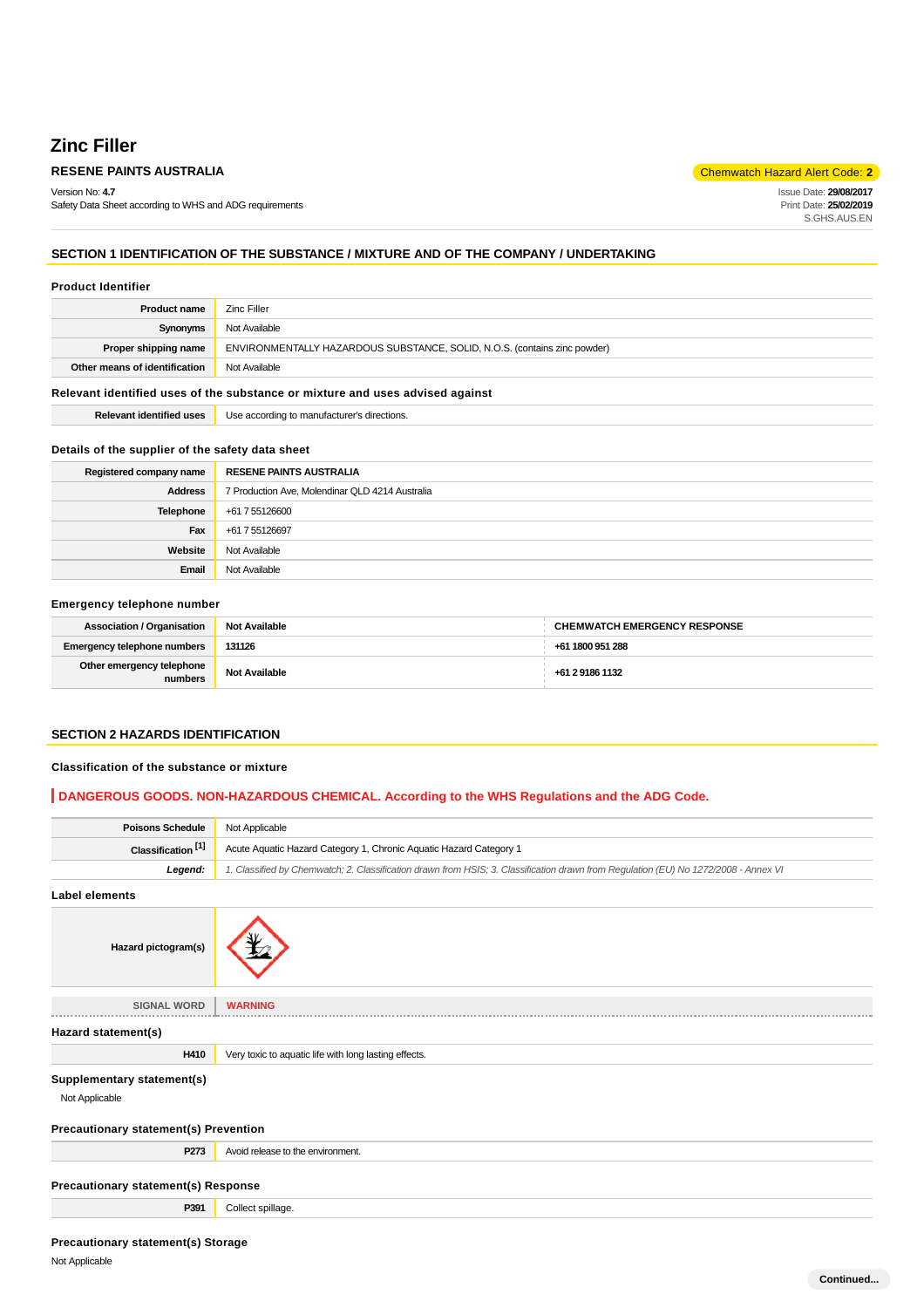Page **2** of **11**

### **Precautionary statement(s) Disposal**

**P501** Dispose of contents/container in accordance with local regulations.

### **SECTION 3 COMPOSITION / INFORMATION ON INGREDIENTS**

### **Substances**

See section below for composition of Mixtures

### **Mixtures**

| <b>CAS No</b> | %[weight] | Name        |
|---------------|-----------|-------------|
| 7440-66-6     | $>= 90$   | zinc powder |
| 1314-13-2     | $1 - 10$  | zinc oxide  |

### **SECTION 4 FIRST AID MEASURES**

#### **Description of first aid measures**

| <b>Eye Contact</b>  | If this product comes in contact with eyes:<br>• Wash out immediately with water.<br>If irritation continues, seek medical attention.<br>► Removal of contact lenses after an eye injury should only be undertaken by skilled personnel.<br>DO NOT attempt to remove particles attached to or embedded in eye.<br>Lay victim down, on stretcher if available and pad BOTH eyes, make sure dressing does not press on the injured eye by placing thick pads under<br>dressing, above and below the eye.<br>Seek urgent medical assistance, or transport to hospital. |
|---------------------|---------------------------------------------------------------------------------------------------------------------------------------------------------------------------------------------------------------------------------------------------------------------------------------------------------------------------------------------------------------------------------------------------------------------------------------------------------------------------------------------------------------------------------------------------------------------|
| <b>Skin Contact</b> | If skin or hair contact occurs:<br>Flush skin and hair with running water (and soap if available).<br>Seek medical attention in event of irritation.                                                                                                                                                                                                                                                                                                                                                                                                                |
| <b>Inhalation</b>   | If fumes, aerosols or combustion products are inhaled remove from contaminated area.<br>• Other measures are usually unnecessary.                                                                                                                                                                                                                                                                                                                                                                                                                                   |
| Ingestion           | $\blacktriangleright$ Immediately give a glass of water.<br>First aid is not generally required. If in doubt, contact a Poisons Information Centre or a doctor.                                                                                                                                                                                                                                                                                                                                                                                                     |

#### **Indication of any immediate medical attention and special treatment needed**

Treat symptomatically.

Copper, magnesium, aluminium, antimony, iron, manganese, nickel, zinc (and their compounds) in welding, brazing, galvanising or smelting operations all give rise to thermally produced particulates of smaller dimension than may be produced if the metals are divided mechanically. Where insufficient ventilation or respiratory protection is available these particulates may produce "metal fume fever" in workers from an acute or long term exposure.

- Onset occurs in 4-6 hours generally on the evening following exposure. Tolerance develops in workers but may be lost over the weekend. (Monday Morning Fever)
- Pulmonary function tests may indicate reduced lung volumes, small airway obstruction and decreased carbon monoxide diffusing capacity but these abnormalities resolve after several months.
- Although mildly elevated urinary levels of heavy metal may occur they do not correlate with clinical effects.
- $\blacktriangleright$  The general approach to treatment is recognition of the disease, supportive care and prevention of exposure.
- Seriously symptomatic patients should receive chest x-rays, have arterial blood gases determined and be observed for the development of tracheobronchitis and pulmonary edema.

[Ellenhorn and Barceloux: Medical Toxicology]

- Absorption of zinc compounds occurs in the small intestine.
- $\blacktriangleright$  The metal is heavily protein bound.
- Elimination results primarily from faecal excretion.
- F The usual measures for decontamination (Ipecac Syrup, lavage, charcoal or cathartics) may be administered, although patients usually have sufficient vomiting not to require them.
- CaNa2EDTA has been used successfully to normalise zinc levels and is the agent of choice.

[Ellenhorn and Barceloux: Medical Toxicology]

### **SECTION 5 FIREFIGHTING MEASURES**

#### **Extinguishing media**

Metal dust fires need to be smothered with sand, inert dry powders.

### **DO NOT** USE WATER, CO2 or FOAM.

- Use DRY sand, graphite powder, dry sodium chloride based extinguishers, G-1 or Met L-X to smother fire.
- Confining or smothering material is preferable to applying water as chemical reaction may produce flammable and explosive hydrogen gas.
- Chemical reaction with CO2 may produce flammable and explosive methane.
- If impossible to extinguish, withdraw, protect surroundings and allow fire to burn itself out.
- **DO NOT** use halogenated fire extinguishing agents.

#### **Special hazards arising from the substrate or mixture**

| Fire Incompatibility    | Reacts with acids producing flammable / explosive hydrogen (H2) gas                                                                                                                                                                                                                                                                                                                                                                                                                                                                                                                 |  |  |  |  |
|-------------------------|-------------------------------------------------------------------------------------------------------------------------------------------------------------------------------------------------------------------------------------------------------------------------------------------------------------------------------------------------------------------------------------------------------------------------------------------------------------------------------------------------------------------------------------------------------------------------------------|--|--|--|--|
| Advice for firefighters |                                                                                                                                                                                                                                                                                                                                                                                                                                                                                                                                                                                     |  |  |  |  |
| <b>Fire Fighting</b>    | Alert Fire Brigade and tell them location and nature of hazard.<br>$\blacktriangleright$ Wear breathing apparatus plus protective gloves in the event of a fire.<br>▶ Prevent, by any means available, spillage from entering drains or water courses.<br>Use fire fighting procedures suitable for surrounding area.<br><b>DO NOT</b> approach containers suspected to be hot.<br>• Cool fire exposed containers with water spray from a protected location.<br>If safe to do so, remove containers from path of fire.<br>Equipment should be thoroughly decontaminated after use. |  |  |  |  |

**Continued...**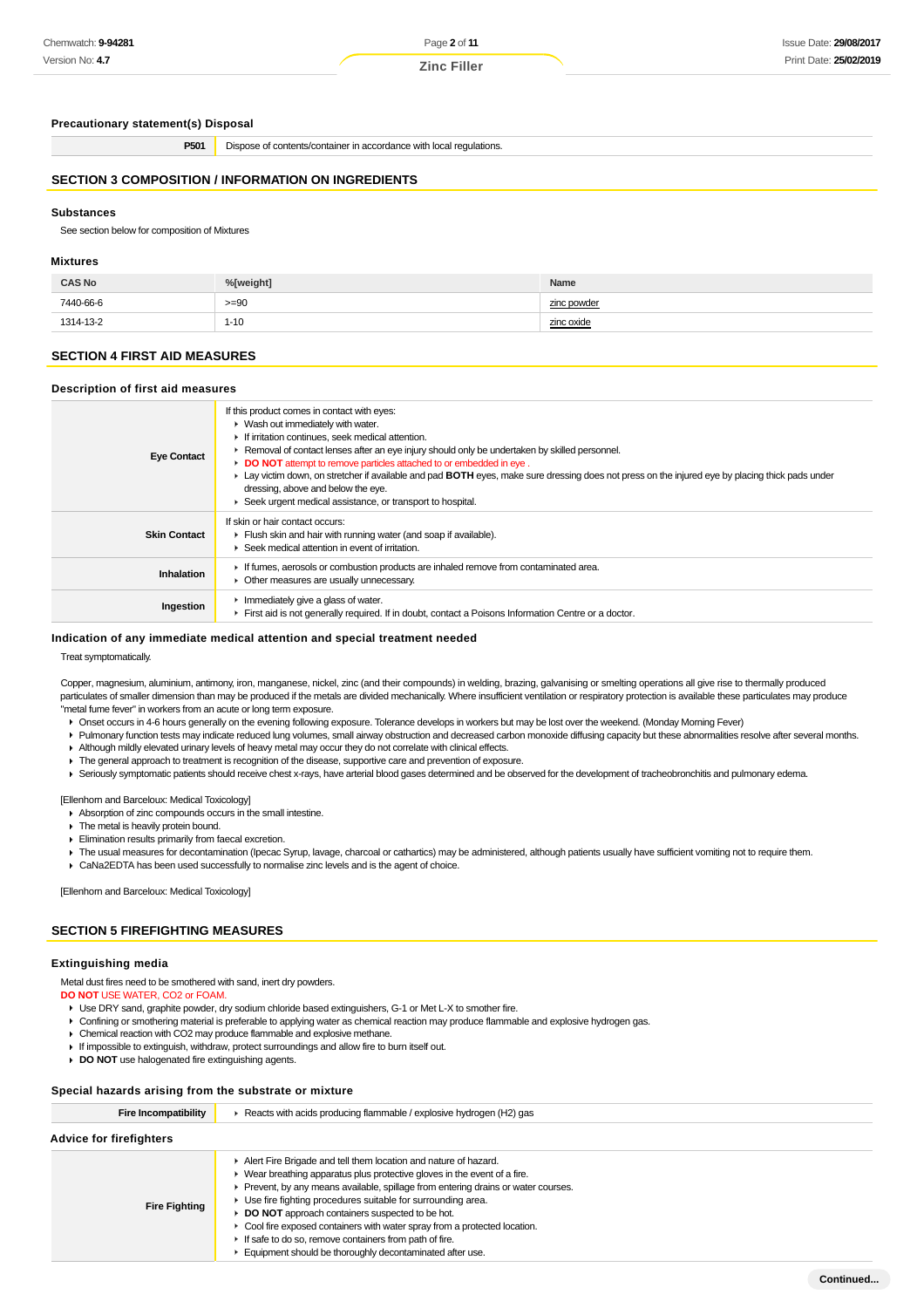| <b>Fire/Explosion Hazard</b> | > Zinc dust clouds are potentially explosive.<br>$\blacktriangleright$ Electric sparks may ignite the dust cloud even in atmospheres containing low oxygen (10%).<br>In air the dust may be ignited in contact with hot surfaces or flame where temperatures exceed 600 deg C.<br>DO NOT disturb burning dust. Explosion may result if dust is stirred into a cloud, by providing oxygen to a large surface of hot metal.<br>DO NOT use water or foam as generation of explosive hydrogen may result.<br>With the exception of the metals that burn in contact with air or water (for example, sodium), masses of combustible metals do not represent unusual fire<br>risks because they have the ability to conduct heat away from hot spots so efficiently that the heat of combustion cannot be maintained - this means that it will<br>require a lot of heat to ignite a mass of combustible metal. Generally, metal fire risks exist when sawdust, machine shavings and other metal 'fines' are<br>present.<br>Metal powders, while generally regarded as non-combustible:<br>• May burn when metal is finely divided and energy input is high.<br>$\blacktriangleright$ May react explosively with water.<br>• May be ignited by friction, heat, sparks or flame.<br>May REIGNITE after fire is extinguished.<br>$\blacktriangleright$ Will burn with intense heat.<br>Note:<br>• Metal dust fires are slow moving but intense and difficult to extinguish.<br>Containers may explode on heating.<br>Dusts or fumes may form explosive mixtures with air.<br>Gases generated in fire may be poisonous, corrosive or irritating.<br>► Hot or burning metals may react violently upon contact with other materials, such as oxidising agents and extinguishing agents used on fires involving<br>ordinary combustibles or flammable liquids.<br>F Temperatures produced by burning metals can be higher than temperatures generated by burning flammable liquids<br>▶ Some metals can continue to burn in carbon dioxide, nitrogen, water, or steam atmospheres in which ordinary combustibles or flammable liquids would |
|------------------------------|-------------------------------------------------------------------------------------------------------------------------------------------------------------------------------------------------------------------------------------------------------------------------------------------------------------------------------------------------------------------------------------------------------------------------------------------------------------------------------------------------------------------------------------------------------------------------------------------------------------------------------------------------------------------------------------------------------------------------------------------------------------------------------------------------------------------------------------------------------------------------------------------------------------------------------------------------------------------------------------------------------------------------------------------------------------------------------------------------------------------------------------------------------------------------------------------------------------------------------------------------------------------------------------------------------------------------------------------------------------------------------------------------------------------------------------------------------------------------------------------------------------------------------------------------------------------------------------------------------------------------------------------------------------------------------------------------------------------------------------------------------------------------------------------------------------------------------------------------------------------------------------------------------------------------------------------------------------------------------------------------------------------------------------------------------------------------------------------------------------------------------|
| <b>HAZCHEM</b>               | be incapable of burning.<br>2Z                                                                                                                                                                                                                                                                                                                                                                                                                                                                                                                                                                                                                                                                                                                                                                                                                                                                                                                                                                                                                                                                                                                                                                                                                                                                                                                                                                                                                                                                                                                                                                                                                                                                                                                                                                                                                                                                                                                                                                                                                                                                                                |

### **SECTION 6 ACCIDENTAL RELEASE MEASURES**

### **Personal precautions, protective equipment and emergency procedures**

See section 8

#### **Environmental precautions**

See section 12

### **Methods and material for containment and cleaning up**

|                     | Methods and material for containment and cleaning up                                                                                                                                                                                                                                                                                                                                                                                                                                                                                                                                                                                                                                                                                                                                                                                                                                                                                                                                                                                                                                                                                                                                                                                                                                                                                                                                                                                                             |
|---------------------|------------------------------------------------------------------------------------------------------------------------------------------------------------------------------------------------------------------------------------------------------------------------------------------------------------------------------------------------------------------------------------------------------------------------------------------------------------------------------------------------------------------------------------------------------------------------------------------------------------------------------------------------------------------------------------------------------------------------------------------------------------------------------------------------------------------------------------------------------------------------------------------------------------------------------------------------------------------------------------------------------------------------------------------------------------------------------------------------------------------------------------------------------------------------------------------------------------------------------------------------------------------------------------------------------------------------------------------------------------------------------------------------------------------------------------------------------------------|
| <b>Minor Spills</b> | Environmental hazard - contain spillage.<br>• Clean up all spills immediately.<br>$\blacktriangleright$ Avoid contact with skin and eyes.<br>▶ Wear impervious gloves and safety glasses.<br>• Use dry clean up procedures and avoid generating dust.<br>► Vacuum up (consider explosion-proof machines designed to be grounded during storage and use).<br>Do NOT use air hoses for cleaning<br>Place spilled material in clean, dry, sealable, labelled container.                                                                                                                                                                                                                                                                                                                                                                                                                                                                                                                                                                                                                                                                                                                                                                                                                                                                                                                                                                                             |
| <b>Major Spills</b> | Environmental hazard - contain spillage.<br>Do not use compressed air to remove metal dusts from floors, beams or equipment<br>Vacuum cleaners, of flame-proof design, should be used to minimise dust accumulation.<br>Use non-sparking handling equipment, tools and natural bristle brushes.<br>Provide grounding and bonding where necessary to prevent accumulation of static charges during metal dust handling and transfer<br>operations<br>Cover and reseal partially empty containers. .<br>Do not allow chips, fines or dusts to contact water, particularly in enclosed areas.<br>If molten:<br>$\triangleright$ Contain the flow using dry sand or salt flux as a dam.<br>In All tooling (e.g., shovels or hand tools) and containers which come in contact with molten metal must be preheated or specially coated, rust free and<br>approved for such use.<br>Allow the spill to cool before remelting scrap.<br>Clear area of personnel and move upwind.<br>Alert Fire Brigade and tell them location and nature of hazard.<br>• Control personal contact with the substance, by using protective equipment and dust respirator.<br>Prevent spillage from entering drains, sewers or water courses.<br>Avoid generating dust.<br>Sweep, shovel up. Recover product wherever possible.<br>▶ Put residues in labelled plastic bags or other containers for disposal.<br>If contamination of drains or waterways occurs, advise emergency services. |

Personal Protective Equipment advice is contained in Section 8 of the SDS.

### **SECTION 7 HANDLING AND STORAGE**

### **Precautions for safe handling**

| Safe handling | For molten metals:<br>Molten metal and water can be an explosive combination. The risk is greatest when there is sufficient molten metal to entrap or seal off<br>water. Water and other forms of contamination on or contained in scrap or remelt ingot are known to have caused explosions in melting<br>operations. While the products may have minimal surface roughness and internal voids, there remains the possibility of moisture contamination<br>or entrapment. If confined, even a few drops can lead to violent explosions.<br>All tooling, containers, molds and ladles, which come in contact with molten metal must be preheated or specially coated, rust free and<br>approved for such use. |
|---------------|---------------------------------------------------------------------------------------------------------------------------------------------------------------------------------------------------------------------------------------------------------------------------------------------------------------------------------------------------------------------------------------------------------------------------------------------------------------------------------------------------------------------------------------------------------------------------------------------------------------------------------------------------------------------------------------------------------------|
|---------------|---------------------------------------------------------------------------------------------------------------------------------------------------------------------------------------------------------------------------------------------------------------------------------------------------------------------------------------------------------------------------------------------------------------------------------------------------------------------------------------------------------------------------------------------------------------------------------------------------------------------------------------------------------------------------------------------------------------|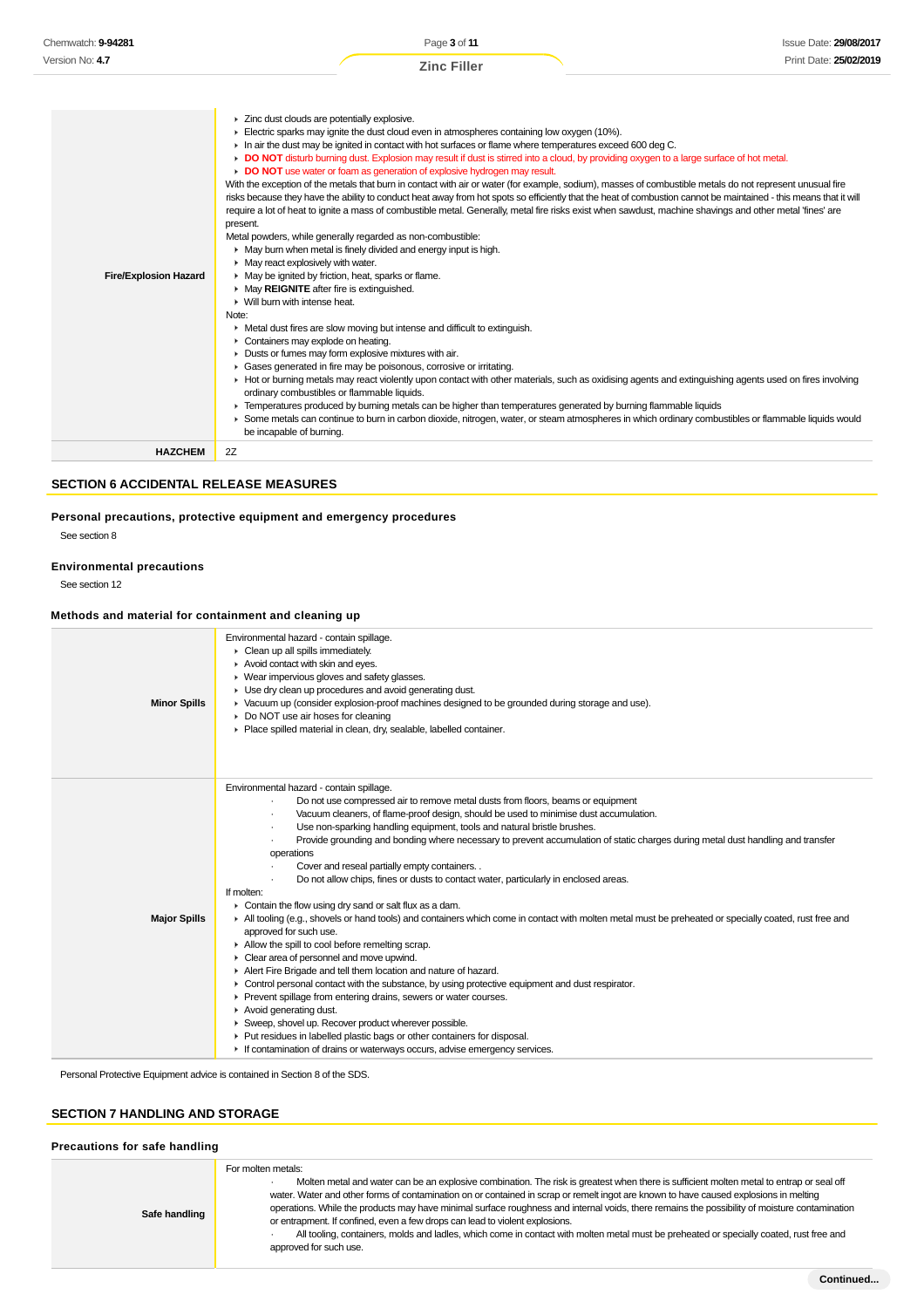|                          | Any surfaces that may contact molten metal (e.g. concrete) should be specially coated<br>Drops of molten metal in water (e.g. from plasma arc cutting), while not normally an explosion hazard, can generate enough flammable<br>hydrogen gas to present an explosion hazard. Vigorous circulation of the water and removal of the particles minimise the hazard.<br>During melting operations, the following minimum guidelines should be observed:<br>Inspect all materials prior to furnace charging and completely remove surface contamination such as water, ice, snow, deposits of grease<br>and oil or other surface contamination resulting from weather exposure, shipment, or storage.<br>Store materials in dry, heated areas with any cracks or cavities pointed downwards.<br>Preheat and dry large objects adequately before charging in to a furnace containing molten metal. This is typically done by the use of a<br>drying oven or homogenising furnace. The dry cycle should bring the metal temperature of the coldest item of the batch to 200 degree C (400<br>deg F) and then hold at that temperature for 6 hours.<br>Limit all unnecessary personal contact.<br>• Wear protective clothing when risk of exposure occurs.<br>▶ Use in a well-ventilated area.<br>Avoid contact with incompatible materials.<br>▶ When handling, <b>DO NOT</b> eat, drink or smoke.<br>▶ Keep containers securely sealed when not in use.<br>Avoid physical damage to containers.<br>Always wash hands with soap and water after handling.<br>• Work clothes should be laundered separately.<br>• Use good occupational work practice.<br>► Observe manufacturer's storage and handling recommendations contained within this SDS.<br>Atmosphere should be regularly checked against established exposure standards to ensure safe working conditions are maintained.                                                                                                                                                                                                                                                                                                                                                                                                                                                                                                                                                                                                                                                                                                                                                                                                                                                                                                                                                                                   |
|--------------------------|------------------------------------------------------------------------------------------------------------------------------------------------------------------------------------------------------------------------------------------------------------------------------------------------------------------------------------------------------------------------------------------------------------------------------------------------------------------------------------------------------------------------------------------------------------------------------------------------------------------------------------------------------------------------------------------------------------------------------------------------------------------------------------------------------------------------------------------------------------------------------------------------------------------------------------------------------------------------------------------------------------------------------------------------------------------------------------------------------------------------------------------------------------------------------------------------------------------------------------------------------------------------------------------------------------------------------------------------------------------------------------------------------------------------------------------------------------------------------------------------------------------------------------------------------------------------------------------------------------------------------------------------------------------------------------------------------------------------------------------------------------------------------------------------------------------------------------------------------------------------------------------------------------------------------------------------------------------------------------------------------------------------------------------------------------------------------------------------------------------------------------------------------------------------------------------------------------------------------------------------------------------------------------------------------------------------------------------------------------------------------------------------------------------------------------------------------------------------------------------------------------------------------------------------------------------------------------------------------------------------------------------------------------------------------------------------------------------------------------------------------------------------------------------------------------------------------------------------------------------|
| <b>Other information</b> | Store in original containers.<br>▶ Keep containers securely sealed.<br>Store in a cool, dry area protected from environmental extremes.<br>Store away from incompatible materials and foodstuff containers.<br>Protect containers against physical damage and check regularly for leaks.<br>• Observe manufacturer's storage and handling recommendations contained within this SDS.<br>For major quantities:<br>► Consider storage in bunded areas - ensure storage areas are isolated from sources of community water (including stormwater, ground water, lakes and<br>streams}.<br>▶ Ensure that accidental discharge to air or water is the subject of a contingency disaster management plan; this may require consultation with local<br>authorities.                                                                                                                                                                                                                                                                                                                                                                                                                                                                                                                                                                                                                                                                                                                                                                                                                                                                                                                                                                                                                                                                                                                                                                                                                                                                                                                                                                                                                                                                                                                                                                                                                                                                                                                                                                                                                                                                                                                                                                                                                                                                                                     |
|                          | Conditions for safe storage, including any incompatibilities                                                                                                                                                                                                                                                                                                                                                                                                                                                                                                                                                                                                                                                                                                                                                                                                                                                                                                                                                                                                                                                                                                                                                                                                                                                                                                                                                                                                                                                                                                                                                                                                                                                                                                                                                                                                                                                                                                                                                                                                                                                                                                                                                                                                                                                                                                                                                                                                                                                                                                                                                                                                                                                                                                                                                                                                     |
| Suitable container       | Lined metal can, lined metal pail/can.<br>▶ Plastic pail.<br>▶ Polyliner drum.<br>Packing as recommended by manufacturer.<br>• Check all containers are clearly labelled and free from leaks.<br>▶ Bulk bags: Reinforced bags required for dense materials.<br>► CARE: Packing of high density product in light weight metal or plastic packages may result in container collapse with product release<br>Heavy gauge metal packages / Heavy gauge metal drums                                                                                                                                                                                                                                                                                                                                                                                                                                                                                                                                                                                                                                                                                                                                                                                                                                                                                                                                                                                                                                                                                                                                                                                                                                                                                                                                                                                                                                                                                                                                                                                                                                                                                                                                                                                                                                                                                                                                                                                                                                                                                                                                                                                                                                                                                                                                                                                                   |
| Storage incompatibility  | Zinc oxide:<br>Slowly absorbs carbon dioxide from the air.<br>may react, explosively with magnesium and chlorinated rubber when heated<br>is incompatible with linseed oil (may cause ignition)<br>► WARNING: Avoid or control reaction with peroxides. All transition metal peroxides should be considered as potentially explosive. For example transition<br>metal complexes of alkyl hydroperoxides may decompose explosively.<br>F The pi-complexes formed between chromium(0), vanadium(0) and other transition metals (haloarene-metal complexes) and mono-or poly-fluorobenzene<br>show extreme sensitivity to heat and are explosive.<br>Avoid reaction with borohydrides or cyanoborohydrides<br>• Many metals may incandesce, react violently, ignite or react explosively upon addition of concentrated nitric acid.<br>$\triangleright$ Reacts slowly with water.<br>• CAUTION contamination with moisture will liberate explosive hydrogen gas, causing pressure build up in sealed containers.<br>▶ Reacts violently with caustic soda, other alkalies - generating heat, highly flammable hydrogen gas.<br>If alkali is dry, heat generated may ignite hydrogen - if alkali is in solution may cause violent foaming<br>▶ Segregate from alcohol, water.<br>Metals exhibit varying degrees of activity. Reaction is reduced in the massive form (sheet, rod, or drop), compared with finely divided forms. The less active<br>metals will not burn in air but:<br>can react exothermically with oxidising acids to form noxious gases.<br>catalyse polymerisation and other reactions, particularly when finely divided<br>F react with halogenated hydrocarbons (for example, copper dissolves when heated in carbon tetrachloride), sometimes forming explosive compounds.<br>Finely divided metal powders develop pyrophoricity when a critical specific surface area is exceeded; this is ascribed to high heat of oxide formation on<br>exposure to air.<br>► Safe handling is possible in relatively low concentrations of oxygen in an inert gas.<br>▶ Several pyrophoric metals, stored in glass bottles have ignited when the container is broken on impact. Storage of these materials moist and in metal<br>containers is recommended.<br>The reaction residues from various metal syntheses (involving vacuum evaporation and co-deposition with a ligand) are often pyrophoric.<br>Factors influencing the pyrophoricity of metals are particle size, presence of moisture, nature of the surface of the particle, heat of formation of the oxide, or<br>nitride, mass, hydrogen content, stress, purity and presence of oxide, among others.<br>► Many metals in elemental form react exothermically with compounds having active hydrogen atoms (such as acids and water) to form flammable<br>hydrogen gas and caustic products. |

- Elemental metals may react with azo/diazo compounds to form explosive products.
- Some elemental metals form explosive products with halogenated hydrocarbons.



**X** — Must not be stored together<br>**0** — May be stored together with

**0** — May be stored together with specific preventions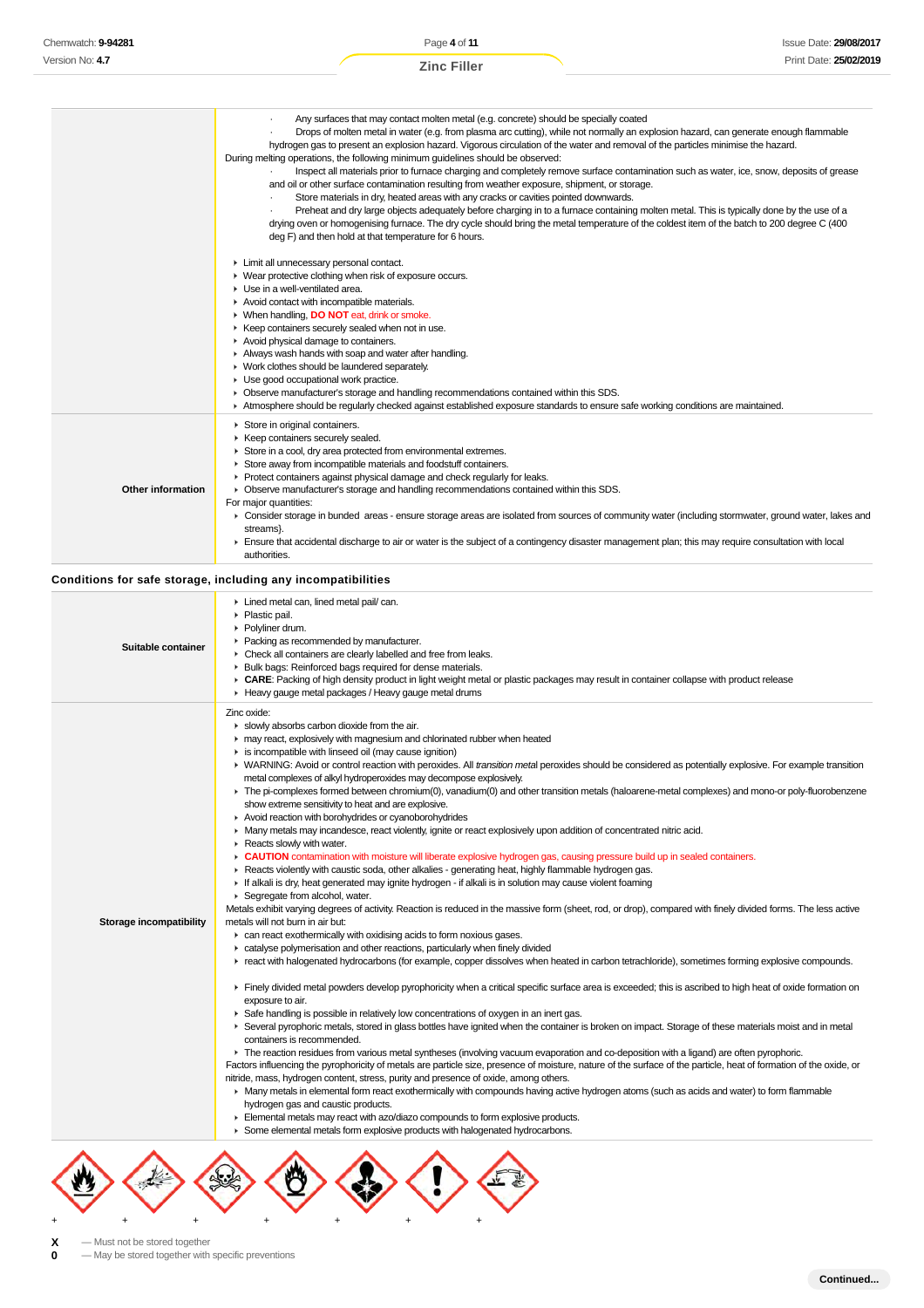**+** — May be stored together

### **SECTION 8 EXPOSURE CONTROLS / PERSONAL PROTECTION**

#### **Control parameters**

### **OCCUPATIONAL EXPOSURE LIMITS (OEL)**

#### **INGREDIENT DATA**

| Source                       | Ingredient | <b>Material name</b> | <b>TWA</b>            | <b>STEL</b>       | Peak          | <b>Notes</b>  |
|------------------------------|------------|----------------------|-----------------------|-------------------|---------------|---------------|
| Australia Exposure Standards | zinc oxide | Zinc oxide (fume)    | $5 \,\mathrm{mq/m}$ 3 | $10 \text{ mg/m}$ | Not Available | Not Available |
| Australia Exposure Standards | zinc oxide | Zinc oxide (dust)    | $10 \text{ mg/m}$     | Not Available     | Not Available | Not Available |
|                              |            |                      |                       |                   |               |               |

| -------------------- |                      |                      |                     |             |  |  |
|----------------------|----------------------|----------------------|---------------------|-------------|--|--|
| Ingredient           | <b>Material name</b> | TEEL-1               | TEEL-2              | TEEL-3      |  |  |
| zinc powder          | Zinc                 | $6 \,\mathrm{mg/m3}$ | $21 \text{ mg/m}$   | 120 mg/m3   |  |  |
| zinc oxide           | Zinc oxide           | $10 \text{ mg/m}$    | $15 \text{ mg/m}$   | 2,500 mg/m3 |  |  |
|                      |                      |                      |                     |             |  |  |
| Ingredient           | <b>Original IDLH</b> |                      | <b>Revised IDLH</b> |             |  |  |
| zinc powder          | Not Available        |                      | Not Available       |             |  |  |
| zinc oxide           | 500 mg/m3            |                      | Not Available       |             |  |  |
|                      |                      |                      |                     |             |  |  |

#### **Exposure controls**

**Eye and face protection**

| Appropriate engineering<br>controls | Metal dusts must be collected at the source of generation as they are potentially explosive.<br>Avoid ignition sources.<br>• Good housekeeping practices must be maintained.<br>► Dust accumulation on the floor, ledges and beams can present a risk of ignition, flame propagation and secondary explosions.<br>► Do not use compressed air to remove settled materials from floors, beams or equipment<br>▶ Vacuum cleaners, of flame-proof design, should be used to minimise dust accumulation.<br>► Use non-sparking handling equipment, tools and natural bristle brushes. Cover and reseal partially empty containers. Provide grounding and bonding<br>where necessary to prevent accumulation of static charges during metal dust handling and transfer operations.<br>► Do not allow chips, fines or dusts to contact water, particularly in enclosed areas.<br>► Metal spraying and blasting should, where possible, be conducted in separate rooms. This minimises the risk of supplying oxygen, in the form of metal<br>oxides, to potentially reactive finely divided metals such as aluminium, zinc, magnesium or titanium.<br>▶ Work-shops designed for metal spraying should possess smooth walls and a minimum of obstructions, such as ledges, on which dust accumulation is<br>possible.<br>▶ Wet scrubbers are preferable to dry dust collectors.<br>► Bag or filter-type collectors should be sited outside the workrooms and be fitted with explosion relief doors.<br>▶ Cyclones should be protected against entry of moisture as reactive metal dusts are capable of spontaneous combustion in humid or partially wetted<br>states.<br>► Local exhaust systems must be designed to provide a minimum capture velocity at the fume source, away from the worker, of 0.5 metre/sec.<br>► Local ventilation and vacuum systems must be designed to handle explosive dusts. Dry vacuum and electrostatic precipitators must not be used, unless<br>specifically approved for use with flammable/ explosive dusts.<br>Air contaminants generated in the workplace possess varying "escape" velocities which, in turn, determine the "capture velocities" of fresh circulating air<br>required to effectively remove the contaminant. |  |                                            |  |  |  |
|-------------------------------------|-----------------------------------------------------------------------------------------------------------------------------------------------------------------------------------------------------------------------------------------------------------------------------------------------------------------------------------------------------------------------------------------------------------------------------------------------------------------------------------------------------------------------------------------------------------------------------------------------------------------------------------------------------------------------------------------------------------------------------------------------------------------------------------------------------------------------------------------------------------------------------------------------------------------------------------------------------------------------------------------------------------------------------------------------------------------------------------------------------------------------------------------------------------------------------------------------------------------------------------------------------------------------------------------------------------------------------------------------------------------------------------------------------------------------------------------------------------------------------------------------------------------------------------------------------------------------------------------------------------------------------------------------------------------------------------------------------------------------------------------------------------------------------------------------------------------------------------------------------------------------------------------------------------------------------------------------------------------------------------------------------------------------------------------------------------------------------------------------------------------------------------------------------------------------------------------------------------------------------------------------------------|--|--------------------------------------------|--|--|--|
|                                     | Type of Contaminant:<br>welding, brazing fumes (released at relatively low velocity into moderately still air)                                                                                                                                                                                                                                                                                                                                                                                                                                                                                                                                                                                                                                                                                                                                                                                                                                                                                                                                                                                                                                                                                                                                                                                                                                                                                                                                                                                                                                                                                                                                                                                                                                                                                                                                                                                                                                                                                                                                                                                                                                                                                                                                            |  | Air Speed:<br>0.5-1.0 m/s (100-200 f/min.) |  |  |  |
|                                     | Within each range the appropriate value depends on:<br>Lower end of the range<br>Upper end of the range                                                                                                                                                                                                                                                                                                                                                                                                                                                                                                                                                                                                                                                                                                                                                                                                                                                                                                                                                                                                                                                                                                                                                                                                                                                                                                                                                                                                                                                                                                                                                                                                                                                                                                                                                                                                                                                                                                                                                                                                                                                                                                                                                   |  |                                            |  |  |  |
|                                     | 1: Room air currents minimal or favourable to capture                                                                                                                                                                                                                                                                                                                                                                                                                                                                                                                                                                                                                                                                                                                                                                                                                                                                                                                                                                                                                                                                                                                                                                                                                                                                                                                                                                                                                                                                                                                                                                                                                                                                                                                                                                                                                                                                                                                                                                                                                                                                                                                                                                                                     |  | 1: Disturbing room air currents            |  |  |  |
|                                     | 2: Contaminants of low toxicity or of nuisance value only.                                                                                                                                                                                                                                                                                                                                                                                                                                                                                                                                                                                                                                                                                                                                                                                                                                                                                                                                                                                                                                                                                                                                                                                                                                                                                                                                                                                                                                                                                                                                                                                                                                                                                                                                                                                                                                                                                                                                                                                                                                                                                                                                                                                                |  | 2: Contaminants of high toxicity           |  |  |  |
|                                     | 3: Intermittent, low production.                                                                                                                                                                                                                                                                                                                                                                                                                                                                                                                                                                                                                                                                                                                                                                                                                                                                                                                                                                                                                                                                                                                                                                                                                                                                                                                                                                                                                                                                                                                                                                                                                                                                                                                                                                                                                                                                                                                                                                                                                                                                                                                                                                                                                          |  | 3: High production, heavy use              |  |  |  |
|                                     | 4: Large hood or large air mass in motion                                                                                                                                                                                                                                                                                                                                                                                                                                                                                                                                                                                                                                                                                                                                                                                                                                                                                                                                                                                                                                                                                                                                                                                                                                                                                                                                                                                                                                                                                                                                                                                                                                                                                                                                                                                                                                                                                                                                                                                                                                                                                                                                                                                                                 |  | 4: Small hood-local control only           |  |  |  |
|                                     | Simple theory shows that air velocity falls rapidly with distance away from the opening of a simple extraction pipe. Velocity generally decreases with the<br>square of distance from the extraction point (in simple cases). Therefore the air speed at the extraction point should be adjusted, accordingly, after<br>reference to distance from the contaminating source. The air velocity at the extraction fan, for example, should be a minimum of 1-2.5 m/s (200-500 f/min.)<br>for extraction of gases discharged 2 meters distant from the extraction point. Other mechanical considerations, producing performance deficits within the<br>extraction apparatus, make it essential that theoretical air velocities are multiplied by factors of 10 or more when extraction systems are installed or used.                                                                                                                                                                                                                                                                                                                                                                                                                                                                                                                                                                                                                                                                                                                                                                                                                                                                                                                                                                                                                                                                                                                                                                                                                                                                                                                                                                                                                                        |  |                                            |  |  |  |
| <b>Personal protection</b>          |                                                                                                                                                                                                                                                                                                                                                                                                                                                                                                                                                                                                                                                                                                                                                                                                                                                                                                                                                                                                                                                                                                                                                                                                                                                                                                                                                                                                                                                                                                                                                                                                                                                                                                                                                                                                                                                                                                                                                                                                                                                                                                                                                                                                                                                           |  |                                            |  |  |  |
|                                     | Safety glasses with side shields<br>Chemical goggles.                                                                                                                                                                                                                                                                                                                                                                                                                                                                                                                                                                                                                                                                                                                                                                                                                                                                                                                                                                                                                                                                                                                                                                                                                                                                                                                                                                                                                                                                                                                                                                                                                                                                                                                                                                                                                                                                                                                                                                                                                                                                                                                                                                                                     |  |                                            |  |  |  |

▶ Contact lenses may pose a special hazard; soft contact lenses may absorb and concentrate irritants. A written policy document, describing the wearing of lenses or restrictions on use, should be created for each workplace or task. This should include a review of lens absorption and adsorption for the class of chemicals in use and an account of injury experience. Medical and first-aid personnel should be trained in their removal and suitable equipment should be readily available. In the event of chemical exposure, begin eye irrigation immediately and remove contact lens as soon as practicable. Lens should be removed at the first signs of eye redness or irritation - lens should be removed in a clean environment only after workers have washed hands thoroughly. [CDC NIOSH Current Intelligence Bulletin 59], [AS/NZS 1336 or national equivalent]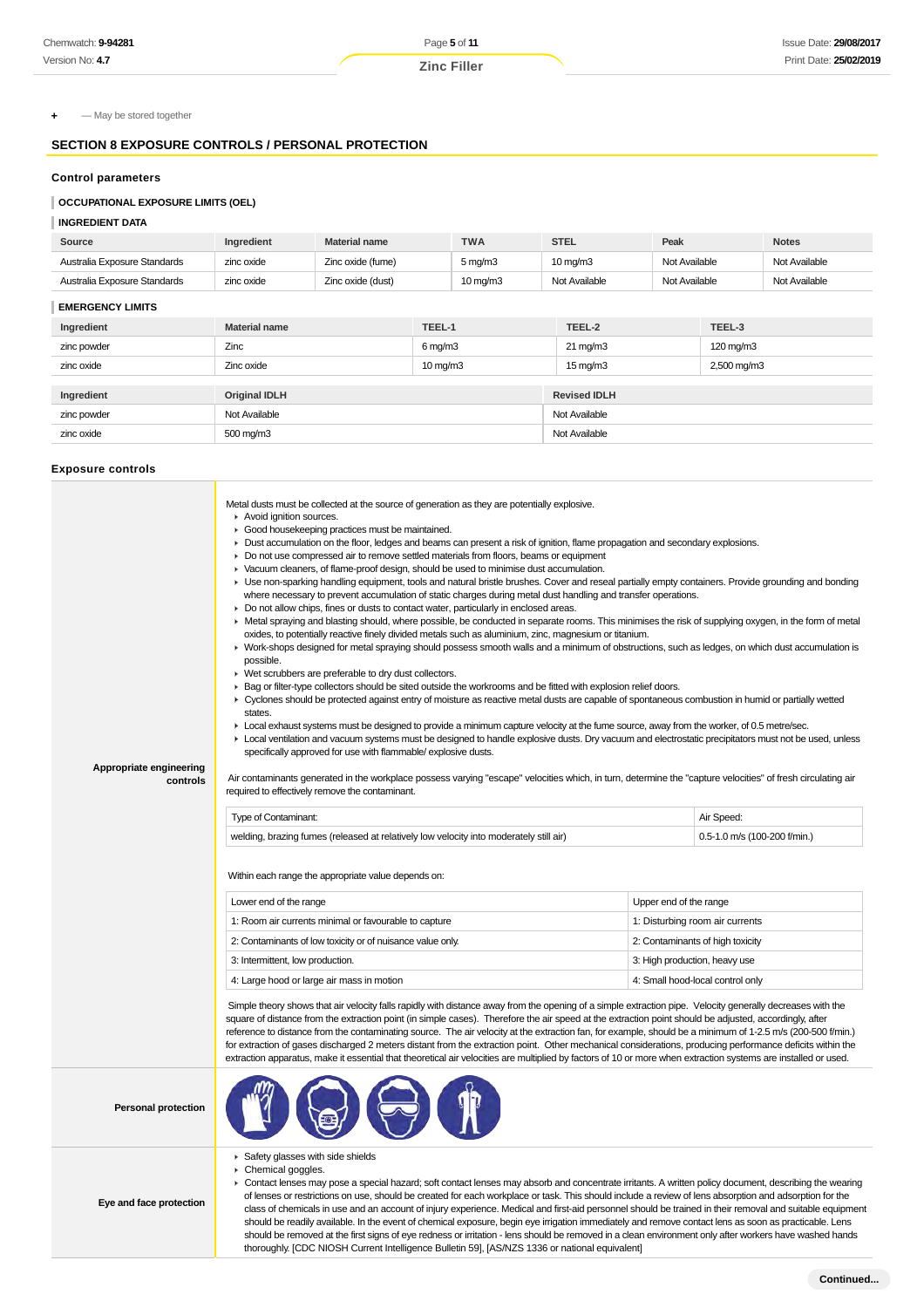| Chemwatch: 9-94281                                                                                                                                                                                                                                                                                                                                                                                                                                                                                                                                                                                                                                                                                                                                                                                                                                                                                                                                                                                                                                                                                                                                                |                                                                       | Page 6 of 11                                                                                                                                                                                                                                                                                                                                                                                                                                                                                                                                                                                                                                                                                                                                                                                                                                                                                                                                                                                                                                                                                                                                                                                                                                                                                                                                                                                                                                                                                                                                                                                                                                                                                                                                                                                                                                                                                                                                                                                                                                                                                                                                                                                                                                                                                                                                                                                                                                                                                                                                                                                                                                                                                                                                                                                                                                                                                                                                                                                                                                                                                                                                                                                                                                                                                                                                                                                                                                                                                                                                                                         |                          |                             |                               | <b>Issue Date: 29/08/2</b> |
|-------------------------------------------------------------------------------------------------------------------------------------------------------------------------------------------------------------------------------------------------------------------------------------------------------------------------------------------------------------------------------------------------------------------------------------------------------------------------------------------------------------------------------------------------------------------------------------------------------------------------------------------------------------------------------------------------------------------------------------------------------------------------------------------------------------------------------------------------------------------------------------------------------------------------------------------------------------------------------------------------------------------------------------------------------------------------------------------------------------------------------------------------------------------|-----------------------------------------------------------------------|--------------------------------------------------------------------------------------------------------------------------------------------------------------------------------------------------------------------------------------------------------------------------------------------------------------------------------------------------------------------------------------------------------------------------------------------------------------------------------------------------------------------------------------------------------------------------------------------------------------------------------------------------------------------------------------------------------------------------------------------------------------------------------------------------------------------------------------------------------------------------------------------------------------------------------------------------------------------------------------------------------------------------------------------------------------------------------------------------------------------------------------------------------------------------------------------------------------------------------------------------------------------------------------------------------------------------------------------------------------------------------------------------------------------------------------------------------------------------------------------------------------------------------------------------------------------------------------------------------------------------------------------------------------------------------------------------------------------------------------------------------------------------------------------------------------------------------------------------------------------------------------------------------------------------------------------------------------------------------------------------------------------------------------------------------------------------------------------------------------------------------------------------------------------------------------------------------------------------------------------------------------------------------------------------------------------------------------------------------------------------------------------------------------------------------------------------------------------------------------------------------------------------------------------------------------------------------------------------------------------------------------------------------------------------------------------------------------------------------------------------------------------------------------------------------------------------------------------------------------------------------------------------------------------------------------------------------------------------------------------------------------------------------------------------------------------------------------------------------------------------------------------------------------------------------------------------------------------------------------------------------------------------------------------------------------------------------------------------------------------------------------------------------------------------------------------------------------------------------------------------------------------------------------------------------------------------------------|--------------------------|-----------------------------|-------------------------------|----------------------------|
| Version No: 4.7                                                                                                                                                                                                                                                                                                                                                                                                                                                                                                                                                                                                                                                                                                                                                                                                                                                                                                                                                                                                                                                                                                                                                   |                                                                       | <b>Zinc Filler</b>                                                                                                                                                                                                                                                                                                                                                                                                                                                                                                                                                                                                                                                                                                                                                                                                                                                                                                                                                                                                                                                                                                                                                                                                                                                                                                                                                                                                                                                                                                                                                                                                                                                                                                                                                                                                                                                                                                                                                                                                                                                                                                                                                                                                                                                                                                                                                                                                                                                                                                                                                                                                                                                                                                                                                                                                                                                                                                                                                                                                                                                                                                                                                                                                                                                                                                                                                                                                                                                                                                                                                                   |                          |                             |                               | Print Date: 25/02/2        |
|                                                                                                                                                                                                                                                                                                                                                                                                                                                                                                                                                                                                                                                                                                                                                                                                                                                                                                                                                                                                                                                                                                                                                                   |                                                                       |                                                                                                                                                                                                                                                                                                                                                                                                                                                                                                                                                                                                                                                                                                                                                                                                                                                                                                                                                                                                                                                                                                                                                                                                                                                                                                                                                                                                                                                                                                                                                                                                                                                                                                                                                                                                                                                                                                                                                                                                                                                                                                                                                                                                                                                                                                                                                                                                                                                                                                                                                                                                                                                                                                                                                                                                                                                                                                                                                                                                                                                                                                                                                                                                                                                                                                                                                                                                                                                                                                                                                                                      |                          |                             |                               |                            |
| <b>Skin protection</b>                                                                                                                                                                                                                                                                                                                                                                                                                                                                                                                                                                                                                                                                                                                                                                                                                                                                                                                                                                                                                                                                                                                                            | See Hand protection below                                             |                                                                                                                                                                                                                                                                                                                                                                                                                                                                                                                                                                                                                                                                                                                                                                                                                                                                                                                                                                                                                                                                                                                                                                                                                                                                                                                                                                                                                                                                                                                                                                                                                                                                                                                                                                                                                                                                                                                                                                                                                                                                                                                                                                                                                                                                                                                                                                                                                                                                                                                                                                                                                                                                                                                                                                                                                                                                                                                                                                                                                                                                                                                                                                                                                                                                                                                                                                                                                                                                                                                                                                                      |                          |                             |                               |                            |
| checked prior to the application.<br>choice.<br>glove thickness and<br>dexterity<br>use.<br>Hands/feet protection<br>requirements and knowledge of breakthrough times.<br>abrasion or puncture potential<br>recommended.<br>not present.<br>polychloroprene.<br>$\triangleright$ nitrile rubber.<br>$\blacktriangleright$ butyl rubber.<br>• fluorocaoutchouc.<br>polyvinyl chloride.<br>Gloves should be examined for wear and/ or degradation constantly.                                                                                                                                                                                                                                                                                                                                                                                                                                                                                                                                                                                                                                                                                                       |                                                                       | The selection of suitable gloves does not only depend on the material, but also on further marks of quality which vary from manufacturer to manufacturer.<br>Where the chemical is a preparation of several substances, the resistance of the glove material can not be calculated in advance and has therefore to be<br>The exact break through time for substances has to be obtained from the manufacturer of the protective gloves and has to be observed when making a final<br>Personal hygiene is a key element of effective hand care. Gloves must only be worn on clean hands. After using gloves, hands should be washed and dried<br>thoroughly. Application of a non-perfumed moisturiser is recommended.<br>Suitability and durability of glove type is dependent on usage. Important factors in the selection of gloves include:<br>frequency and duration of contact,<br>chemical resistance of glove material,<br>Select gloves tested to a relevant standard (e.g. Europe EN 374, US F739, AS/NZS 2161.1 or national equivalent).<br>When prolonged or frequently repeated contact may occur, a glove with a protection class of 5 or higher (breakthrough time greater than<br>240 minutes according to EN 374, AS/NZS 2161.10.1 or national equivalent) is recommended.<br>When only brief contact is expected, a glove with a protection class of 3 or higher (breakthrough time greater than 60 minutes according<br>to EN 374, AS/NZS 2161.10.1 or national equivalent) is recommended.<br>Some glove polymer types are less affected by movement and this should be taken into account when considering gloves for long-term<br>Contaminated gloves should be replaced.<br>As defined in ASTM F-739-96 in any application, gloves are rated as:<br>Excellent when breakthrough time > 480 min<br>Good when breakthrough time > 20 min<br>Fair when breakthrough time < 20 min<br>Poor when glove material degrades<br>For general applications, gloves with a thickness typically greater than 0.35 mm, are recommended.<br>It should be emphasised that glove thickness is not necessarily a good predictor of glove resistance to a specific chemical, as the permeation efficiency of<br>the glove will be dependent on the exact composition of the glove material. Therefore, glove selection should also be based on consideration of the task<br>Glove thickness may also vary depending on the glove manufacturer, the glove type and the glove model. Therefore, the manufacturers' technical data<br>should always be taken into account to ensure selection of the most appropriate glove for the task.<br>Note: Depending on the activity being conducted, gloves of varying thickness may be required for specific tasks. For example:<br>Thinner gloves (down to 0.1 mm or less) may be required where a high degree of manual dexterity is needed. However, these gloves are<br>only likely to give short duration protection and would normally be just for single use applications, then disposed of.<br>Thicker gloves (up to 3 mm or more) may be required where there is a mechanical (as well as a chemical) risk i.e. where there is<br>Gloves must only be worn on clean hands. After using gloves, hands should be washed and dried thoroughly. Application of a non-perfumed moisturiser is<br>▶ Protective gloves eg. Leather gloves or gloves with Leather facing<br>Experience indicates that the following polymers are suitable as glove materials for protection against undissolved, dry solids, where abrasive particles are |                          |                             |                               |                            |
| <b>Body protection</b>                                                                                                                                                                                                                                                                                                                                                                                                                                                                                                                                                                                                                                                                                                                                                                                                                                                                                                                                                                                                                                                                                                                                            | See Other protection below                                            |                                                                                                                                                                                                                                                                                                                                                                                                                                                                                                                                                                                                                                                                                                                                                                                                                                                                                                                                                                                                                                                                                                                                                                                                                                                                                                                                                                                                                                                                                                                                                                                                                                                                                                                                                                                                                                                                                                                                                                                                                                                                                                                                                                                                                                                                                                                                                                                                                                                                                                                                                                                                                                                                                                                                                                                                                                                                                                                                                                                                                                                                                                                                                                                                                                                                                                                                                                                                                                                                                                                                                                                      |                          |                             |                               |                            |
| Other protection                                                                                                                                                                                                                                                                                                                                                                                                                                                                                                                                                                                                                                                                                                                                                                                                                                                                                                                                                                                                                                                                                                                                                  | <b>OTHERWISE:</b><br>• Overalls.<br>• Barrier cream.<br>Eyewash unit. | No special equipment needed when handling small quantities.                                                                                                                                                                                                                                                                                                                                                                                                                                                                                                                                                                                                                                                                                                                                                                                                                                                                                                                                                                                                                                                                                                                                                                                                                                                                                                                                                                                                                                                                                                                                                                                                                                                                                                                                                                                                                                                                                                                                                                                                                                                                                                                                                                                                                                                                                                                                                                                                                                                                                                                                                                                                                                                                                                                                                                                                                                                                                                                                                                                                                                                                                                                                                                                                                                                                                                                                                                                                                                                                                                                          |                          |                             |                               |                            |
| <b>Respiratory protection</b><br>Particulate. (AS/NZS 1716 & 1715, EN 143:2000 & 149:001, ANSI Z88 or national equivalent)                                                                                                                                                                                                                                                                                                                                                                                                                                                                                                                                                                                                                                                                                                                                                                                                                                                                                                                                                                                                                                        |                                                                       |                                                                                                                                                                                                                                                                                                                                                                                                                                                                                                                                                                                                                                                                                                                                                                                                                                                                                                                                                                                                                                                                                                                                                                                                                                                                                                                                                                                                                                                                                                                                                                                                                                                                                                                                                                                                                                                                                                                                                                                                                                                                                                                                                                                                                                                                                                                                                                                                                                                                                                                                                                                                                                                                                                                                                                                                                                                                                                                                                                                                                                                                                                                                                                                                                                                                                                                                                                                                                                                                                                                                                                                      |                          |                             |                               |                            |
| <b>Required Minimum Protection Factor</b>                                                                                                                                                                                                                                                                                                                                                                                                                                                                                                                                                                                                                                                                                                                                                                                                                                                                                                                                                                                                                                                                                                                         |                                                                       | <b>Half-Face Respirator</b>                                                                                                                                                                                                                                                                                                                                                                                                                                                                                                                                                                                                                                                                                                                                                                                                                                                                                                                                                                                                                                                                                                                                                                                                                                                                                                                                                                                                                                                                                                                                                                                                                                                                                                                                                                                                                                                                                                                                                                                                                                                                                                                                                                                                                                                                                                                                                                                                                                                                                                                                                                                                                                                                                                                                                                                                                                                                                                                                                                                                                                                                                                                                                                                                                                                                                                                                                                                                                                                                                                                                                          |                          | <b>Full-Face Respirator</b> | <b>Powered Air Respirator</b> |                            |
| up to $10 \times ES$                                                                                                                                                                                                                                                                                                                                                                                                                                                                                                                                                                                                                                                                                                                                                                                                                                                                                                                                                                                                                                                                                                                                              |                                                                       | P <sub>1</sub><br>Air-line*                                                                                                                                                                                                                                                                                                                                                                                                                                                                                                                                                                                                                                                                                                                                                                                                                                                                                                                                                                                                                                                                                                                                                                                                                                                                                                                                                                                                                                                                                                                                                                                                                                                                                                                                                                                                                                                                                                                                                                                                                                                                                                                                                                                                                                                                                                                                                                                                                                                                                                                                                                                                                                                                                                                                                                                                                                                                                                                                                                                                                                                                                                                                                                                                                                                                                                                                                                                                                                                                                                                                                          | $\overline{\phantom{a}}$ |                             | PAPR-P1                       |                            |
| up to $50 \times ES$                                                                                                                                                                                                                                                                                                                                                                                                                                                                                                                                                                                                                                                                                                                                                                                                                                                                                                                                                                                                                                                                                                                                              |                                                                       | Air-line**                                                                                                                                                                                                                                                                                                                                                                                                                                                                                                                                                                                                                                                                                                                                                                                                                                                                                                                                                                                                                                                                                                                                                                                                                                                                                                                                                                                                                                                                                                                                                                                                                                                                                                                                                                                                                                                                                                                                                                                                                                                                                                                                                                                                                                                                                                                                                                                                                                                                                                                                                                                                                                                                                                                                                                                                                                                                                                                                                                                                                                                                                                                                                                                                                                                                                                                                                                                                                                                                                                                                                                           | P <sub>2</sub>           |                             | PAPR-P2                       |                            |
| up to $100 \times ES$                                                                                                                                                                                                                                                                                                                                                                                                                                                                                                                                                                                                                                                                                                                                                                                                                                                                                                                                                                                                                                                                                                                                             |                                                                       |                                                                                                                                                                                                                                                                                                                                                                                                                                                                                                                                                                                                                                                                                                                                                                                                                                                                                                                                                                                                                                                                                                                                                                                                                                                                                                                                                                                                                                                                                                                                                                                                                                                                                                                                                                                                                                                                                                                                                                                                                                                                                                                                                                                                                                                                                                                                                                                                                                                                                                                                                                                                                                                                                                                                                                                                                                                                                                                                                                                                                                                                                                                                                                                                                                                                                                                                                                                                                                                                                                                                                                                      | P <sub>3</sub>           |                             |                               |                            |
|                                                                                                                                                                                                                                                                                                                                                                                                                                                                                                                                                                                                                                                                                                                                                                                                                                                                                                                                                                                                                                                                                                                                                                   |                                                                       |                                                                                                                                                                                                                                                                                                                                                                                                                                                                                                                                                                                                                                                                                                                                                                                                                                                                                                                                                                                                                                                                                                                                                                                                                                                                                                                                                                                                                                                                                                                                                                                                                                                                                                                                                                                                                                                                                                                                                                                                                                                                                                                                                                                                                                                                                                                                                                                                                                                                                                                                                                                                                                                                                                                                                                                                                                                                                                                                                                                                                                                                                                                                                                                                                                                                                                                                                                                                                                                                                                                                                                                      | Air-line*                |                             |                               |                            |
| $100 + x ES$                                                                                                                                                                                                                                                                                                                                                                                                                                                                                                                                                                                                                                                                                                                                                                                                                                                                                                                                                                                                                                                                                                                                                      |                                                                       |                                                                                                                                                                                                                                                                                                                                                                                                                                                                                                                                                                                                                                                                                                                                                                                                                                                                                                                                                                                                                                                                                                                                                                                                                                                                                                                                                                                                                                                                                                                                                                                                                                                                                                                                                                                                                                                                                                                                                                                                                                                                                                                                                                                                                                                                                                                                                                                                                                                                                                                                                                                                                                                                                                                                                                                                                                                                                                                                                                                                                                                                                                                                                                                                                                                                                                                                                                                                                                                                                                                                                                                      | Air-line**               |                             | PAPR-P3                       |                            |
| * - Negative pressure demand ** - Continuous flow<br>A(All classes) = Organic vapours, B AUS or B1 = Acid gasses, B2 = Acid gas or hydrogen cyanide(HCN), B3 = Acid gas or hydrogen cyanide(HCN), E = Sulfur dioxide(SO2), G = Agricultural<br>chemicals, K = Ammonia(NH3), Hg = Mercury, NO = Oxides of nitrogen, MB = Methyl bromide, AX = Low boiling point organic compounds(below 65 degC)<br>► Respirators may be necessary when engineering and administrative controls do not adequately prevent exposures.<br>F The decision to use respiratory protection should be based on professional judgment that takes into account toxicity information, exposure measurement data, and frequency and likelihood of the<br>worker's exposure - ensure users are not subject to high thermal loads which may result in heat stress or distress due to personal protective equipment (powered, positive flow, full face<br>apparatus may be an option).<br>> Published occupational exposure limits, where they exist, will assist in determining the adequacy of the selected respiratory protection. These may be government mandated or vendor<br>recommended. |                                                                       |                                                                                                                                                                                                                                                                                                                                                                                                                                                                                                                                                                                                                                                                                                                                                                                                                                                                                                                                                                                                                                                                                                                                                                                                                                                                                                                                                                                                                                                                                                                                                                                                                                                                                                                                                                                                                                                                                                                                                                                                                                                                                                                                                                                                                                                                                                                                                                                                                                                                                                                                                                                                                                                                                                                                                                                                                                                                                                                                                                                                                                                                                                                                                                                                                                                                                                                                                                                                                                                                                                                                                                                      |                          |                             |                               |                            |
| ▶ Certified respirators will be useful for protecting workers from inhalation of particulates when properly selected and fit tested as part of a complete respiratory protection program.<br>• Use approved positive flow mask if significant quantities of dust becomes airborne.<br>Try to avoid creating dust conditions.                                                                                                                                                                                                                                                                                                                                                                                                                                                                                                                                                                                                                                                                                                                                                                                                                                      |                                                                       |                                                                                                                                                                                                                                                                                                                                                                                                                                                                                                                                                                                                                                                                                                                                                                                                                                                                                                                                                                                                                                                                                                                                                                                                                                                                                                                                                                                                                                                                                                                                                                                                                                                                                                                                                                                                                                                                                                                                                                                                                                                                                                                                                                                                                                                                                                                                                                                                                                                                                                                                                                                                                                                                                                                                                                                                                                                                                                                                                                                                                                                                                                                                                                                                                                                                                                                                                                                                                                                                                                                                                                                      |                          |                             |                               |                            |

#### **Respiratory protection**

| <b>Required Minimum Protection Factor</b> | <b>Half-Face Respirator</b> | <b>Full-Face Respirator</b> | <b>Powered Air Respirator</b> |
|-------------------------------------------|-----------------------------|-----------------------------|-------------------------------|
| up to $10 \times ES$                      | P <sub>1</sub><br>Air-line* |                             | PAPR-P1                       |
| up to $50 \times ES$                      | Air-line**                  | P <sub>2</sub>              | PAPR-P2                       |
| up to $100 \times ES$                     |                             | P <sub>3</sub>              |                               |
|                                           |                             | Air-line*                   |                               |
| $100 + x ES$                              |                             | Air-line**                  | PAPR-P3                       |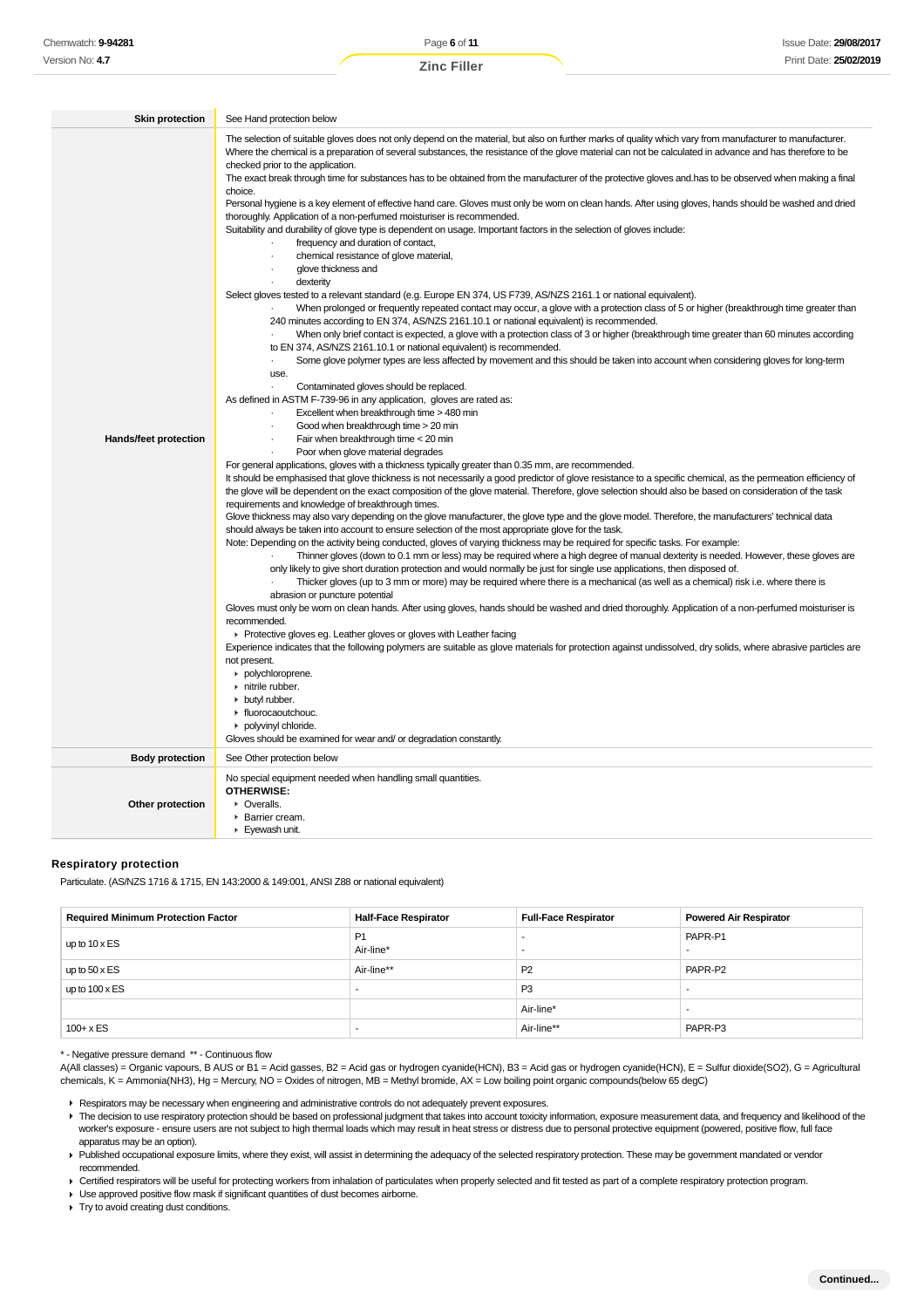### **SECTION 9 PHYSICAL AND CHEMICAL PROPERTIES**

### **Information on basic physical and chemical properties**

| Appearance                                      | grey powder        |                                            |                |
|-------------------------------------------------|--------------------|--------------------------------------------|----------------|
|                                                 |                    |                                            |                |
| <b>Physical state</b>                           | Divided Solid Dust | Relative density (Water = 1)               | 7.6            |
| Odour                                           | Not Available      | Partition coefficient n-octanol /<br>water | Not Available  |
| <b>Odour threshold</b>                          | Not Available      | Auto-ignition temperature (°C)             | Not Available  |
| pH (as supplied)                                | Not Available      | Decomposition temperature                  | Not Available  |
| Melting point / freezing point<br>(°C)          | Not Available      | Viscosity (cSt)                            | Not Available  |
| Initial boiling point and boiling<br>range (°C) | Not Available      | Molecular weight (g/mol)                   | Not Available  |
| Flash point (°C)                                | Not Applicable     | <b>Taste</b>                               | Not Available  |
| <b>Evaporation rate</b>                         | Not Available      | <b>Explosive properties</b>                | Not Available  |
| Flammability                                    | Not Applicable     | <b>Oxidising properties</b>                | Not Available  |
| Upper Explosive Limit (%)                       | Not Available      | Surface Tension (dyn/cm or<br>mN/m         | Not Applicable |
| Lower Explosive Limit (%)                       | Not Available      | <b>Volatile Component (%vol)</b>           | Negligible     |
| Vapour pressure (kPa)                           | Not Available      | Gas group                                  | Not Available  |
| Solubility in water                             | Immiscible         | pH as a solution (1%)                      | Not Available  |
| Vapour density $(Air = 1)$                      | Not Available      | VOC g/L                                    | 0.00           |

### **SECTION 10 STABILITY AND REACTIVITY**

| Reactivity                                   | See section 7                                                                                                                        |
|----------------------------------------------|--------------------------------------------------------------------------------------------------------------------------------------|
| <b>Chemical stability</b>                    | • Unstable in the presence of incompatible materials.<br>▶ Product is considered stable.<br>Hazardous polymerisation will not occur. |
| <b>Possibility of hazardous</b><br>reactions | See section 7                                                                                                                        |
| <b>Conditions to avoid</b>                   | See section 7                                                                                                                        |
| Incompatible materials                       | See section 7                                                                                                                        |
| <b>Hazardous decomposition</b><br>products   | See section 5                                                                                                                        |

### **SECTION 11 TOXICOLOGICAL INFORMATION**

#### **Information on toxicological effects**

| Inhaled             | The material is not thought to produce adverse health effects or irritation of the respiratory tract (as classified by EC Directives using animal models).<br>Nevertheless, good hygiene practice requires that exposure be kept to a minimum and that suitable control measures be used in an occupational setting.<br>Persons with impaired respiratory function, airway diseases and conditions such as emphysema or chronic bronchitis, may incur further disability if<br>excessive concentrations of particulate are inhaled.<br>If prior damage to the circulatory or nervous systems has occurred or if kidney damage has been sustained, proper screenings should be conducted on<br>individuals who may be exposed to further risk if handling and use of the material result<br>in excessive exposures.<br>Not normally a hazard due to non-volatile nature of product<br>The inhalation of small particles of metal oxide results in sudden thirst, a sweet, metallic foul taste, throat irritation, cough, dry mucous membranes,<br>tiredness and general unwellness. Headache, nausea and vomiting, fever or chills, restlessness, sweating, diarrhoea, excessive urination and prostration |                   |
|---------------------|-----------------------------------------------------------------------------------------------------------------------------------------------------------------------------------------------------------------------------------------------------------------------------------------------------------------------------------------------------------------------------------------------------------------------------------------------------------------------------------------------------------------------------------------------------------------------------------------------------------------------------------------------------------------------------------------------------------------------------------------------------------------------------------------------------------------------------------------------------------------------------------------------------------------------------------------------------------------------------------------------------------------------------------------------------------------------------------------------------------------------------------------------------------------------------------------------------------|-------------------|
|                     | may also occur.                                                                                                                                                                                                                                                                                                                                                                                                                                                                                                                                                                                                                                                                                                                                                                                                                                                                                                                                                                                                                                                                                                                                                                                           |                   |
| Ingestion           | The material has NOT been classified by EC Directives or other classification systems as "harmful by ingestion". This is because of the lack of<br>corroborating animal or human evidence.                                                                                                                                                                                                                                                                                                                                                                                                                                                                                                                                                                                                                                                                                                                                                                                                                                                                                                                                                                                                                |                   |
| <b>Skin Contact</b> | The material is not thought to produce adverse health effects or skin irritation following contact (as classified by EC Directives using animal models).<br>Nevertheless, good hygiene practice requires that exposure be kept to a minimum and that suitable gloves be used in an occupational setting.                                                                                                                                                                                                                                                                                                                                                                                                                                                                                                                                                                                                                                                                                                                                                                                                                                                                                                  |                   |
| Eye                 | Although the material is not thought to be an irritant (as classified by EC Directives), direct contact with the eye may cause transient discomfort<br>characterised by tearing or conjunctival redness (as with windburn). Slight abrasive damage may also result.<br>Contact with the eye by metal dusts may cause mechanical abrasion or foreign body penetration of the eyeball.                                                                                                                                                                                                                                                                                                                                                                                                                                                                                                                                                                                                                                                                                                                                                                                                                      |                   |
| <b>Chronic</b>      | Long-term exposure to the product is not thought to produce chronic effects adverse to the health (as classified by EC Directives using animal models);<br>nevertheless exposure by all routes should be minimised as a matter of course.<br>Long term exposure to high dust concentrations may cause changes in lung function i.e. pneumoconiosis, caused by particles less than 0.5 micron<br>penetrating and remaining in the lung.                                                                                                                                                                                                                                                                                                                                                                                                                                                                                                                                                                                                                                                                                                                                                                    |                   |
|                     |                                                                                                                                                                                                                                                                                                                                                                                                                                                                                                                                                                                                                                                                                                                                                                                                                                                                                                                                                                                                                                                                                                                                                                                                           |                   |
| <b>Zinc Filler</b>  | <b>TOXICITY</b>                                                                                                                                                                                                                                                                                                                                                                                                                                                                                                                                                                                                                                                                                                                                                                                                                                                                                                                                                                                                                                                                                                                                                                                           | <b>IRRITATION</b> |
|                     | Not Available                                                                                                                                                                                                                                                                                                                                                                                                                                                                                                                                                                                                                                                                                                                                                                                                                                                                                                                                                                                                                                                                                                                                                                                             | Not Available     |
|                     | <b>TOXICITY</b>                                                                                                                                                                                                                                                                                                                                                                                                                                                                                                                                                                                                                                                                                                                                                                                                                                                                                                                                                                                                                                                                                                                                                                                           | <b>IRRITATION</b> |
| zinc powder         | dermal (rat) LD50: >2000 mg/kg <sup>[1]</sup>                                                                                                                                                                                                                                                                                                                                                                                                                                                                                                                                                                                                                                                                                                                                                                                                                                                                                                                                                                                                                                                                                                                                                             | Not Available     |
|                     |                                                                                                                                                                                                                                                                                                                                                                                                                                                                                                                                                                                                                                                                                                                                                                                                                                                                                                                                                                                                                                                                                                                                                                                                           |                   |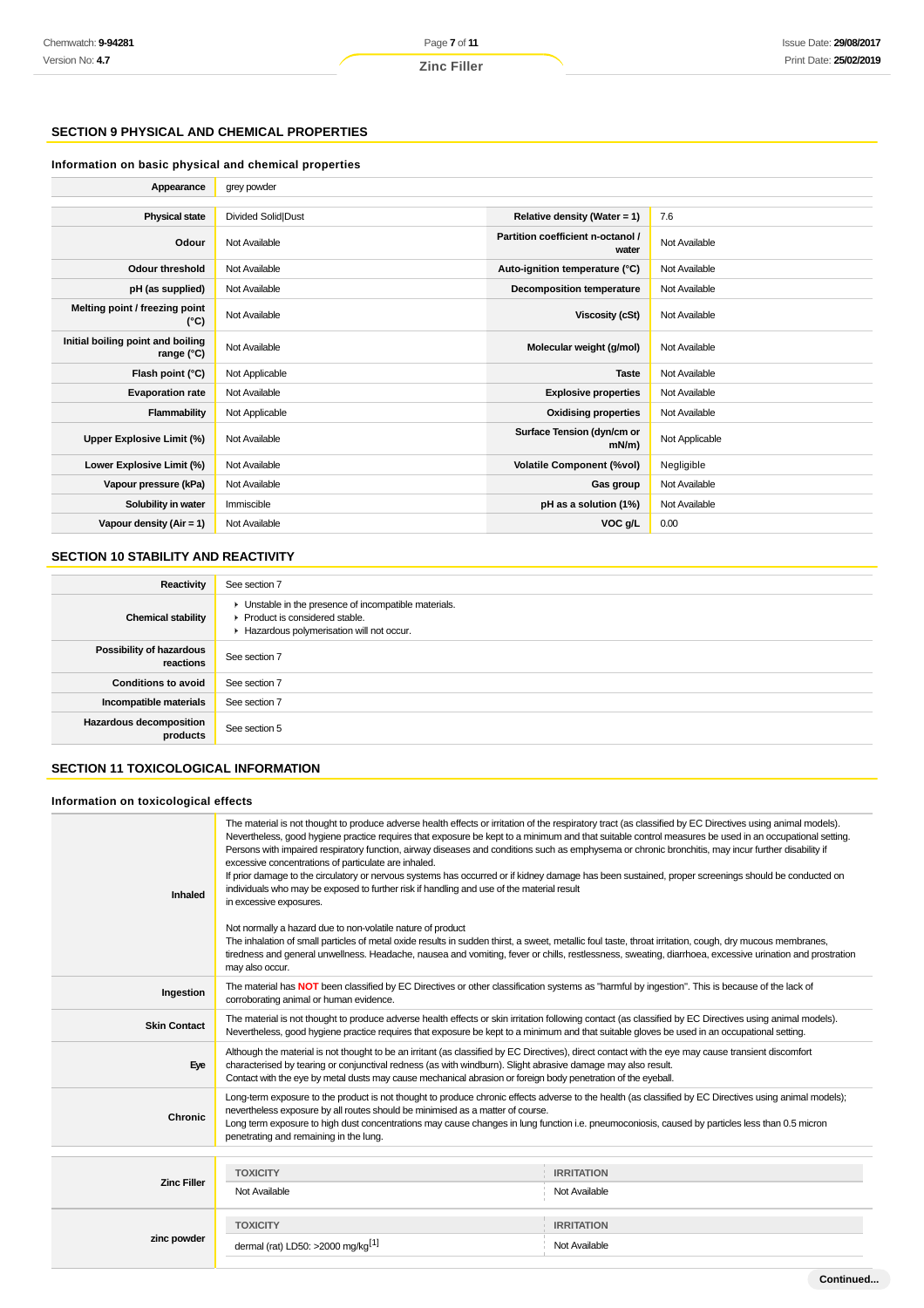|            | Inhalation (rat) LC50: >1.79 mg/l4 $h^{[1]}$<br>Oral (rat) LD50: >2000 mg/kg <sup>[1]</sup>                                                                                                                                     |                                                                                           |
|------------|---------------------------------------------------------------------------------------------------------------------------------------------------------------------------------------------------------------------------------|-------------------------------------------------------------------------------------------|
| zinc oxide | <b>TOXICITY</b><br>dermal (rat) LD50: >2000 mg/kg <sup>[1]</sup><br>Inhalation (rat) LC50: >1.79 mg/l4 $h^{[1]}$                                                                                                                | <b>IRRITATION</b><br>Eye (rabbit): 500 mg/24 h - mild<br>Skin (rabbit): 500 mg/24 h- mild |
|            | Oral (rat) LD50: >5000 mg/kg <sup>[2]</sup>                                                                                                                                                                                     |                                                                                           |
| Legend:    | 1. Value obtained from Europe ECHA Registered Substances - Acute toxicity 2.* Value obtained from manufacturer's SDS. Unless otherwise specified<br>data extracted from RTECS - Register of Toxic Effect of chemical Substances |                                                                                           |

| <b>ZINC POWDER</b>                          | Inhalation (human) TCLo: 124 mg/m3/50min. Skin (human):0.3mg/3DaysInt. mild                                                                                                                       |                                 |                                                                                                    |
|---------------------------------------------|---------------------------------------------------------------------------------------------------------------------------------------------------------------------------------------------------|---------------------------------|----------------------------------------------------------------------------------------------------|
| <b>ZINC OXIDE</b>                           | The material may cause skin irritation after prolonged or repeated exposure and may produce on contact skin redness, swelling, the production of vesicles,<br>scaling and thickening of the skin. |                                 |                                                                                                    |
|                                             |                                                                                                                                                                                                   |                                 |                                                                                                    |
| <b>Acute Toxicity</b>                       | ×                                                                                                                                                                                                 | Carcinogenicity                 | ×                                                                                                  |
| <b>Skin Irritation/Corrosion</b>            | ×                                                                                                                                                                                                 | Reproductivity                  | ×                                                                                                  |
| Serious Eye Damage/Irritation               | ×                                                                                                                                                                                                 | <b>STOT - Single Exposure</b>   | ×                                                                                                  |
| <b>Respiratory or Skin</b><br>sensitisation | ×                                                                                                                                                                                                 | <b>STOT - Repeated Exposure</b> | ×                                                                                                  |
| Mutagenicity                                | ×                                                                                                                                                                                                 | <b>Aspiration Hazard</b>        | $\boldsymbol{\mathsf{x}}$                                                                          |
|                                             |                                                                                                                                                                                                   | Legend:                         | $\blacktriangleright$ - Data either not available or does not fill the criteria for classification |

### **SECTION 12 ECOLOGICAL INFORMATION**

### **Toxicity Zinc Filler ENDPOINT TEST DURATION (HR) SPECIES VALUE SOURCE** Not Available Not Available Not Available Not Available Not Available **zinc powder ENDPOINT TEST DURATION (HR) SPECIES VALUE SOURCE**  $\sim$  LC50  $\sim$   $\sim$  96  $\sim$  96  $\sim$  96  $\sim$  96  $\sim$  96  $\sim$  96  $\sim$  96  $\sim$  96  $\sim$  96  $\sim$  96  $\sim$  96  $\sim$  97  $\sim$  97  $\sim$  97  $\sim$  97  $\sim$  97  $\sim$  97  $\sim$  97  $\sim$  97  $\sim$  97  $\sim$  97  $\sim$  97  $\sim$  97  $\sim$  97  $\sim$  97  $\sim$  9 EC50 48 Crustacea 0.001-0.014mg/L 2 EC50 72 Algae or other aquatic plants 0.106mg/L 4 BCF 360 360 Algae or other aquatic plants 9mg/L 4 NOEC 72 Algae or other aquatic plants 0.00006537mg/L 2 **zinc oxide ENDPOINT TEST DURATION (HR) SPECIES VALUE SOURCE**  $\sim$  LC50  $\sim$   $\sim$  96  $\sim$  96  $\sim$  96  $\sim$  96  $\sim$  96  $\sim$  96  $\sim$  96  $\sim$  96  $\sim$  96  $\sim$  96  $\sim$  96  $\sim$  97  $\sim$  97  $\sim$  97  $\sim$  97  $\sim$  97  $\sim$  97  $\sim$  97  $\sim$  97  $\sim$  97  $\sim$  97  $\sim$  97  $\sim$  97  $\sim$  97  $\sim$  97  $\sim$  9 EC50 48 Crustacea 0.001-0.014mg/L 2 EC50  $\frac{1}{2}$  72  $\frac{1}{2}$  Algae or other aquatic plants 0.037mg/L 2 BCF 336 Fish 4376.673mg/L 4 NOEC 72 Algae or other aquatic plants 0.00008138mg/L 2

**Legend:** Extracted from 1. IUCLID Toxicity Data 2. Europe ECHA Registered Substances - Ecotoxicological Information - Aquatic Toxicity 3. EPIWIN Suite V3.12 (QSAR) - Aquatic Toxicity Data (Estimated) 4. US EPA, Ecotox database - Aquatic Toxicity Data 5. ECETOC Aquatic Hazard Assessment Data 6. NITE (Japan) - Bioconcentration Data 7. METI (Japan) - Bioconcentration Data 8. Vendor Data

 $\blacktriangleright$  – Data available to make classification

Very toxic to aquatic organisms, may cause long-term adverse effects in the aquatic environment.

Do NOT allow product to come in contact with surface waters or to intertidal areas below the mean high water mark. Do not contaminate water when cleaning equipment or disposing of equipment wash-waters

Wastes resulting from use of the product must be disposed of on site or at approved waste sites.

For Metal:

Atmospheric Fate - Metal-containing inorganic substances generally have negligible vapour pressure and are not expected to partition to air.

Environmental Fate: Environmental processes, such as oxidation, the presence of acids or bases and microbiological processes, may transform insoluble metals to more soluble ionic forms. Environmental processes may enhance bioavailability and may also be important in changing solubilities.

Aquatic/Terrestrial Fate: When released to dry soil, most metals will exhibit limited mobility and remain in the upper layer; some will leach locally into ground water and/ or surface water

ecosystems when soaked by rain or melt ice. A metal ion is considered infinitely persistent because it cannot degrade further. Once released to surface waters and moist soils their fate depends on solubility and dissociation in water. A significant proportion of dissolved/ sorbed metals will end up in sediments through the settling of suspended particles. The remaining metal ions can then be taken up by aquatic organisms. Ionic species may bind to dissolved ligands or sorb to solid particles in water.

Ecotoxicity: Even though many metals show few toxic effects at physiological pH levels, transformation may introduce new or magnified effects.

For Zinc and its Compounds: BCF: 4 to 24,000.

Environmental Fate: Zinc is capable of forming complexes with a variety of organic and inorganic groups and is an essential nutrient present in all organisms.

Atmospheric Fate: Zinc concentrations in the air are relatively low, except near industrial sources, such as smelters. There is no estimate for the atmospheric lifetime of zinc, but, since zinc is transported long distances in air, its lifetime in air is at least on the order of days. Zinc is removed from the air by dry/wet deposition.

Terrestrial Fate: Soil � Zinc may magnify in the soil if concentrations of the substance exceed 1632 ppm. The relative mobility of zinc in soil is determined by the same factors that affect its transport in aquatic systems, (i.e. solubility of the compound, pH, and salinity). The mobility of zinc in soil increases at lower soil pH, under oxidizing conditions, and at lower cation, (positive ion), exchange capacities. However, the amount of zinc in solution generally increases @ pH >7, in soils high in organic matter. Clay and metal oxides sorb zinc and tend to retard its mobility in soil.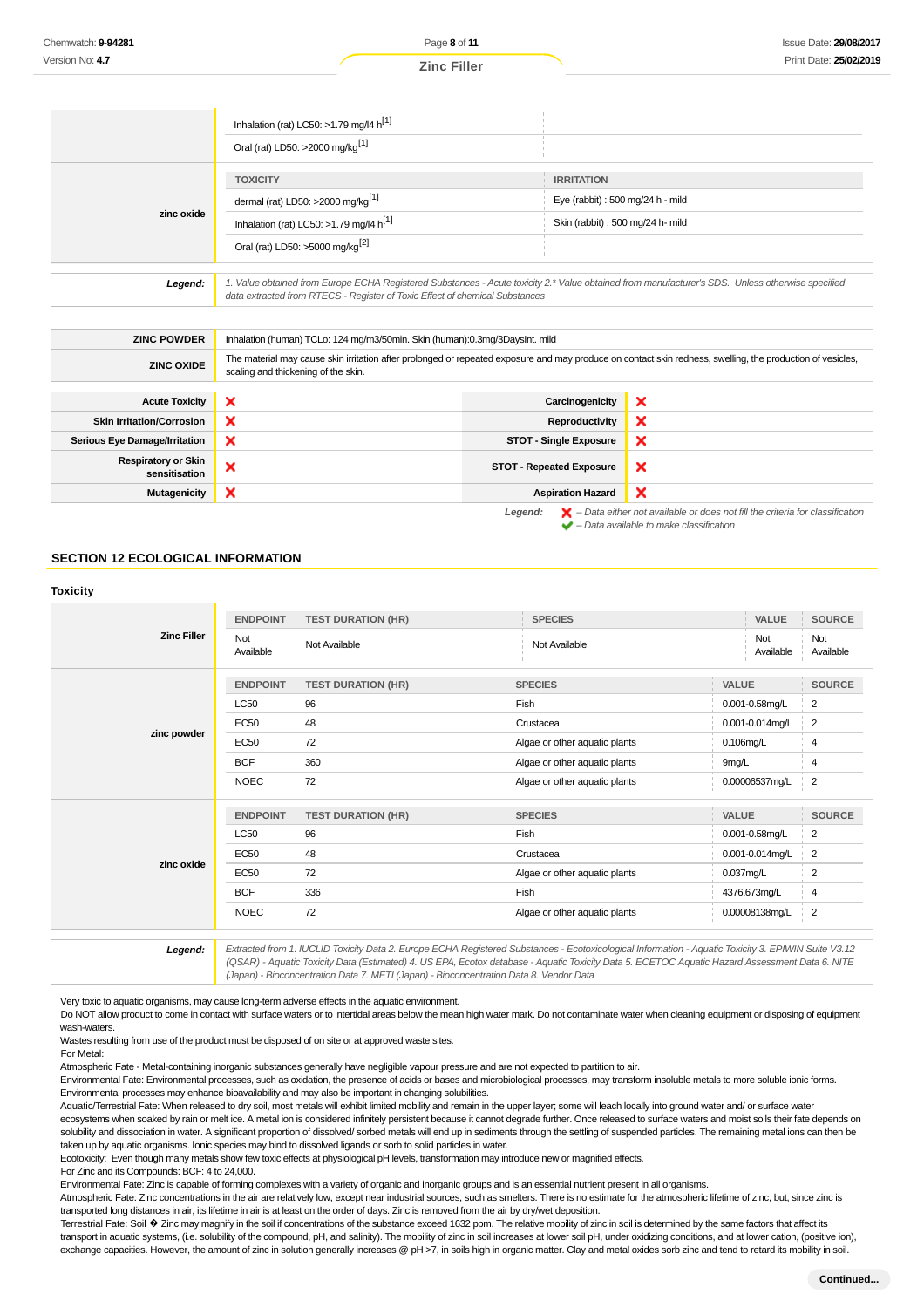| Chemwatch: 9-94281 | Page 9 of 11       | <b>Issue Date: 29/08/2017</b> |
|--------------------|--------------------|-------------------------------|
| Version No: 4.7    | <b>Zinc Filler</b> | Print Date: 25/02/2019        |

Zinc is more mobile at pH 4 than at pH 6.5 as a consequence of sorption. Under low oxygen conditions, zinc sulfide is the controlling species, which has low mobility. Plants - Zinc is not expected to concentrate in plants, however, this depends on plant species, soil pH, and soil composition.

Aquatic Fate: Zinc readily adsorbs to sediment and suspended particles. The substance can persist in water indefinitely and can be toxic to aquatic life. Hydrous iron, manganese oxides, clay minerals, and organic material may help remove zinc from sediment since they adsorb the substance. Environmental toxicity of zinc in water is dependent upon the concentration of other minerals and the pH of the solution. Zinc remains as the free ion at lower pH levels. At high pH levels, zinc in solution is precipitated as zinc hydroxide, zinc carbonate, or calcium zincate. Ecotoxicity: Zinc concentrates moderately in aquatic organisms; concentration is higher in crustaceans and bivalve species than in fish. Zinc is not expected to magnify as it moves up the land-based food chain. Zinc can concentrate over 200,000 times in oysters. Copper can increase toxicity to fish and calcium can decrease toxicity. Zinc can accumulate in freshwater species at 5 -1,130 times the concentration present in the water. Crustaceans and fish accumulate zinc from water and food. The substance has been found in very high concentration in aquatic invertebrates. Sediment dwelling organisms have higher zinc concentrations than those living in the aqueous layer. Overexposures to zinc also have been associated with toxic effects in mammals, including man. Ingestion of zinc or zinc-containing compounds has resulted in a variety of effects in the gastrointestinal tract and blood in humans and animals. The substance may cause lesions in the liver, pancreas, and kidneys.

#### **Persistence and degradability**

| Ingredient                       | Persistence: Water/Soil               | Persistence: Air                      |
|----------------------------------|---------------------------------------|---------------------------------------|
|                                  | No Data available for all ingredients | No Data available for all ingredients |
|                                  |                                       |                                       |
| <b>Bioaccumulative potential</b> |                                       |                                       |
| Ingredient                       | <b>Bioaccumulation</b>                |                                       |
| zinc oxide                       | LOW (BCF = $217$ )                    |                                       |
|                                  |                                       |                                       |
| Mobility in soil                 |                                       |                                       |
| Ingredient                       | <b>Mobility</b>                       |                                       |
|                                  | No Data available for all ingredients |                                       |

### **SECTION 13 DISPOSAL CONSIDERATIONS**

#### **Waste treatment methods**

| Product / Packaging disposal | Legislation addressing waste disposal requirements may differ by country, state and/or territory. Each user must refer to laws operating in their area. In<br>some areas, certain wastes must be tracked.<br>A Hierarchy of Controls seems to be common - the user should investigate:<br>• Reduction<br>$\triangleright$ Reuse<br>$\triangleright$ Recycling<br>▶ Disposal (if all else fails)<br>This material may be recycled if unused, or if it has not been contaminated so as to make it unsuitable for its intended use. Shelf life considerations should<br>also be applied in making decisions of this type. Note that properties of a material may change in use, and recycling or reuse may not always be<br>appropriate. In most instances the supplier of the material should be consulted.<br>DO NOT allow wash water from cleaning or process equipment to enter drains.<br>If It may be necessary to collect all wash water for treatment before disposal.<br>In all cases disposal to sewer may be subject to local laws and regulations and these should be considered first.<br>$\blacktriangleright$ Where in doubt contact the responsible authority.<br>► Recycle wherever possible or consult manufacturer for recycling options.<br>• Consult State Land Waste Management Authority for disposal.<br>▶ Bury residue in an authorised landfill. |
|------------------------------|-------------------------------------------------------------------------------------------------------------------------------------------------------------------------------------------------------------------------------------------------------------------------------------------------------------------------------------------------------------------------------------------------------------------------------------------------------------------------------------------------------------------------------------------------------------------------------------------------------------------------------------------------------------------------------------------------------------------------------------------------------------------------------------------------------------------------------------------------------------------------------------------------------------------------------------------------------------------------------------------------------------------------------------------------------------------------------------------------------------------------------------------------------------------------------------------------------------------------------------------------------------------------------------------------------------------------------------------------------------------------|
|------------------------------|-------------------------------------------------------------------------------------------------------------------------------------------------------------------------------------------------------------------------------------------------------------------------------------------------------------------------------------------------------------------------------------------------------------------------------------------------------------------------------------------------------------------------------------------------------------------------------------------------------------------------------------------------------------------------------------------------------------------------------------------------------------------------------------------------------------------------------------------------------------------------------------------------------------------------------------------------------------------------------------------------------------------------------------------------------------------------------------------------------------------------------------------------------------------------------------------------------------------------------------------------------------------------------------------------------------------------------------------------------------------------|

### **SECTION 14 TRANSPORT INFORMATION**

#### **Labels Required**

| <b>Marine Pollutant</b> |    |
|-------------------------|----|
| <b>HAZCHEM</b>          | 2Z |

#### **Land transport (ADG)**

| <b>UN number</b>            | 3077                                                                      |
|-----------------------------|---------------------------------------------------------------------------|
| UN proper shipping name     | ENVIRONMENTALLY HAZARDOUS SUBSTANCE, SOLID, N.O.S. (contains zinc powder) |
| Transport hazard class(es)  | Class<br>9<br>Subrisk<br>Not Applicable                                   |
| Packing group               | Ш                                                                         |
| <b>Environmental hazard</b> | Environmentally hazardous                                                 |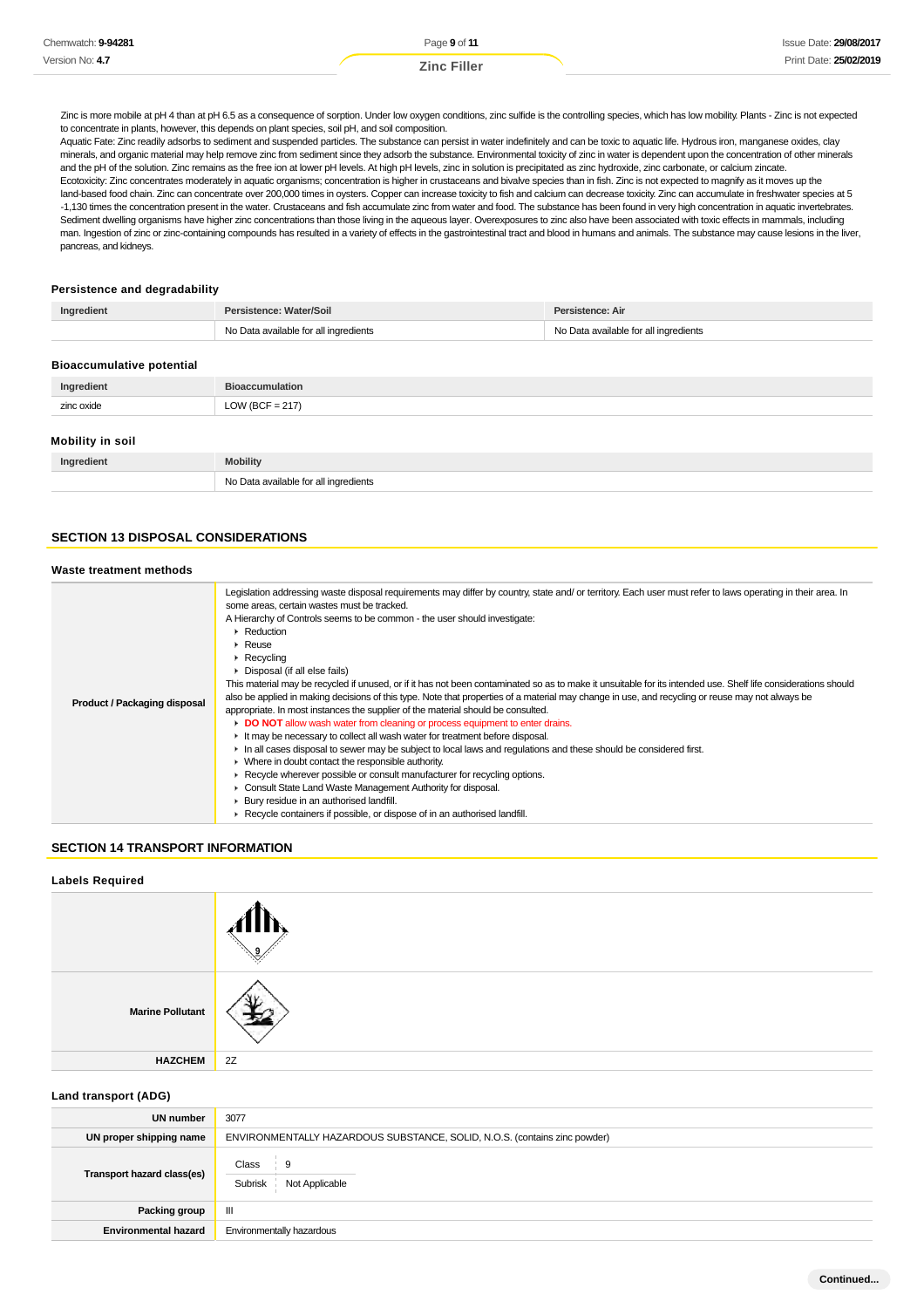| Special provisions 274 331 335 375 AU01 |
|-----------------------------------------|
| 5 ka<br>Limited quantity                |
|                                         |

Environmentally Hazardous Substances meeting the descriptions of UN 3077 or UN 3082 are not subject to this Code when transported by road or rail in; (a) packagings;

(b) IBCs; or

(c) any other receptacle not exceeding 500 kg(L).

- Australian Special Provisions (SP AU01) - ADG Code 7th Ed.

#### **Air transport (ICAO-IATA / DGR)**

| <b>UN number</b>             | 3077                                                                                                                                                                                                                                                                                        |                                                                         |  |
|------------------------------|---------------------------------------------------------------------------------------------------------------------------------------------------------------------------------------------------------------------------------------------------------------------------------------------|-------------------------------------------------------------------------|--|
| UN proper shipping name      | Environmentally hazardous substance, solid, n.o.s. * (contains zinc powder)                                                                                                                                                                                                                 |                                                                         |  |
| Transport hazard class(es)   | 9<br><b>ICAO/IATA Class</b><br>ICAO / IATA Subrisk<br>Not Applicable<br><b>ERG Code</b><br>9L                                                                                                                                                                                               |                                                                         |  |
| Packing group                | $\mathbf{III}$                                                                                                                                                                                                                                                                              |                                                                         |  |
| <b>Environmental hazard</b>  | Environmentally hazardous                                                                                                                                                                                                                                                                   |                                                                         |  |
| Special precautions for user | Special provisions<br>Cargo Only Packing Instructions<br>Cargo Only Maximum Qty / Pack<br>Passenger and Cargo Packing Instructions<br>Passenger and Cargo Maximum Qty / Pack<br>Passenger and Cargo Limited Quantity Packing Instructions<br>Passenger and Cargo Limited Maximum Qty / Pack | A97 A158 A179 A197<br>956<br>400 kg<br>956<br>400 kg<br>Y956<br>30 kg G |  |

#### **Sea transport (IMDG-Code / GGVSee)**

| UN number                    | 3077                                                                      |                                            |  |
|------------------------------|---------------------------------------------------------------------------|--------------------------------------------|--|
| UN proper shipping name      | ENVIRONMENTALLY HAZARDOUS SUBSTANCE, SOLID, N.O.S. (contains zinc powder) |                                            |  |
| Transport hazard class(es)   | <b>IMDG Class</b><br>∶ 9<br><b>IMDG Subrisk</b><br>Not Applicable         |                                            |  |
| Packing group                | Ш                                                                         |                                            |  |
| <b>Environmental hazard</b>  | <b>Marine Pollutant</b>                                                   |                                            |  |
| Special precautions for user | <b>EMS Number</b><br>Special provisions<br><b>Limited Quantities</b>      | $F-A$ . S-F<br>274 335 966 967 969<br>5 kg |  |

### **Transport in bulk according to Annex II of MARPOL and the IBC code**

Not Applicable

### **SECTION 15 REGULATORY INFORMATION**

#### **Safety, health and environmental regulations / legislation specific for the substance or mixture**

| Australia Dangerous Goods Code (ADG Code) - Dangerous Goods List<br>International Maritime Dangerous Goods Requirements (IMDG Code)<br>Australia Dangerous Goods Code (ADG Code) - List of Emergency Action Codes<br>(Chinese)<br>Australia Hazardous Chemical Information System (HCIS) - Hazardous Chemicals<br>Australia Inventory of Chemical Substances (AICS)<br>(English)<br>International Air Transport Association (IATA) Dangerous Goods Regulations<br>(Spanish) | ZINC POWDER(7440-66-6) IS FOUND ON THE FOLLOWING REGULATORY LISTS |                                                                                      |
|-----------------------------------------------------------------------------------------------------------------------------------------------------------------------------------------------------------------------------------------------------------------------------------------------------------------------------------------------------------------------------------------------------------------------------------------------------------------------------|-------------------------------------------------------------------|--------------------------------------------------------------------------------------|
|                                                                                                                                                                                                                                                                                                                                                                                                                                                                             |                                                                   |                                                                                      |
|                                                                                                                                                                                                                                                                                                                                                                                                                                                                             |                                                                   | United Nations Recommendations on the Transport of Dangerous Goods Model Regulations |
|                                                                                                                                                                                                                                                                                                                                                                                                                                                                             |                                                                   |                                                                                      |
|                                                                                                                                                                                                                                                                                                                                                                                                                                                                             |                                                                   | United Nations Recommendations on the Transport of Dangerous Goods Model Regulations |
|                                                                                                                                                                                                                                                                                                                                                                                                                                                                             |                                                                   |                                                                                      |
|                                                                                                                                                                                                                                                                                                                                                                                                                                                                             |                                                                   | United Nations Recommendations on the Transport of Dangerous Goods Model Regulations |

**ZINC OXIDE(1314-13-2) IS FOUND ON THE FOLLOWING REGULATORY LISTS**

Australia Dangerous Goods Code (ADG Code) - Dangerous Goods List Australia Dangerous Goods Code (ADG Code) - List of Emergency Action Codes Australia Exposure Standards

Australia Hazardous Chemical Information System (HCIS) - Hazardous Chemicals Australia Inventory of Chemical Substances (AICS)

International Air Transport Association (IATA) Dangerous Goods Regulations International Maritime Dangerous Goods Requirements (IMDG Code) United Nations Recommendations on the Transport of Dangerous Goods Model Regulations (Chinese)

United Nations Recommendations on the Transport of Dangerous Goods Model Regulations (English)

United Nations Recommendations on the Transport of Dangerous Goods Model Regulations (Spanish)

#### **National Inventory Status**